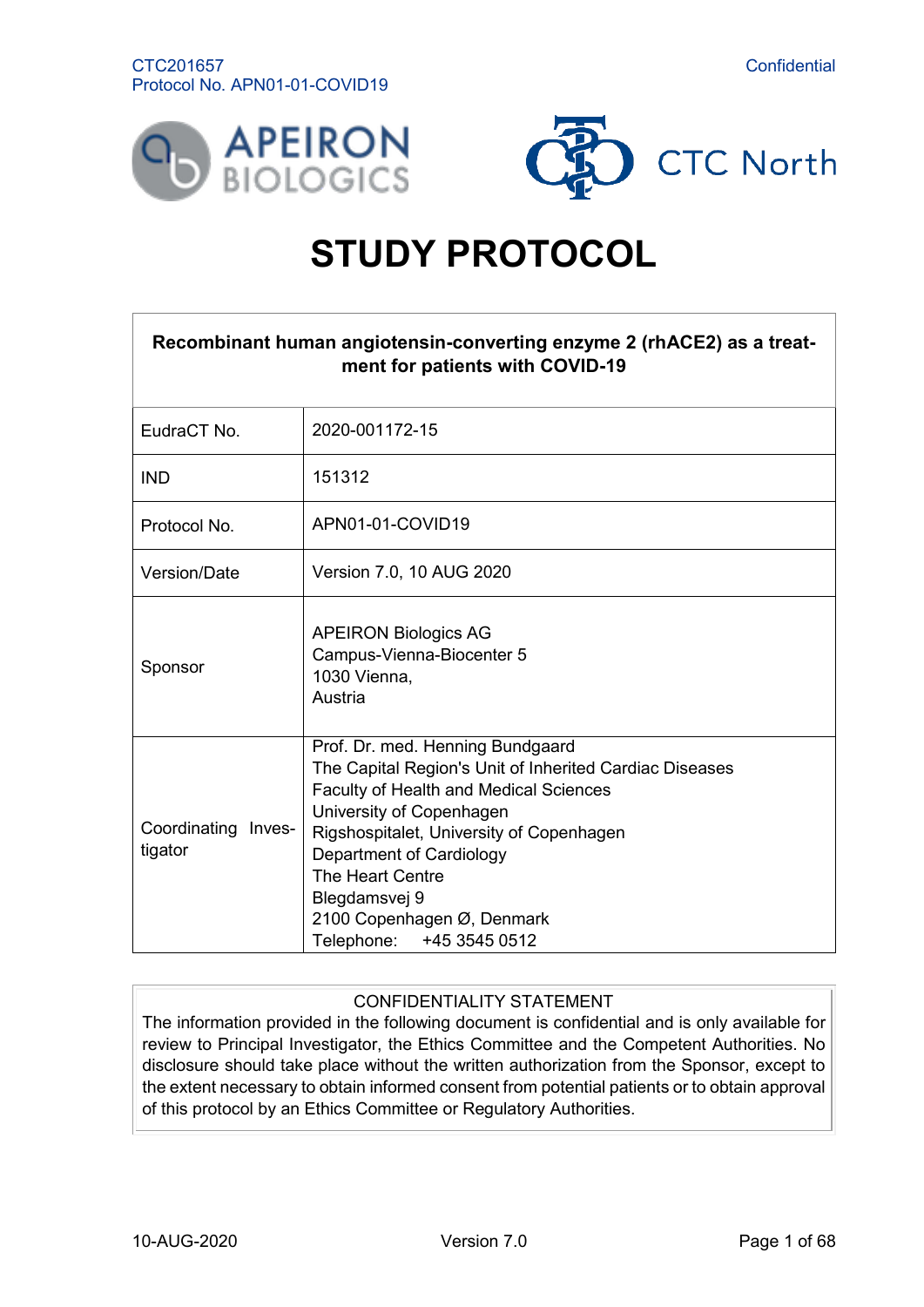#### **SIGNATURES**

#### **Sponsor Signature**

This protocol has been approved by APEIRON Biologics AG.

Sponsor Signature Date

Sponsor Name

# **Coordinating Investigator Signature**

I hereby confirm that I have acknowledged the protocol and agree to conduct the clinical trial in compliance with the protocol.

Coordinating Investigator Signature **Date** Date

Coordinating Investigator Name

#### **Statistician Signature**

I hereby confirm that I have acknowledged the protocol and agree to conduct the clinical trial in compliance with the protocol.

Statistician Signature Date

Statistician Name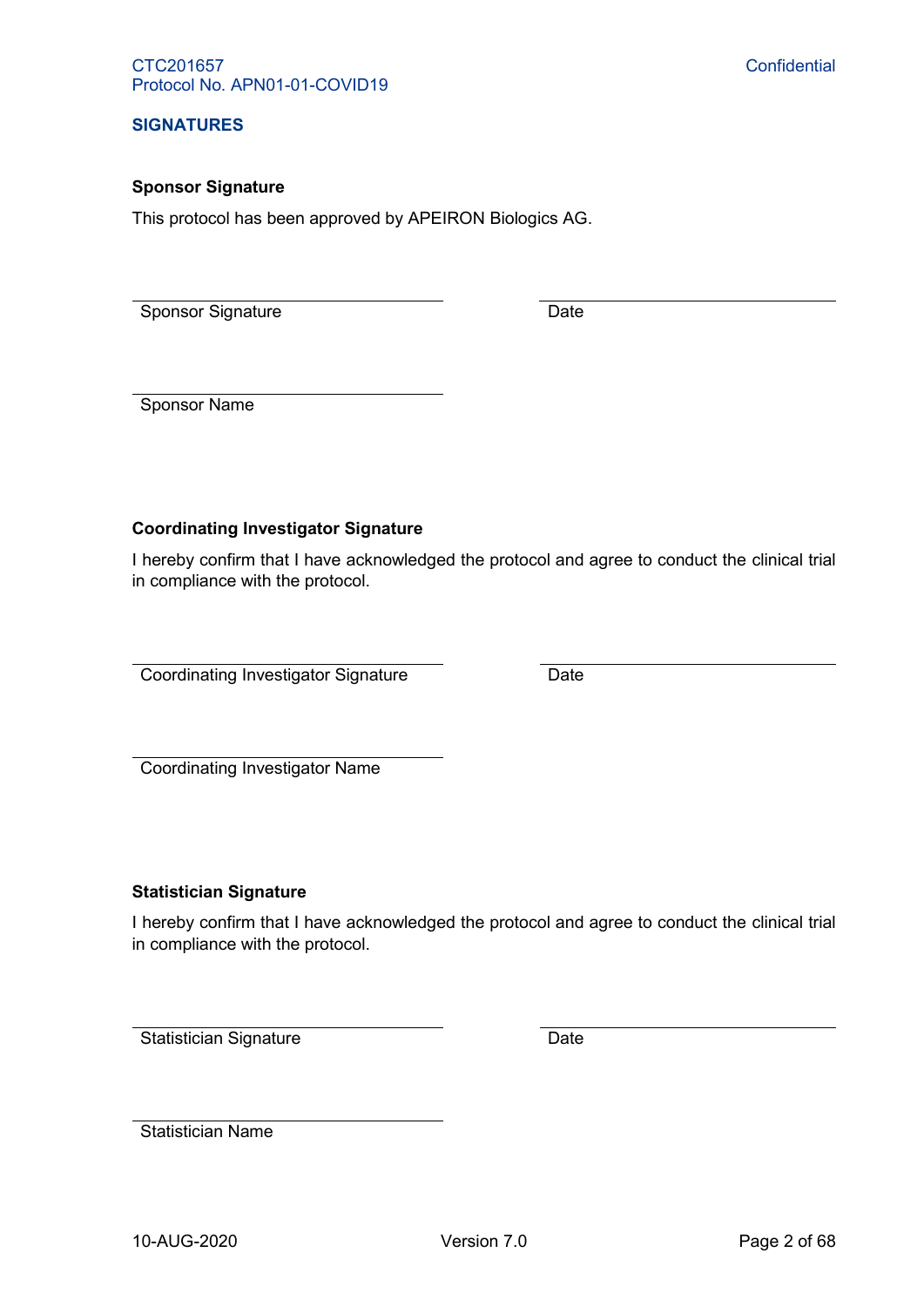# <span id="page-2-0"></span>**SUMMARY OF CHANGES**

|                                                  |                        | Summary of changes since last version of the protocol (protocol version 1.0 to version 2.0)  |
|--------------------------------------------------|------------------------|----------------------------------------------------------------------------------------------|
| <b>Amendment Number</b>                          | Date of Amend-<br>ment | <b>Section Affected</b><br>by Change                                                         |
| 01                                               | 27 Mar 2020            | Study schedule & Section 9.5.2.2.6                                                           |
| Brief description of change:                     |                        |                                                                                              |
|                                                  |                        | Clinical laboratory parameter (HIV, HBV and HBC serology) entered for screening.             |
| 01                                               | 27 Mar 2020            | Section 9.4.6.                                                                               |
| Brief description of change:                     |                        |                                                                                              |
| Unblinding process was described in more detail. |                        |                                                                                              |
| 01                                               | 27 Mar 2020            | Section 9.5.2.1.2                                                                            |
| Brief description of change:                     |                        |                                                                                              |
| Wording regarding re-screening was corrected.    |                        |                                                                                              |
| 01                                               | 27 Mar 2020            | Synopsis & Section 9.3.2                                                                     |
| Brief description of change:                     |                        |                                                                                              |
| Exclusion criterion 1 was specified.             |                        |                                                                                              |
| 01                                               | 27 Mar 2020            | Section 9.3.3.3                                                                              |
| Brief description of change:                     |                        |                                                                                              |
|                                                  |                        | Holding rules were amended for a discontinuation criterion regarding renal impairment.       |
| 01                                               | 27 Mar 2020            | Section 7.4                                                                                  |
| Brief description of change:                     |                        |                                                                                              |
| Information about Figure 1 added.                |                        |                                                                                              |
| 01                                               | 27 Mar 2020            | Section 9.4.5                                                                                |
| Brief description of change:                     |                        |                                                                                              |
|                                                  |                        | Detailed information for the chosen dose and dose regimen was added.                         |
| 01                                               | 27 Mar 2020            | Study schedule                                                                               |
| Brief description of change:                     |                        |                                                                                              |
| in the footnote deleted.                         |                        | "Other exploratory indicators: specific exploratory indicators will be determined as needed" |
|                                                  |                        |                                                                                              |
| 01                                               | 27 Mar 2020            | Section 13                                                                                   |
| Brief description of change:                     |                        |                                                                                              |
| References were updated                          |                        |                                                                                              |
|                                                  |                        | Summary of changes since last version of the protocol (protocol version 2.0 to version 3.0)  |
| 02                                               | 05 APR 2020            | Title page, Signature Page & Study structure                                                 |
| Brief description of change:                     |                        |                                                                                              |
| Sponsor name changed                             |                        |                                                                                              |
| 02                                               | 05 APR 2020            | Synopsis                                                                                     |
| Brief description of change:                     |                        |                                                                                              |
|                                                  |                        | Study purpose: Administrative correction "respiratory tract specimen" deleted as only blood  |
| samples re drawn and sign > corrected to ≥       |                        |                                                                                              |
| 02                                               | 05 APR 2020            | Study schedule                                                                               |
| Brief description of change:                     |                        |                                                                                              |
|                                                  |                        | Detection of viral nucleic acid or viral gene sequencing corrected and deleted on Day 2,4,6  |
| and 10 (same timepoints as biomarkers)           |                        |                                                                                              |
| 02                                               | 05 APR 2020            | Synopsis & Section 9.1, & 9.4.2.1. & 9.4.2.2                                                 |
| Brief description of change:                     |                        |                                                                                              |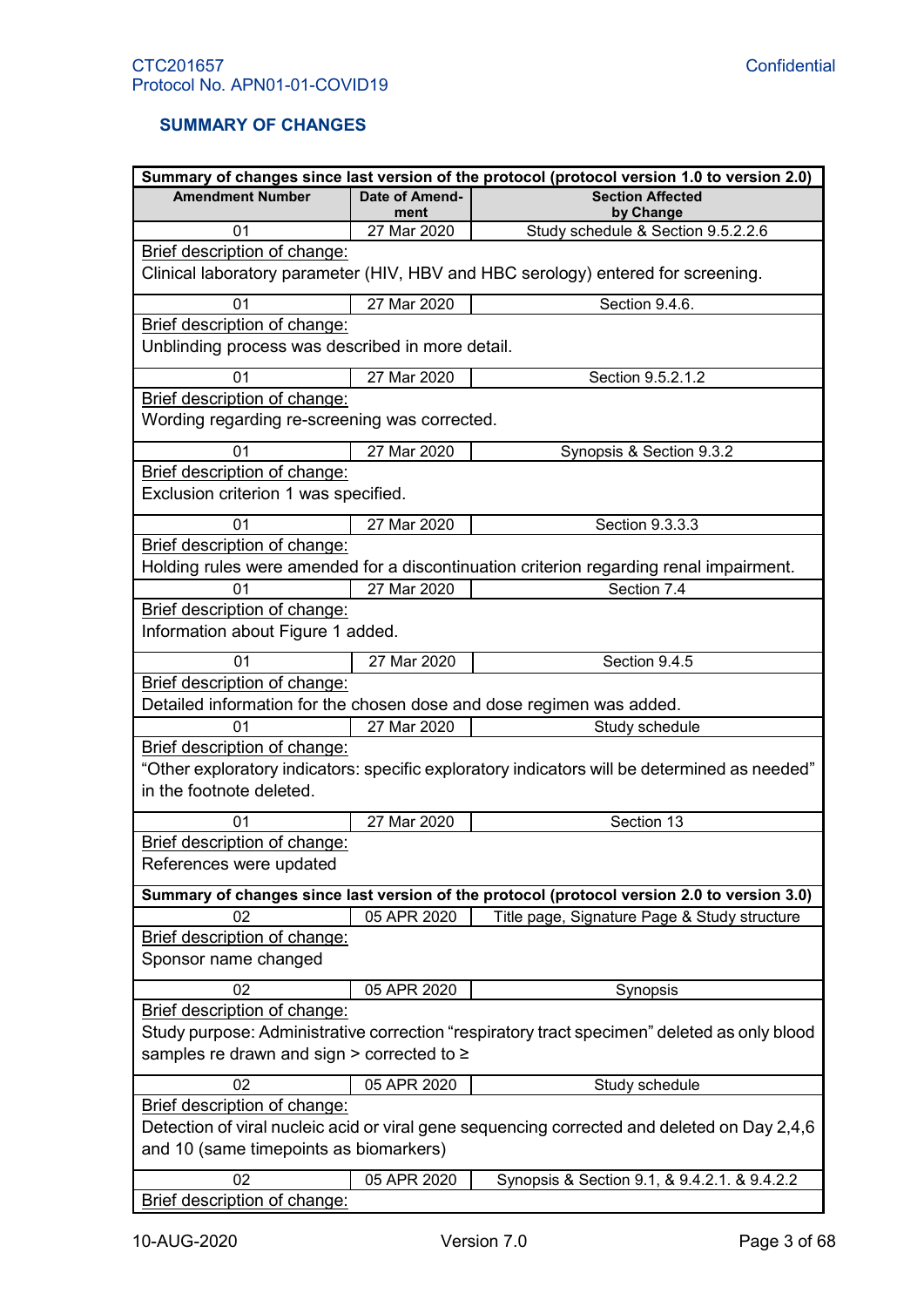|                                                                                       |             | Time for dose application corrected from 30 minutes to "3 to 30 minutes"                    |
|---------------------------------------------------------------------------------------|-------------|---------------------------------------------------------------------------------------------|
| 02                                                                                    | 05 APR 2020 | 9.4.3                                                                                       |
| Brief description of change:                                                          |             |                                                                                             |
| For clarification sentence added that randomization is via the eCRF.                  |             |                                                                                             |
| 02                                                                                    | 05 APR 2020 | 9.5.2.2.6                                                                                   |
| Brief description of change:                                                          |             |                                                                                             |
| "serum" deleted                                                                       |             |                                                                                             |
| 02                                                                                    | 05 APR 2020 | 9.4.2.4&5                                                                                   |
| Brief description of change:<br>"unblinded member of study team" added                |             |                                                                                             |
| 02                                                                                    | 05 APR 2020 | 9.5.2.2.13.2.1                                                                              |
| Brief description of change:                                                          |             |                                                                                             |
| "fax" deleted                                                                         |             |                                                                                             |
| 02                                                                                    | 05 APR 2020 | Study schedule, 8.2.1 & 9.5.2.2.6                                                           |
| Brief description of change:                                                          |             |                                                                                             |
| Parameters for Immune function and Biomarker adapted                                  |             |                                                                                             |
| 02                                                                                    | 05 APR 2020 | Synopsis, 9.1, 9.4.1.1 & 9.4.1.4                                                            |
| Brief description of change:                                                          |             |                                                                                             |
| Time window for dose application added.                                               |             |                                                                                             |
| 02                                                                                    | 05 APR 2020 | 9.5.2.2.9                                                                                   |
| Brief description of change:                                                          |             |                                                                                             |
| Reference to Investigator Manual added                                                |             |                                                                                             |
| 02                                                                                    | 05 APR 2020 | Study schedule & 9.5.2.2.6                                                                  |
| Brief description of change:<br>eGFR added                                            |             |                                                                                             |
|                                                                                       |             | Summary of changes since last version of the protocol (protocol version 3.0 to version 4.0) |
| 03                                                                                    | 22 APR 2020 | Study synopsis & 8.3.1                                                                      |
| Brief description of change:                                                          |             |                                                                                             |
| Inclusion criterion 4 was deleted                                                     |             |                                                                                             |
| 03                                                                                    | 22 APR 2020 | Study schedule & 8.5.2.1                                                                    |
| Brief description of change:                                                          |             |                                                                                             |
|                                                                                       |             | Clarification regarding time period between screening and randomization added.              |
| 03                                                                                    | 22 APR 2020 | 8.5.2.2.7                                                                                   |
| Brief description of change:                                                          |             |                                                                                             |
| Collection tube for individual Biomarkers changed and harmonized with the Lab Manual. |             |                                                                                             |
|                                                                                       |             | Summary of changes since last version of the protocol (protocol version 4.0 to version 5.0) |
| 04                                                                                    | 04 MAY 2020 | Synopsis                                                                                    |
| Brief description of change:                                                          |             |                                                                                             |
|                                                                                       |             | Number of planned study sites increased to 16, US added as possible country                 |
| 04                                                                                    | 04 MAY 2020 | Synopsis & 8.3.1                                                                            |
| Brief description of change:                                                          |             |                                                                                             |
| Inclusion criterion body weight increased                                             |             |                                                                                             |
| 04                                                                                    | 04 MAY 2020 | Synopsis & 8.3.2                                                                            |
| Brief description of change:                                                          |             |                                                                                             |
| Exclusion criterion 1 redefined and exclusion criteria 2 modified.                    |             |                                                                                             |
| 04                                                                                    | 04 MAY 2020 | Study schedule                                                                              |
| Brief description of change:                                                          |             |                                                                                             |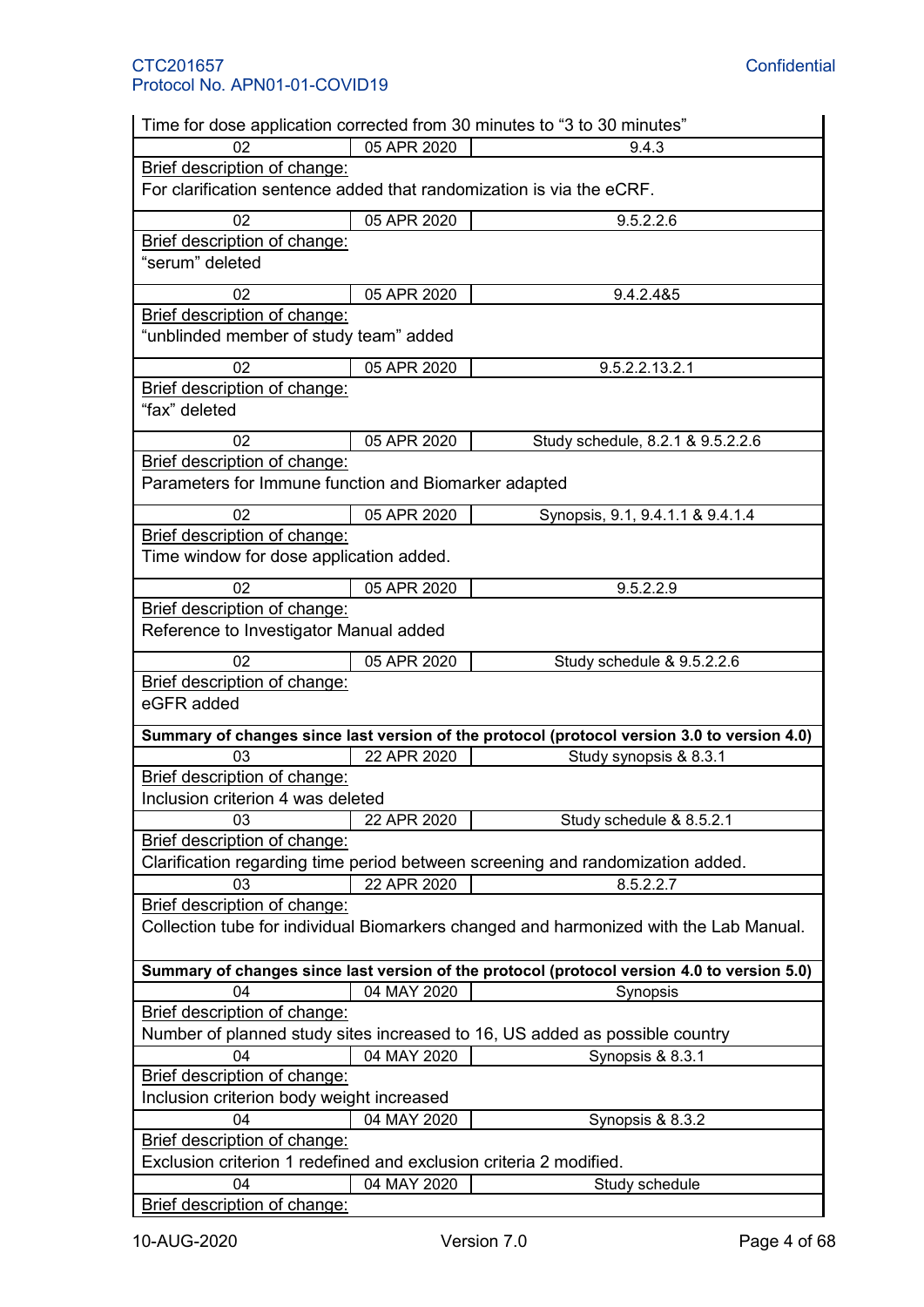| Clarification regarding serology and vital signs                 |             |                                                                                             |
|------------------------------------------------------------------|-------------|---------------------------------------------------------------------------------------------|
| 04                                                               | 04 MAY 2020 | 8.4.2.3, & 8.4.2.4                                                                          |
| Brief description of change:                                     |             |                                                                                             |
| Wording from reconstitution changed to preparation of study drug |             |                                                                                             |
| 04                                                               | 04 MAY 2020 | 8.4.6                                                                                       |
| Brief description of change:                                     |             |                                                                                             |
| Unblinded team added for clarification and harmonization.        |             |                                                                                             |
| 04                                                               | 04 MAY 2020 | Study schedule & 8.5.2.2.4                                                                  |
| Brief description of change:                                     |             |                                                                                             |
| Clarification regarding physical examination                     |             |                                                                                             |
| 04                                                               | 04 MAY 2020 | 8.1                                                                                         |
| Brief description of change:                                     |             |                                                                                             |
|                                                                  |             | Clarification regarding randomization and standard of care treatment                        |
| 04                                                               | 04 MAY 2020 | 6.1                                                                                         |
| Brief description of change:                                     |             |                                                                                             |
| Rational updated                                                 |             |                                                                                             |
| 04                                                               | 04 MAY 2020 | Study schedule & 8.4.1.1                                                                    |
| Brief description of change:                                     |             |                                                                                             |
| Clarification regarding 1 <sup>st</sup> dose administration      |             |                                                                                             |
| 04                                                               | 04 MAY 2020 | 8.5.2.2.11                                                                                  |
| Brief description of change:                                     |             |                                                                                             |
| SOFA score changed to mSOFA score                                |             |                                                                                             |
|                                                                  |             | Summary of changes since last version of the protocol (protocol version 5.0 to version 6.0) |
| 05                                                               | 08 JUN 2020 | Synopsis & 8.3.1 & 8.3.2                                                                    |
| Brief description of change:                                     |             |                                                                                             |
| Inclusion criterion 1 modified,                                  |             |                                                                                             |
|                                                                  |             | Inclusion criterion 5 deleted, Inclusion criterion 7 deleted for US, Exclusion criterion 10 |
|                                                                  |             |                                                                                             |
|                                                                  |             |                                                                                             |
|                                                                  |             | deleted, Exclusion criterion 18: clarified that it refers only to clinical trials           |
| 05                                                               | 08 JUN 2020 | Study schedule & 8.5.2.1                                                                    |
| Brief description of change:                                     |             |                                                                                             |
|                                                                  |             | Detection of viral nucleic acid or viral gene sequencing (PCR) modified (quantitative and   |
| qualitative analyses allowed)                                    |             |                                                                                             |
| 05                                                               | 08 JUN 2020 | Study schedule & 8.5.2.9                                                                    |
| Brief description of change:                                     |             |                                                                                             |
| PCR test results up to 5 days before screening                   |             |                                                                                             |
| 05                                                               | 08 JUN 2020 | Synopsis                                                                                    |
| Brief description of change:                                     |             |                                                                                             |
| Timelines, number of sites and countries updated                 |             |                                                                                             |
| 05                                                               | 08 JUN 2020 | Study schedule & 8.5.2.2.9                                                                  |
| Brief description of change:                                     |             |                                                                                             |
|                                                                  |             | Assessment of respiratory condition can also be performed by pulse oximetry                 |
| 05                                                               | 08 JUN 2020 | Study schedule & 8.5.2.2                                                                    |
| Brief description of change:                                     |             |                                                                                             |
|                                                                  |             | Follow-up Visits may be performed as phone visit or in-home visit (in Russia).              |
| 05                                                               | 08 JUN 2020 | 8.5.2.2.13                                                                                  |
| Brief description of change:                                     |             |                                                                                             |
| Clarification regarding pre-treatment adverse events             |             |                                                                                             |
| 05                                                               | 08 JUN 2020 | 8.5.2.2.13.1.4                                                                              |
| Brief description of change:                                     |             |                                                                                             |
| verse event                                                      |             | Clarification regarding clinically significant laboratory changes to be reported as an ad-  |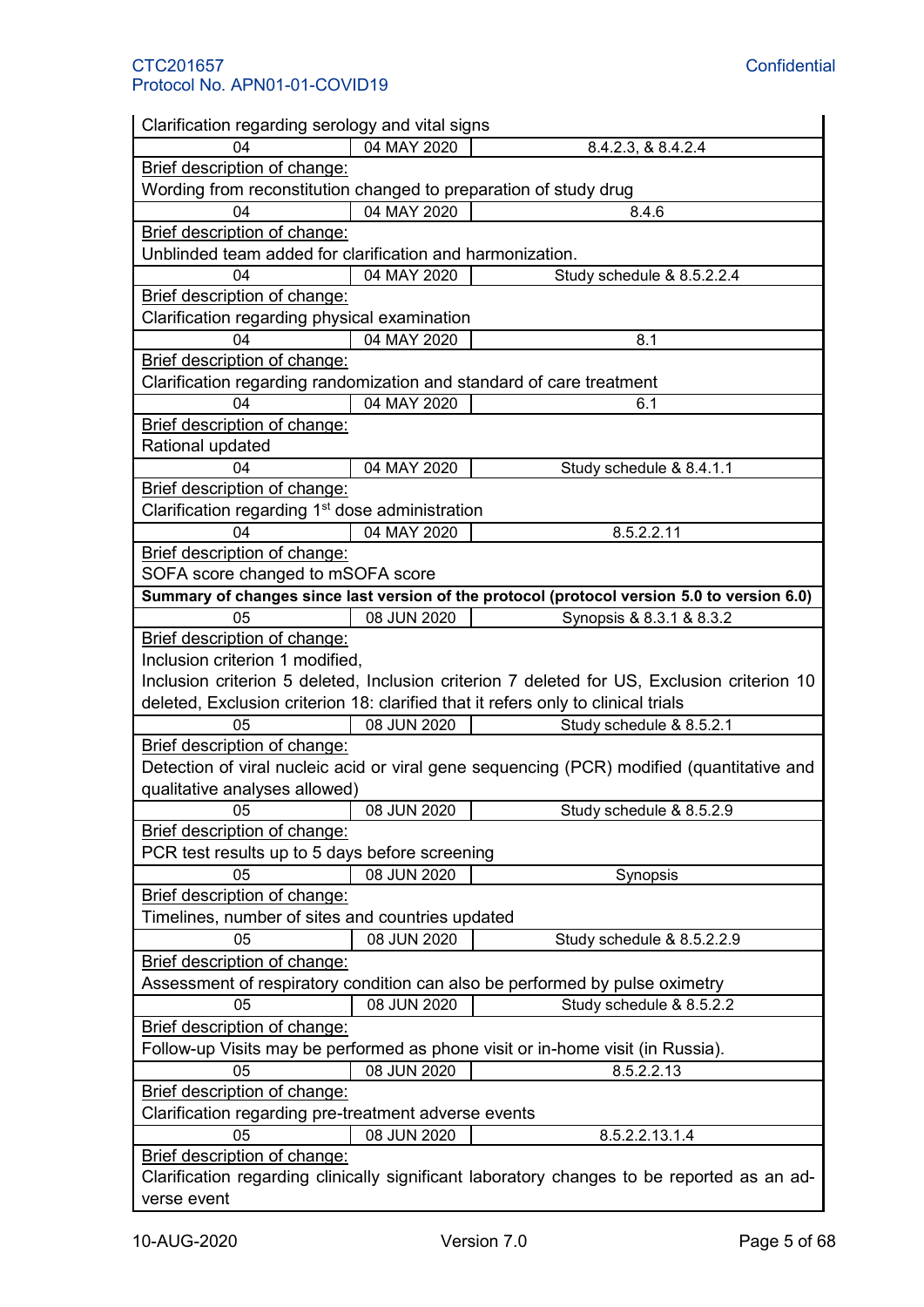| 05                                                                  | 08 JUN 2020 | Synopsis & 8.1                                                                              |
|---------------------------------------------------------------------|-------------|---------------------------------------------------------------------------------------------|
| Brief description of change:                                        |             |                                                                                             |
|                                                                     |             | Factor "presence of one co-morbid condition" is now excluded as stratification factor from  |
| randomization                                                       |             |                                                                                             |
| 05                                                                  | 08 JUN 2020 | Annex 2                                                                                     |
| Brief description of change:                                        |             |                                                                                             |
| Remote/Video Monitoring strategy during COVID-19 pandemic added     |             |                                                                                             |
|                                                                     |             | Summary of changes since last version of the protocol (protocol version 6.0 to version 7.0) |
| 06                                                                  | 10 AUG 2020 | Synopsis & 8.3.1                                                                            |
| Brief description of change:                                        |             |                                                                                             |
| Inclusion criterion 6 deleted                                       |             |                                                                                             |
| 06                                                                  | 10 AUG 2020 | Synopsis & 7.2.1 & 8.7.1.2.5                                                                |
| Brief description of change:                                        |             |                                                                                             |
| Additional Endpoint (change of viral RNA) added                     |             |                                                                                             |
| 06                                                                  | 10 AUG 2020 | Synopsis & 8.1 & 8.3.3.2 & 8.4.1.1 & 8.4.1.4                                                |
| Brief description of change:                                        |             |                                                                                             |
|                                                                     |             | If a patient will be discharged before day 7 IMP treatment can be stopped earlier.          |
| 06                                                                  | 10 AUG 2020 | 6.7 & 8.2                                                                                   |
| Brief description of change:                                        |             |                                                                                             |
| "no available cure/treatment of COVID-19" deleted                   |             |                                                                                             |
| 06                                                                  | 10 AUG 2020 | 8.1                                                                                         |
| Brief description of change:                                        |             |                                                                                             |
| Remdesivir as potential standard of care treatment added            |             |                                                                                             |
| 06                                                                  | 10 AUG 2020 | 8.5.2.2.6                                                                                   |
| Brief description of change:                                        |             |                                                                                             |
| Clarification of number of samples                                  |             |                                                                                             |
| 06                                                                  | 10 AUG 2020 | 8.2.1.1 & 8.5.2.1.2                                                                         |
| Brief description of change:                                        |             |                                                                                             |
| Clarification of wording regarding screening failures               |             |                                                                                             |
| 06                                                                  | 10 AUG 2020 | <b>Study schedule</b>                                                                       |
| Brief description of change:                                        |             |                                                                                             |
| Correction of biomarkers regarding tubes                            |             |                                                                                             |
| 06                                                                  | 10 AUG 2020 | Synopsis & 8.7.1.2.5                                                                        |
| Brief description of change:                                        |             |                                                                                             |
| Adaption of secondary endpoint 28-day mortality                     |             |                                                                                             |
| 06                                                                  | 10 AUG 2020 | Study schedule & 8.4.1.3                                                                    |
| Brief description of change:                                        |             |                                                                                             |
| Follow-up visits may be performed as outpatients/phone visits       |             |                                                                                             |
| 06                                                                  | 10 AUG 2020 | 8.4.2.2                                                                                     |
| Brief description of change:                                        |             |                                                                                             |
| 10 ml as strength for placebo added                                 |             |                                                                                             |
| 06                                                                  | 10 AUG 2020 | 8.4.6                                                                                       |
| Brief description of change:                                        |             |                                                                                             |
| Wording adapted                                                     |             |                                                                                             |
| 06                                                                  | 10 AUG 2020 |                                                                                             |
|                                                                     |             | 4.1                                                                                         |
| Brief description of change:<br>EMA & FDA COVID-19 Guidelines added |             |                                                                                             |
|                                                                     |             |                                                                                             |
| 06                                                                  | 10 AUG 2020 | 10                                                                                          |
| Brief description of change:                                        |             |                                                                                             |
|                                                                     |             | DSMB review adapted for overall options for COVID-19 patients and consequential adaption of |
| study design if necessary.                                          |             |                                                                                             |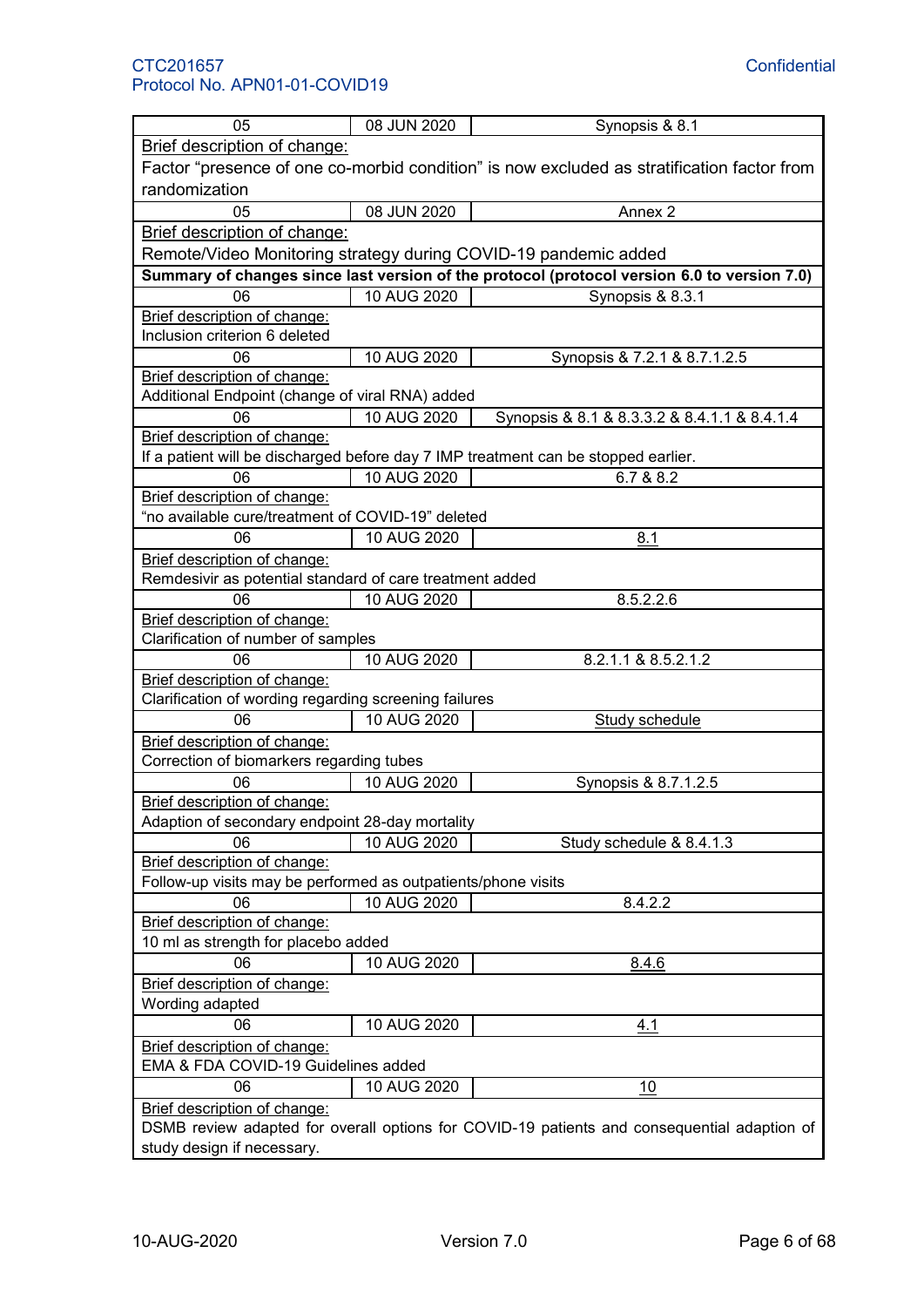# <span id="page-6-0"></span>**SYNOPSIS**

| <b>Title</b>                | Recombinant human angiotensin-converting enzyme 2 (rhACE2) as a<br>treatment for patients with COVID-19                                                                                                                                                                                                                                                 |
|-----------------------------|---------------------------------------------------------------------------------------------------------------------------------------------------------------------------------------------------------------------------------------------------------------------------------------------------------------------------------------------------------|
| <b>Short Title</b>          | APN01-COVID-19                                                                                                                                                                                                                                                                                                                                          |
| <b>Protocol Identifier</b>  | APN01-01-COVID19, EudraCT Number: 2020-001172-15, IND: 151312                                                                                                                                                                                                                                                                                           |
| Drug development phase      | Phase II                                                                                                                                                                                                                                                                                                                                                |
| <b>Planned Study Period</b> | FPI: Anticipated Q2 2020<br>LPO: Anticipated Q4 2020                                                                                                                                                                                                                                                                                                    |
| <b>Study Duration</b>       | Up to 29 days per patient. Total study duration (FPI until LPO) up to 5<br>months, with 2-4 months recruitment period per country                                                                                                                                                                                                                       |
| <b>Targeted Accrual</b>     | 200 patients, patient accrual planned as follows:<br>Approximately 40 sites planned in Europe, Russia and US, hence for a<br>1:1 (APN01: Placebo) randomization scheme.                                                                                                                                                                                 |
| <b>Study Rationale</b>      | SARS-CoV-2 spike uses the ACE2 receptor for entry into vari-<br>$\bullet$<br>ous cells including alveolar epithelial cells and other cells in mul-<br>tiple organs                                                                                                                                                                                      |
|                             | SARS-CoV-2 has been found in a number of ACE2 expressing<br>tissues                                                                                                                                                                                                                                                                                     |
|                             | Competitive binding by exogenous ACE2 may block viral entry<br>$\bullet$<br>and decrease viral replication in ACE2 expressing organs and<br>protect the lung and distal organ from injury induced by SARS-<br>$CoV-2$                                                                                                                                   |
|                             | Preliminary studies in cell culture and multiple organoids have<br>$\bullet$<br>shown that ACE2 can decrease viral replication                                                                                                                                                                                                                          |
| <b>Study Purpose</b>        | To evaluate the clinical efficacy and safety of APN01 in patients<br>$\bullet$<br>with severe COVID-19, defined as those with hypoxemia and<br>tachypnea                                                                                                                                                                                                |
|                             | To monitor the biomarker changes (e.g. IL-6, Ang II) in respira-<br>tory tract specimen in patients with severe COVID-19 treated<br>with APN01                                                                                                                                                                                                          |
| <b>Primary Objective</b>    | To assess clinical efficacy of APN01 using a composite outcome of all<br>cause-death or need of invasive mechanical ventilation up to 28 days                                                                                                                                                                                                           |
| <b>Secondary Objectives</b> | To assess efficacy of APN01using log transformed levels of<br>$\bullet$<br>Lactate dehydrogenase (LDH) as a surrogate marker for organ<br>damage.<br>To evaluate the safety of APN01 in patients with severe<br>COVID-19<br>To monitor other biomarker changes (e.g. IL-6, Ang II) in pa-<br>$\bullet$<br>tient with severe COVID-19 treated with APN01 |
| <b>Study design</b>         | Randomized, double blind, placebo-controlled trial<br>The study is a parallel-group, randomized, double blind, placebo-con-<br>trolled study on top of best standard of care.<br>The study will comprise two treatment groups as follows:                                                                                                               |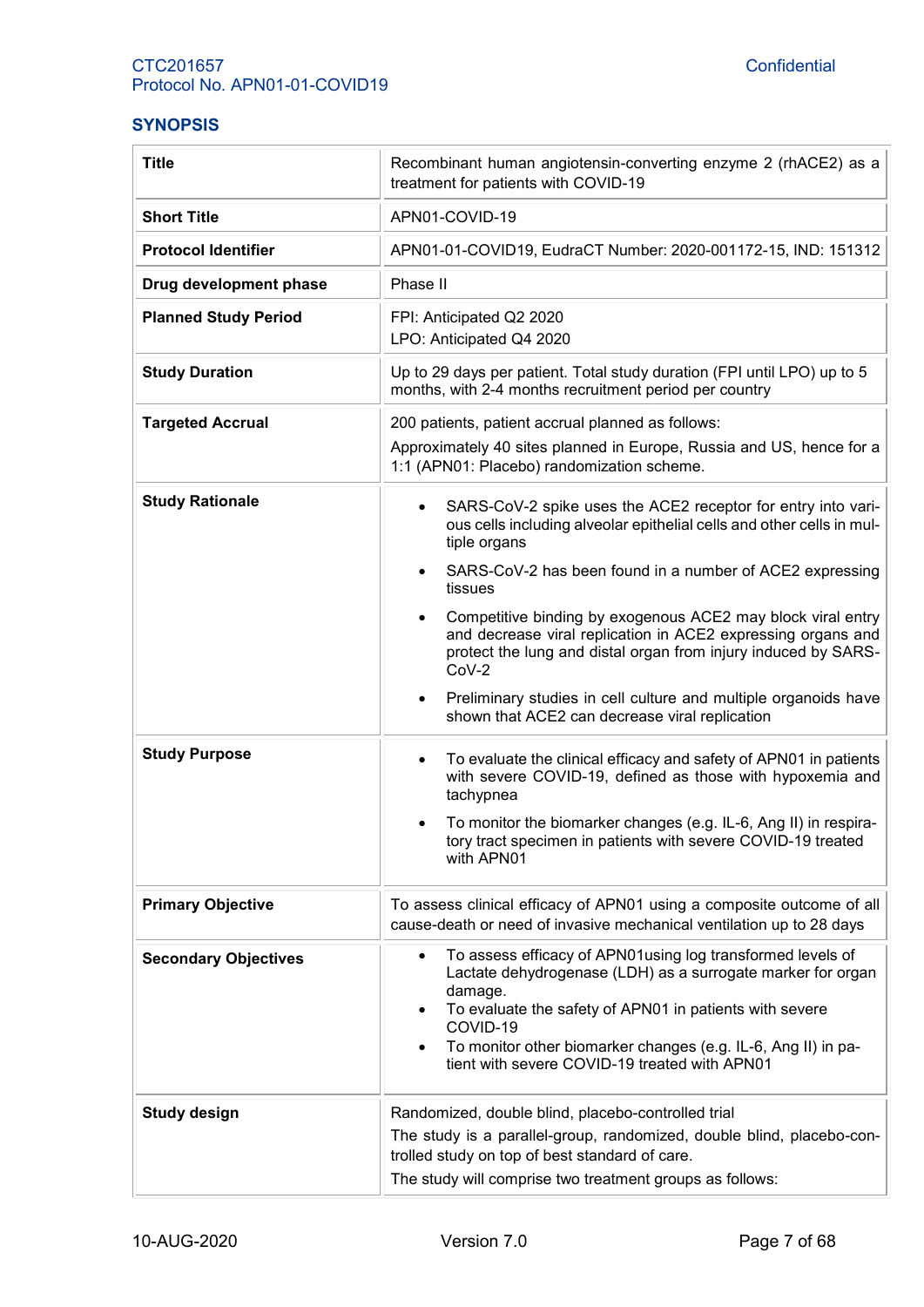|                           | Group A (active): APN01 (5 mg/ml, 4 ml/vial)<br>Group B (placebo control): sterile, 0.9% sodium chloride                                                                                                                                                                                                                                                          |
|---------------------------|-------------------------------------------------------------------------------------------------------------------------------------------------------------------------------------------------------------------------------------------------------------------------------------------------------------------------------------------------------------------|
|                           | Eligible patients will be centrally allocated using a dynamic randomiza-<br>tion (1:1) to Group A or B to receive the treatment or placebo. Dynamic<br>randomization factors will be age in years (continuous) and center. In-<br>vestigators and patients will be blinded to the treatment administered.                                                         |
|                           | After screening at day -1 and randomization at day -1 or 1, patients will<br>be treated with APN01 or Placebo intravenously twice daily (BID) every<br>12 hours ±1 hour over 3 to 30 minutes (morning and the evening) for 14<br>doses (until day 7). If a patient will be discharged from hospital before<br>day 7 treatment can be stopped at day of discharge. |
|                           | Follow up visits will be done at a daily basis for the first seven days and<br>then on day 10, 14 and 28 to asses efficacy and safety. The study as-<br>sessments will be performed according to the study schedule (Table 1).                                                                                                                                    |
| <b>Inclusion Criteria</b> | A patient will be eligible for inclusion in this study only if all the following<br>criteria apply:                                                                                                                                                                                                                                                               |
|                           | Inclusion:                                                                                                                                                                                                                                                                                                                                                        |
|                           | 1. Hospitalized male or female, $\geq$ 18 to $\leq$ 80 years of age<br>2. Diagnosed to be COVID-19 POSITIVE (SARS-CoV-2 nucleic<br>$acid - qPCR)$                                                                                                                                                                                                                 |
|                           | 3. Oxygenation criterion:<br>Oxygen saturation ≤93% (either on Room Air or while                                                                                                                                                                                                                                                                                  |
|                           | the patient is on supplement oxygen)                                                                                                                                                                                                                                                                                                                              |
|                           | 4. ALT < 5xULN; bilirubin ≤ 1.5xULN<br>Signed Inform Consent Form<br>5.                                                                                                                                                                                                                                                                                           |
| <b>Exclusion Criteria</b> | A patient will not be eligible for inclusion in this study if any of the follow-<br>ing criteria apply:                                                                                                                                                                                                                                                           |
|                           | 1. Any patient for whom the investigator does not consider there is<br>a reasonable expectation that they will be able to complete the<br>study.                                                                                                                                                                                                                  |
|                           | 2. Known history of positive Hepatitis B surface antigen, Hepatitis<br>C antibody or HIV antibody.                                                                                                                                                                                                                                                                |
|                           | 3. Current or chronic history of liver disease (Child Pugh score<br>$\geq$ 10), or known hepatic or biliary abnormalities (with the excep-<br>tion of Gilbert's syndrome or asymptomatic gallstones).                                                                                                                                                             |
|                           | 4. The patient has participated in a clinical trial and has received<br>an investigational product within the following time period prior<br>to the first dosing day in the current study: 5 half-lives or twice<br>the duration of the biological effect of the investigational product                                                                          |
|                           | (whichever is longer).                                                                                                                                                                                                                                                                                                                                            |
|                           | 5. Patients requiring high doses of loop diuretics (i.e. > 240 mg fu-<br>rosemide daily) with significant intravascular volume depletion,<br>as assessed clinically.                                                                                                                                                                                              |
|                           | 6. History of sensitivity to any of the study medications, or compo-<br>nents thereof or a history of drug or other allergy that, in the<br>opinion of the investigator or Medical Monitor, contraindicates                                                                                                                                                       |
|                           | their participation.<br>7. Pregnant females as determined by positive serum or urine hCG<br>test prior to dosing.                                                                                                                                                                                                                                                 |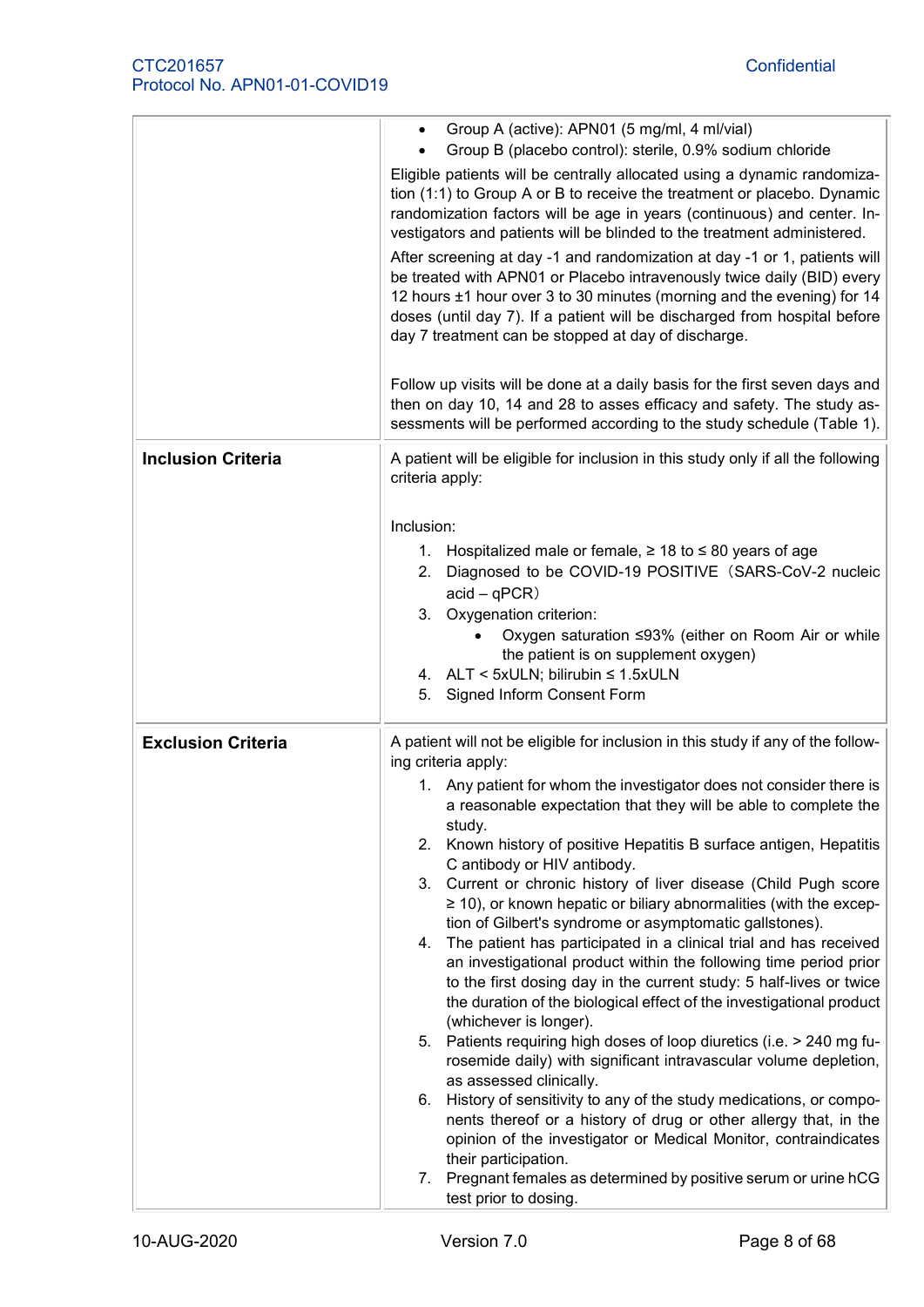|                            | 8. Lactating females.<br>9. Unwillingness or inability to follow the procedures outlined in the<br>protocol.<br>10. Unstable Hemoglobin (Hb < 7) at time of drug infusion (i.e. Hb<br>must be > 7 mg/dL at the time of drug infusion. Transfusion is<br>permitted to increase Hb levels to allow entry into the study.<br>11. Malignancy or other irreversible condition for which 6-month<br>mortality is estimated to be >50%.<br>12. Arterial blood pH less than 7.2 or serum HCO3- <15 (if ABG not<br>available) before infusion is started.<br>13. Known severe chronic pulmonary disease:<br>known FEV1/FVC less than 45% predicted, or<br>known chronic hypercapnia (PaCO2 > 45 mmHg) or<br>$\bullet$<br>chronic hypoxemia [(PaO2<55 mmHg) on FiO2 =0.21,<br>or supplemental oxygen therapy prior to this admission],<br>or<br>known FEV1 <15 ml/kg (e.g. 1L for 70 kg person), or<br>known radiographic evidence of chronic interstitial infil-<br>٠<br>tration, or<br>known hospitalization within the past six months for res-<br>٠<br>piratory failure (PaCO2 $>$ 50 mmHg or PaO2 $<$ 55<br>mmHg, or oxygen saturation <88% on FiO2 = $0.21$ ),<br>known chronic restrictive, obstructive, neuromuscular,<br>٠<br>chest wall, or pulmonary vascular disease resulting in<br>severe exercise restriction (i.e. unable to climb stairs or<br>perform household duties), known secondary polycy-<br>themia, severe pulmonary hypertension, or ventilator<br>dependency<br>14. Known vasculitis with diffuse alveolar hemorrhage<br>15. Lung transplantation<br>16. Pre-existing renal failure, i.e. requiring renal replacement ther-<br>apy with hemodialysis or peritoneal dialysis<br>17. There are other uncontrolled co-morbidities that increase the<br>risks associated with the study drug administration, that are as-<br>sessed by the medical expert team as unsuitable |
|----------------------------|--------------------------------------------------------------------------------------------------------------------------------------------------------------------------------------------------------------------------------------------------------------------------------------------------------------------------------------------------------------------------------------------------------------------------------------------------------------------------------------------------------------------------------------------------------------------------------------------------------------------------------------------------------------------------------------------------------------------------------------------------------------------------------------------------------------------------------------------------------------------------------------------------------------------------------------------------------------------------------------------------------------------------------------------------------------------------------------------------------------------------------------------------------------------------------------------------------------------------------------------------------------------------------------------------------------------------------------------------------------------------------------------------------------------------------------------------------------------------------------------------------------------------------------------------------------------------------------------------------------------------------------------------------------------------------------------------------------------------------------------------------------------------------------------------------------------------------------------------------------------------------------------|
|                            |                                                                                                                                                                                                                                                                                                                                                                                                                                                                                                                                                                                                                                                                                                                                                                                                                                                                                                                                                                                                                                                                                                                                                                                                                                                                                                                                                                                                                                                                                                                                                                                                                                                                                                                                                                                                                                                                                            |
|                            | 18. Patient in clinical trials with an IMP for COVID-19 within 30 days<br>before ICF<br>19. Unstable hemodynamics in the preceding 4 hours (MAP<br>$\leq$ 65 mmHg, or SAP < 90 mmHg, DAP < 60 mmHg, and vaso-<br>active agents required)                                                                                                                                                                                                                                                                                                                                                                                                                                                                                                                                                                                                                                                                                                                                                                                                                                                                                                                                                                                                                                                                                                                                                                                                                                                                                                                                                                                                                                                                                                                                                                                                                                                   |
|                            | 20. Immunocompromised patients (chemotherapy, HIV, organ<br>transplants, stem cell transplants),<br>21. Receive any Angiotensin-Converting-Enzyme inhibitor (ACEi) or<br>renin inhibitor treatment within 7 days before ICF                                                                                                                                                                                                                                                                                                                                                                                                                                                                                                                                                                                                                                                                                                                                                                                                                                                                                                                                                                                                                                                                                                                                                                                                                                                                                                                                                                                                                                                                                                                                                                                                                                                                |
| <b>Primary endpoint</b>    | The primary endpoint is a composite endpoint of all cause-death or in-<br>vasive mechanical ventilation up to 28 days or hospital discharge.                                                                                                                                                                                                                                                                                                                                                                                                                                                                                                                                                                                                                                                                                                                                                                                                                                                                                                                                                                                                                                                                                                                                                                                                                                                                                                                                                                                                                                                                                                                                                                                                                                                                                                                                               |
| <b>Secondary endpoints</b> | 1. Log transformed levels of Lactate dehydrogenase (LDH) at<br>day 5 as a surrogate marker for organ damage (powered sec-<br>ondary endpoint)<br>2. 28-day mortality (all cause-death)<br>3. Ventilator-free days (VFD) up to 28 days or hospital discharge<br>4. Proportion of responders, defined as $\geq 2$ improvement in<br>WHO's 11-Point Score system at day 7, 10, 14 and 28<br>Time to death (all cause)<br>5.                                                                                                                                                                                                                                                                                                                                                                                                                                                                                                                                                                                                                                                                                                                                                                                                                                                                                                                                                                                                                                                                                                                                                                                                                                                                                                                                                                                                                                                                   |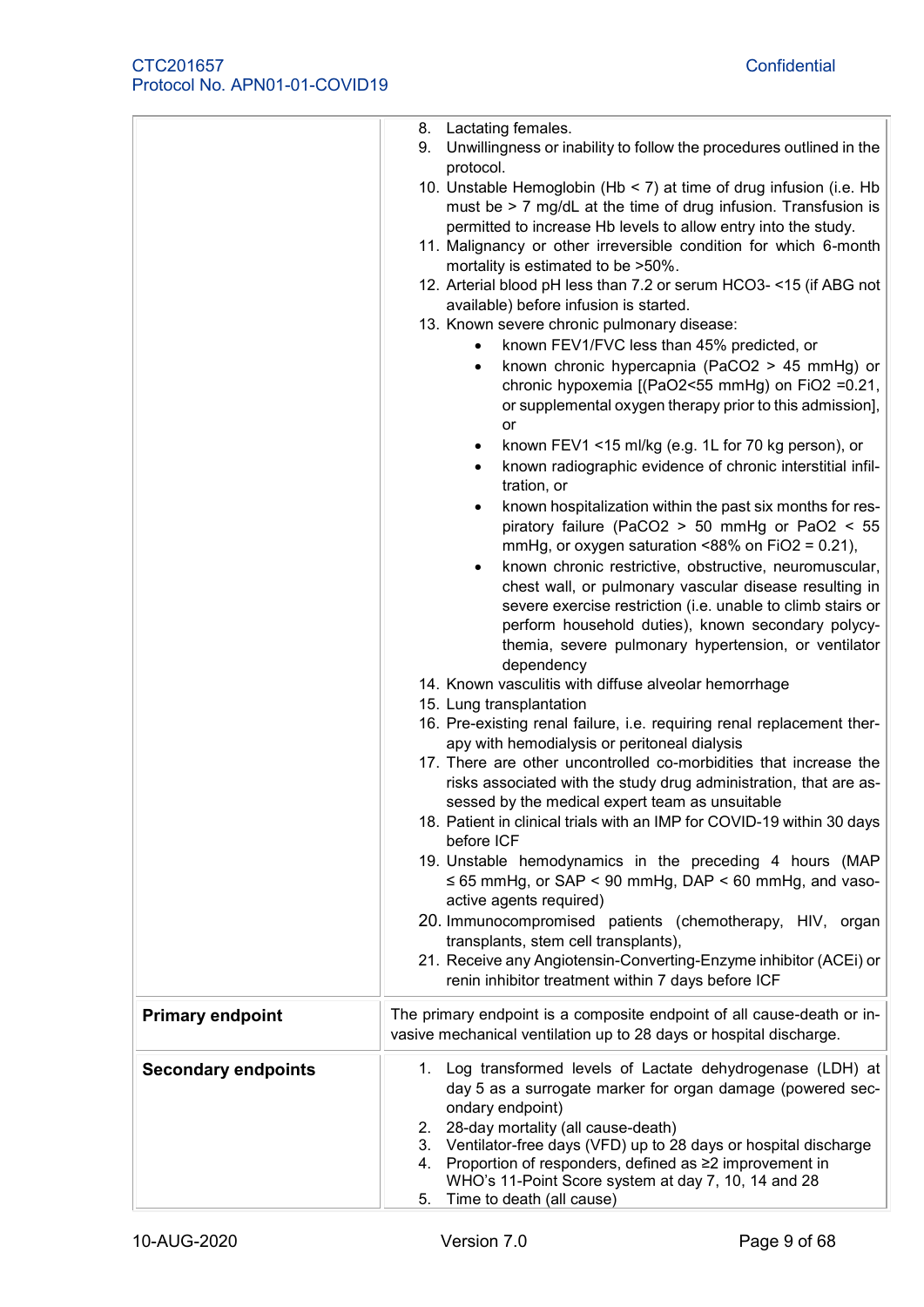| <b>Study drug</b>                | 6. Proportion of patients with any use of invasive mechanical ven-<br>tilation up to 28 days or hospital discharge<br>7. Time to first use of invasive mechanical ventilation up to 28<br>days or hospital discharge<br>8. Absolute values and absolute change in P/F ratio over time<br>9. Absolute values and absolute change in the modified Sequen-<br>tial Organ Failure Assessment score (mSOFA score) over time<br>10. Time to a 2-point decrease in WHO scoring scheme<br>11. Absolute values and absolute change in lymphocyte counts<br>over time<br>12. Absolute values and absolute change in C-reactive protein lev-<br>els over time<br>13. Absolute values and absolute change in D-dimer over time<br>14. Absolute values and absolute change in log transformed levels<br>of LDH over time<br>15. Time to hospital discharge<br>16. Change in viral RNA over time<br>Biomarker endpoints: Absolute values and absolute changes in rele-<br>vant biomarkers over time:<br>1. Angiotensin II (Ang II), Angiotensin 1-7 (Ang 1-7), Angiotensin 1-<br>5 (Ang 1-5), renin and aldosterone, Angiotensin-converting en-<br>zyme (ACE), Angiotensin-converting enzyme 2 (ACE2), Angio-<br>tensin I (Ang I), Angiotensin 1-9 (Ang 1-9)<br>2. Cytokines: Interleukin 6 (IL-6), Interleukin 8 (IL-8), soluble Tu-<br>mor Necrosis Factor receptor type II (sTNFrII), Plasminogen Ac-<br>tivator Inhibitor type-1 (PAI-1), von Willebrand Factor (vWF), Tu-<br>mor necrosis factor- $\alpha$ (TNF- $\alpha$ )<br>3. Alveolar epithelial markers: soluble Receptor for Advanced Gly-<br>cation End products (sRAGE), Surfactant protein-D(SP-D)<br>4. Endothelial markers: Angiopoietin-2<br>Change in clinical laboratory markers associated with poor out-<br>5.<br>come over time (e.g., lymphocyte counts, hsTnl (high sensitivity<br>troponin))<br>6. NT-proBNP, Ferritin<br>Safety endpoints:<br>Frequency of adverse events (AEs) and serious adverse events (SAEs)<br>in vital signs, clinical laboratory assessments and in ECG parameters<br>Recombinant human<br>angiotensin-converting<br>enzyme<br>$\overline{2}$<br>$(rhACE2) - APNO1*$<br>Control Group: Placebo (physiological saline solution) |
|----------------------------------|---------------------------------------------------------------------------------------------------------------------------------------------------------------------------------------------------------------------------------------------------------------------------------------------------------------------------------------------------------------------------------------------------------------------------------------------------------------------------------------------------------------------------------------------------------------------------------------------------------------------------------------------------------------------------------------------------------------------------------------------------------------------------------------------------------------------------------------------------------------------------------------------------------------------------------------------------------------------------------------------------------------------------------------------------------------------------------------------------------------------------------------------------------------------------------------------------------------------------------------------------------------------------------------------------------------------------------------------------------------------------------------------------------------------------------------------------------------------------------------------------------------------------------------------------------------------------------------------------------------------------------------------------------------------------------------------------------------------------------------------------------------------------------------------------------------------------------------------------------------------------------------------------------------------------------------------------------------------------------------------------------------------------------------------------------------------------------------------------------------------------------------------------------------------------------------------------------------------|
|                                  | *In other study documents (e.g. IB) APN01 is also referred to as<br>GSK2586881                                                                                                                                                                                                                                                                                                                                                                                                                                                                                                                                                                                                                                                                                                                                                                                                                                                                                                                                                                                                                                                                                                                                                                                                                                                                                                                                                                                                                                                                                                                                                                                                                                                                                                                                                                                                                                                                                                                                                                                                                                                                                                                                      |
| <b>Study drug dosage</b>         |                                                                                                                                                                                                                                                                                                                                                                                                                                                                                                                                                                                                                                                                                                                                                                                                                                                                                                                                                                                                                                                                                                                                                                                                                                                                                                                                                                                                                                                                                                                                                                                                                                                                                                                                                                                                                                                                                                                                                                                                                                                                                                                                                                                                                     |
|                                  | 0.4 mg/kg IV BID (for seven days)<br>Intravenous administration of undiluted IMP using a polypropyl-<br>ene syringe with a 0.22 micron filter                                                                                                                                                                                                                                                                                                                                                                                                                                                                                                                                                                                                                                                                                                                                                                                                                                                                                                                                                                                                                                                                                                                                                                                                                                                                                                                                                                                                                                                                                                                                                                                                                                                                                                                                                                                                                                                                                                                                                                                                                                                                       |
| <b>Statistical analysis plan</b> | Continuous variables will be summarized with means, standard devia-<br>tions, medians, lower and upper quartiles, minimums and maximums.<br>Frequencies and percentages will be used to summarize categorical                                                                                                                                                                                                                                                                                                                                                                                                                                                                                                                                                                                                                                                                                                                                                                                                                                                                                                                                                                                                                                                                                                                                                                                                                                                                                                                                                                                                                                                                                                                                                                                                                                                                                                                                                                                                                                                                                                                                                                                                       |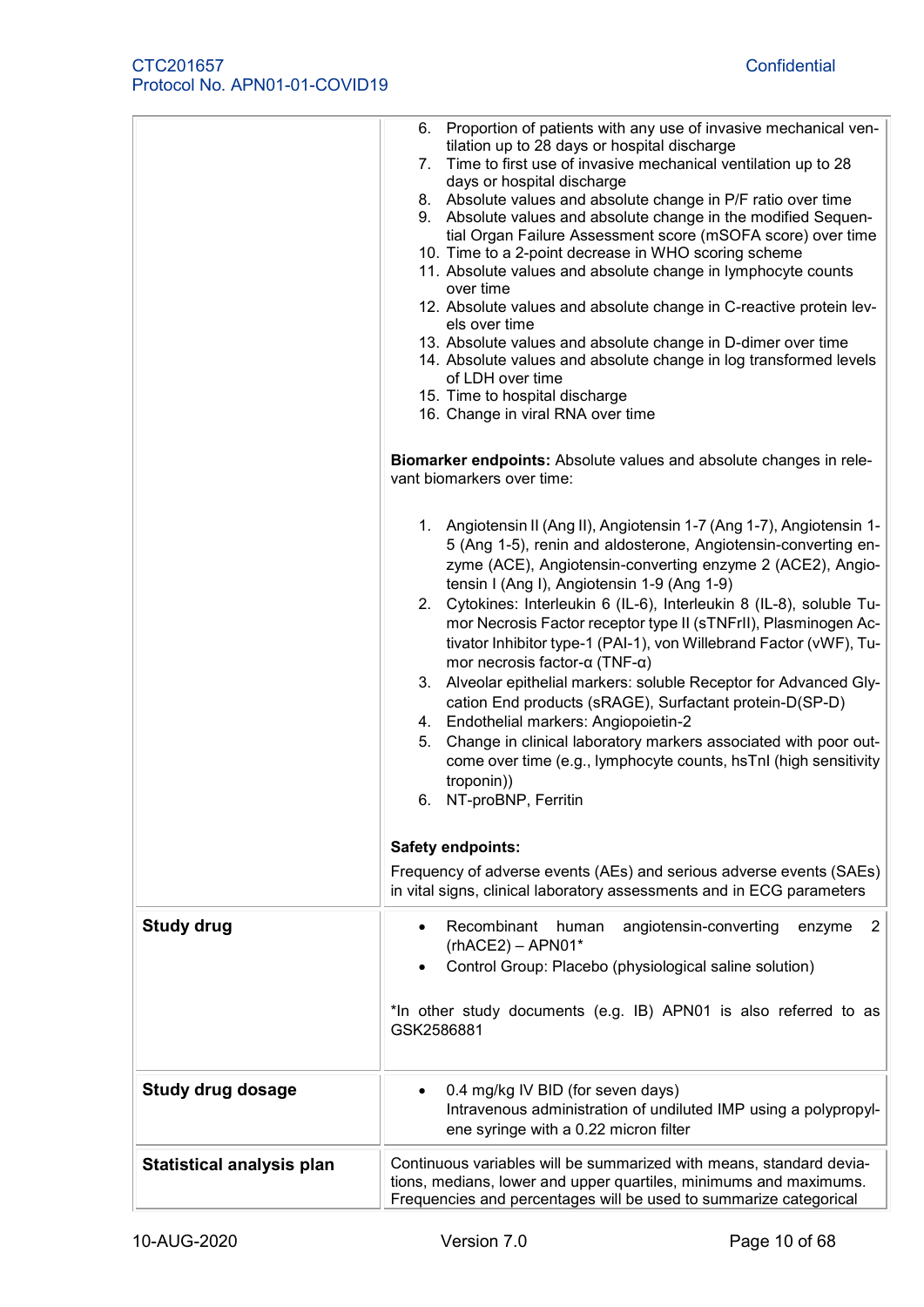| variables.                                                                                                                                                                                                                                                                                                                                                                                                                                                                                                                                                                                                                                                                                                                                                                     |
|--------------------------------------------------------------------------------------------------------------------------------------------------------------------------------------------------------------------------------------------------------------------------------------------------------------------------------------------------------------------------------------------------------------------------------------------------------------------------------------------------------------------------------------------------------------------------------------------------------------------------------------------------------------------------------------------------------------------------------------------------------------------------------|
| For time-to-event analyses censoring information will be used.                                                                                                                                                                                                                                                                                                                                                                                                                                                                                                                                                                                                                                                                                                                 |
| It is assumed that no patients will discontinue the study early prior to<br>day 28 or hospital discharge in this Covid-19 setting. It is also as-<br>sumed, that only very few missing values will arise due to not done<br>evaluations. No imputation of missing values (e.g., no last observation<br>carried forward (LOCF)) is planned, unless stated otherwise.                                                                                                                                                                                                                                                                                                                                                                                                            |
|                                                                                                                                                                                                                                                                                                                                                                                                                                                                                                                                                                                                                                                                                                                                                                                |
| Analysis sets:                                                                                                                                                                                                                                                                                                                                                                                                                                                                                                                                                                                                                                                                                                                                                                 |
| Safety Analysis Set (SAF):                                                                                                                                                                                                                                                                                                                                                                                                                                                                                                                                                                                                                                                                                                                                                     |
| All randomized patients who received study medication (independent<br>of whether it is APN01 or placebo) will be valid for the SAF. The SAF<br>will be used for the evaluation of the safety assessments (as treated).                                                                                                                                                                                                                                                                                                                                                                                                                                                                                                                                                         |
| Full Analysis Set (FAS):                                                                                                                                                                                                                                                                                                                                                                                                                                                                                                                                                                                                                                                                                                                                                       |
| The FAS includes all randomized subjects. The FAS serves as the pri-<br>mary efficacy analysis set (as randomized).                                                                                                                                                                                                                                                                                                                                                                                                                                                                                                                                                                                                                                                            |
| Per-protocol Analysis Set (PP):                                                                                                                                                                                                                                                                                                                                                                                                                                                                                                                                                                                                                                                                                                                                                |
| The PP includes all subjects included in the SAF who had no signifi-<br>cant protocol deviations and completed through Day 28 or until dis-<br>charge from the hospital (end of study follow-up). The PP will only be<br>analyzed for main efficacy outcome measures (as treated).                                                                                                                                                                                                                                                                                                                                                                                                                                                                                             |
|                                                                                                                                                                                                                                                                                                                                                                                                                                                                                                                                                                                                                                                                                                                                                                                |
| Analysis of primary efficacy endpoint                                                                                                                                                                                                                                                                                                                                                                                                                                                                                                                                                                                                                                                                                                                                          |
| The primary endpoint of this trial is a composite of all cause-death or<br>any use of invasive mechanical ventilation up to 28 days or hospital<br>discharge. Invasive mechanical ventilation is defined as patients who<br>are intubated or have a tracheostomy tube and are receiving positive<br>pressure ventilation. Patients discharged from hospital before day 28<br>will be considered as non-event after confirmation by telephone inter-<br>view that they are alive at day 28. Patients who will be discharged<br>from hospital or early terminated before Day 28 will be considered hav-<br>ing an event on the day of discharge or early termination, if a telephone<br>interview was not possible and/or no information about alive/death sta-<br>tus is known. |
| Hypothesis to be tested:                                                                                                                                                                                                                                                                                                                                                                                                                                                                                                                                                                                                                                                                                                                                                       |
| $HO: pAPNO1 = pPlacebo$                                                                                                                                                                                                                                                                                                                                                                                                                                                                                                                                                                                                                                                                                                                                                        |
| H1: pAPN01 $\neq$ pPlacebo                                                                                                                                                                                                                                                                                                                                                                                                                                                                                                                                                                                                                                                                                                                                                     |
| H0 will be tested using a Chi-squared test. The level of significance is<br>5% (two-sided). In addition, logistic regression analyses will be con-<br>ducted considering additional co-factors (will be detailed in the statisti-<br>cal analysis plan).                                                                                                                                                                                                                                                                                                                                                                                                                                                                                                                       |
| Analysis of secondary efficacy endpoints                                                                                                                                                                                                                                                                                                                                                                                                                                                                                                                                                                                                                                                                                                                                       |
| Secondary efficacy variables will be tested descriptively and in an ex-<br>ploratory manner.                                                                                                                                                                                                                                                                                                                                                                                                                                                                                                                                                                                                                                                                                   |
| 1. Log transformed levels of Lactate dehydrogenase (LDH) at<br>day 5 as a surrogate marker for organ damage.                                                                                                                                                                                                                                                                                                                                                                                                                                                                                                                                                                                                                                                                   |
| Log transformed levels of LDH will be analyzed using linear re-<br>gression adjusted for baseline log levels of LDH, centre and<br>minimization factors.                                                                                                                                                                                                                                                                                                                                                                                                                                                                                                                                                                                                                       |
|                                                                                                                                                                                                                                                                                                                                                                                                                                                                                                                                                                                                                                                                                                                                                                                |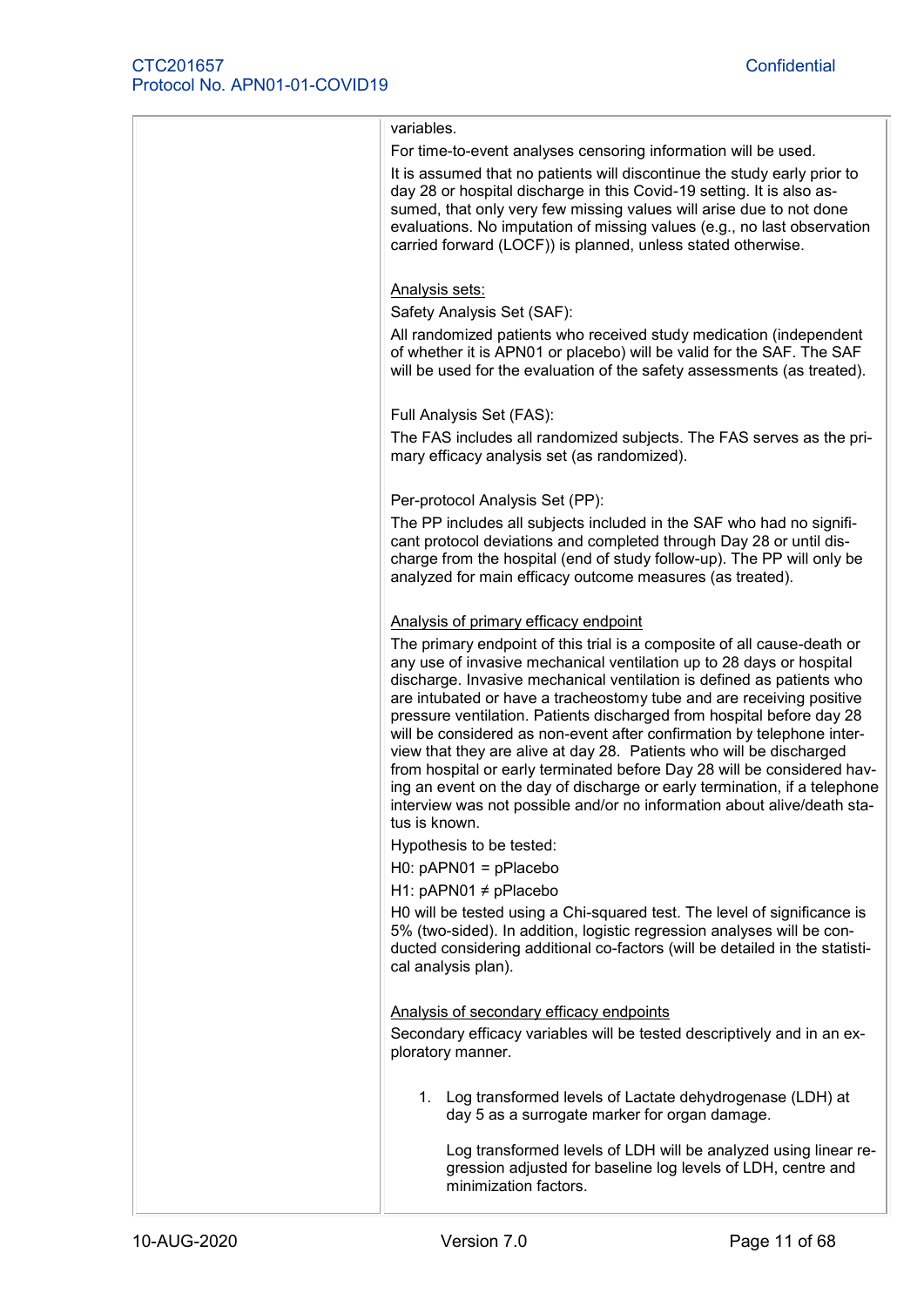| 95% confidence intervals will be calculated.<br>Statistical procedures to check on a normal distribution of data,<br>to be applied in case of non-normally distributed data, and to<br>verify and handle minimization factors will be described in the<br>statistical analysis plan, which will be finalized prior to unblind-<br>ing.                                                                                                                                                                                                                                                                                                                                                              |
|-----------------------------------------------------------------------------------------------------------------------------------------------------------------------------------------------------------------------------------------------------------------------------------------------------------------------------------------------------------------------------------------------------------------------------------------------------------------------------------------------------------------------------------------------------------------------------------------------------------------------------------------------------------------------------------------------------|
| 2. 28-day mortality (all cause death)<br>The percentage of patients who have died at day 28 will be<br>presented by treatment group. Patients who will be discharged<br>from hospital or early terminated before Day 28 will be consid-<br>ered having an event on the day of discharge or early termina-<br>tion, if a telephone interview was not possible and/or no infor-<br>mation about alive/death status is known. The Chi-squared or<br>Fisher's exact test will be used to compare proportions. 95%<br>CIs will be additionally calculated. Logistic regression analyses<br>will be conducted considering additional co-factors (will be de-<br>tailed in the statistical analysis plan). |
| 3. Ventilator-free days (VFD) up to 28 days or hospital discharge<br>VFD will be analyzed for both all patients as well as for the<br>subgroup of patients who were alive at day 28 or hospital dis-<br>charge. For the analysis of all patients separate analyses will<br>be conducted for patients who died: a) VFD will be set to 0, b)<br>the observed VFD until death will be considered. Summary ta-<br>bles will be generated the VFD will be compared using Wil-<br>coxon rank sum test. In addition, bootstrap methods will be ap-<br>plied to calculate 95% confidence intervals and two-sided p-<br>values for the difference in means.                                                  |
| 4. Proportion of responders, defined as ≥2 improvement in<br>WHO's 11-Point Score system at day 7, 10, 14 and 28<br>Similar analyses as for 28-day mortality will be conducted.                                                                                                                                                                                                                                                                                                                                                                                                                                                                                                                     |
| Time to death (all cause) will be analyzed using Kaplan-Meier<br>5.<br>estimates and plots, log-rank test, and Cox proportional haz-<br>ards model (adjusted for minimization factors to derive hazard<br>ratios and corresponding 95% confidence intervals). Patients<br>who will be alive at day 28, or who will be discharged from hos-<br>pital before day 28 will be censored at discharge if they cannot<br>be reached at or after day 28 by means of a telephone inter-<br>view. Further details will be described in the statistical analysis<br>plan.                                                                                                                                      |
| Proportion of patients with any use of invasive mechanical ven-<br>6.<br>tilation up to 28 days or hospital discharge.<br>Similar analyses as for 28-day mortality will be conducted.                                                                                                                                                                                                                                                                                                                                                                                                                                                                                                               |
| Time to first use of invasive mechanical ventilation up to 28<br>7.<br>days or hospital discharge.<br>Similar analyses as for time to death will be conducted.                                                                                                                                                                                                                                                                                                                                                                                                                                                                                                                                      |
| 8. Absolute values and absolute change in P/F ratio over time<br>The PF ratio is defined as PaO2 [mmHg] divided by FiO2 in<br>[%] and will be evaluated on each visit. Summary statistics for<br>the PF ratio for both the absolute values and the absolute<br>change from Baseline (day 1) will be tabulated.                                                                                                                                                                                                                                                                                                                                                                                      |
| 9. Absolute values and absolute change in the modified Sequen-<br>tial organ failure assessment score (mSOFA score) over time<br>Similar analyses as for the PF ratio will be conducted.                                                                                                                                                                                                                                                                                                                                                                                                                                                                                                            |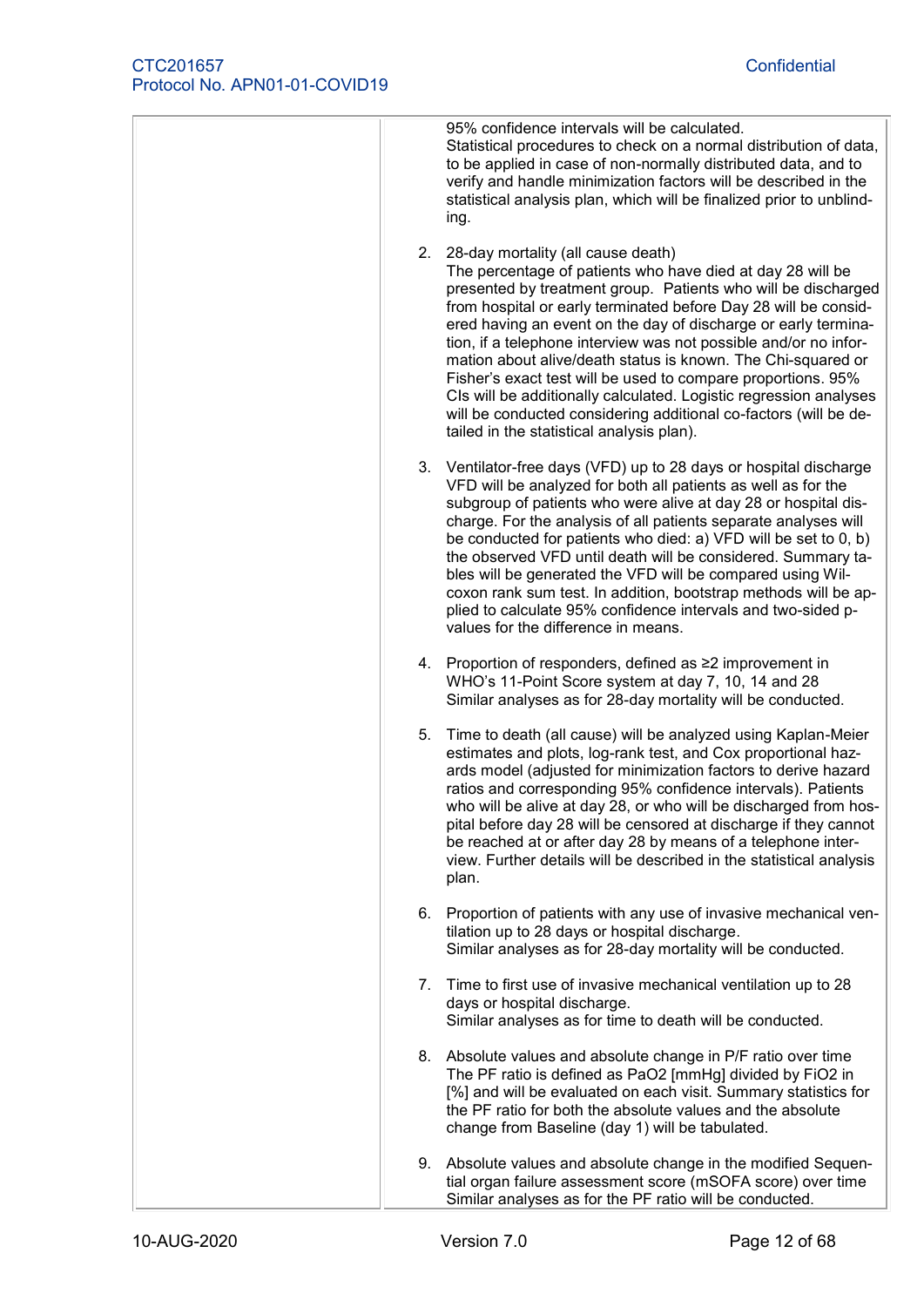|                                                      | 10. Time to a 2-point decrease in the WHO scale. Similar analyses<br>as for time to death will be conducted.<br>11. Absolute values and absolute change in lymphocyte counts<br>over time<br>Summary statistics for both the absolute values and the abso-<br>lute change from Baseline (day 1) will be tabulated.<br>12. Absolute values and absolute change in C-reactive protein lev-<br>els over time<br>Summary statistics for both the absolute values and the abso-<br>lute change from Baseline (day 1) will be tabulated.<br>13. Absolute values and absolute change in D-dimer over time<br>Summary statistics for both the absolute values and the abso-<br>lute change from Baseline (day 1) will be tabulated (prognostic |
|------------------------------------------------------|----------------------------------------------------------------------------------------------------------------------------------------------------------------------------------------------------------------------------------------------------------------------------------------------------------------------------------------------------------------------------------------------------------------------------------------------------------------------------------------------------------------------------------------------------------------------------------------------------------------------------------------------------------------------------------------------------------------------------------------|
|                                                      | information: Zhou et al. Lancet 2020).<br>14. Absolute values and absolute change in log transformed levels<br>of LDH over time<br>Summary statistics for both the absolute values and the abso-<br>lute change from Baseline (day 1) will be tabulated.<br>15. Time to hospital discharge<br>Similar analyses as for time to death will be conducted.<br>16. Change in viral RNA over time<br>Summary statistics for both the absolute values and the abso-<br>lute change from Base-line (day 1) will be tabulated.                                                                                                                                                                                                                  |
|                                                      | Other biomarker endpoints<br>Other biomarker endpoints will be analyzed using descriptive statistics.                                                                                                                                                                                                                                                                                                                                                                                                                                                                                                                                                                                                                                  |
| Sample size                                          | 186 patients (93 per group) will yield 80% power to detect a 20% abso-<br>lute risk reduction in the primary composite endpoint, from 50% in the<br>placebo group to 30% in the APN01 group at a two-sided alpha of 0.05.<br>To consider patients who will be randomized but not treated a total of<br>200 patients (100 per group) will be enrolled.                                                                                                                                                                                                                                                                                                                                                                                  |
| <b>Data Safety Monitoring</b><br><b>Board (DSMB)</b> | The study will be monitored by a DSMB.                                                                                                                                                                                                                                                                                                                                                                                                                                                                                                                                                                                                                                                                                                 |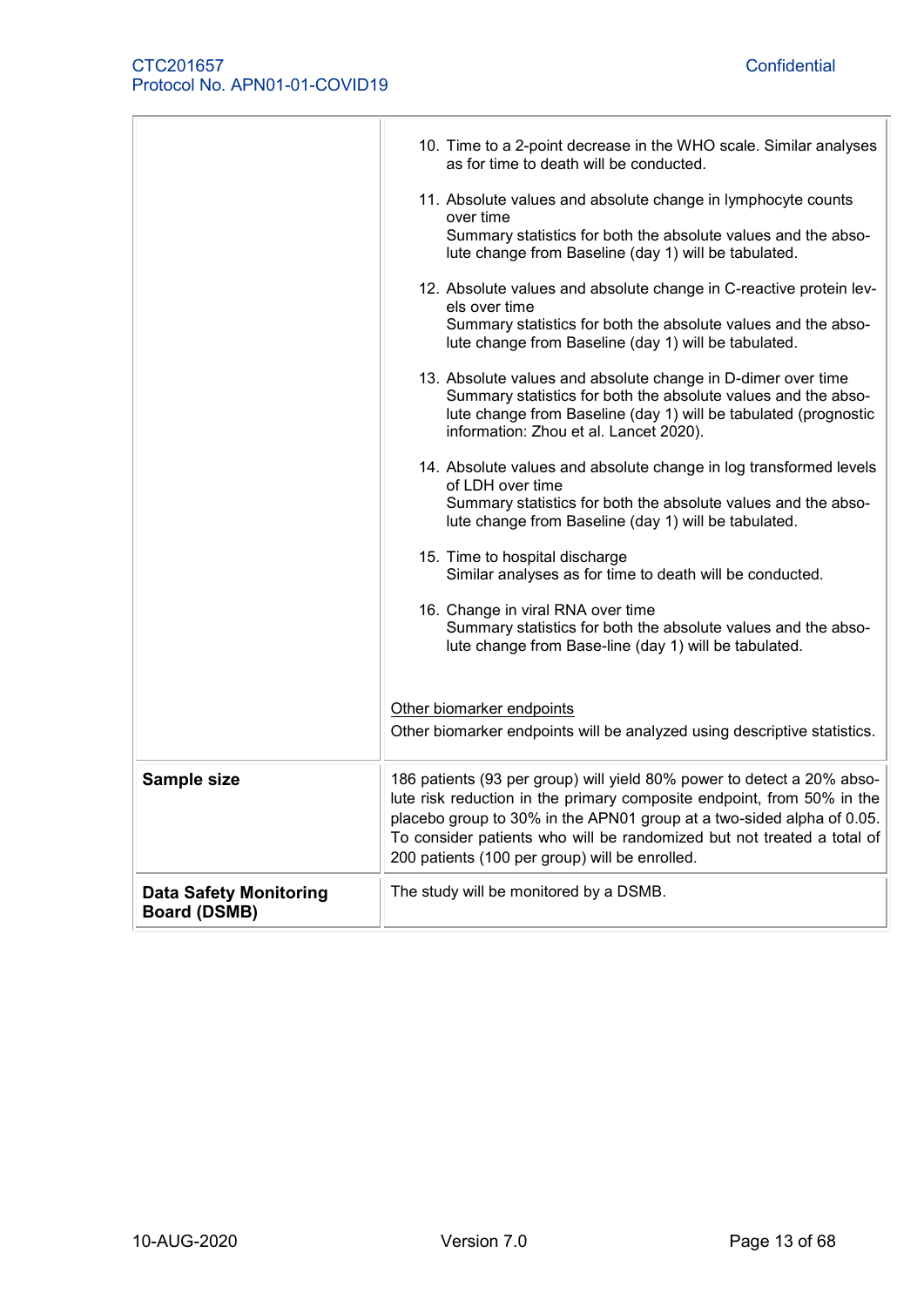# <span id="page-13-0"></span>**1 STUDY SCHEME**

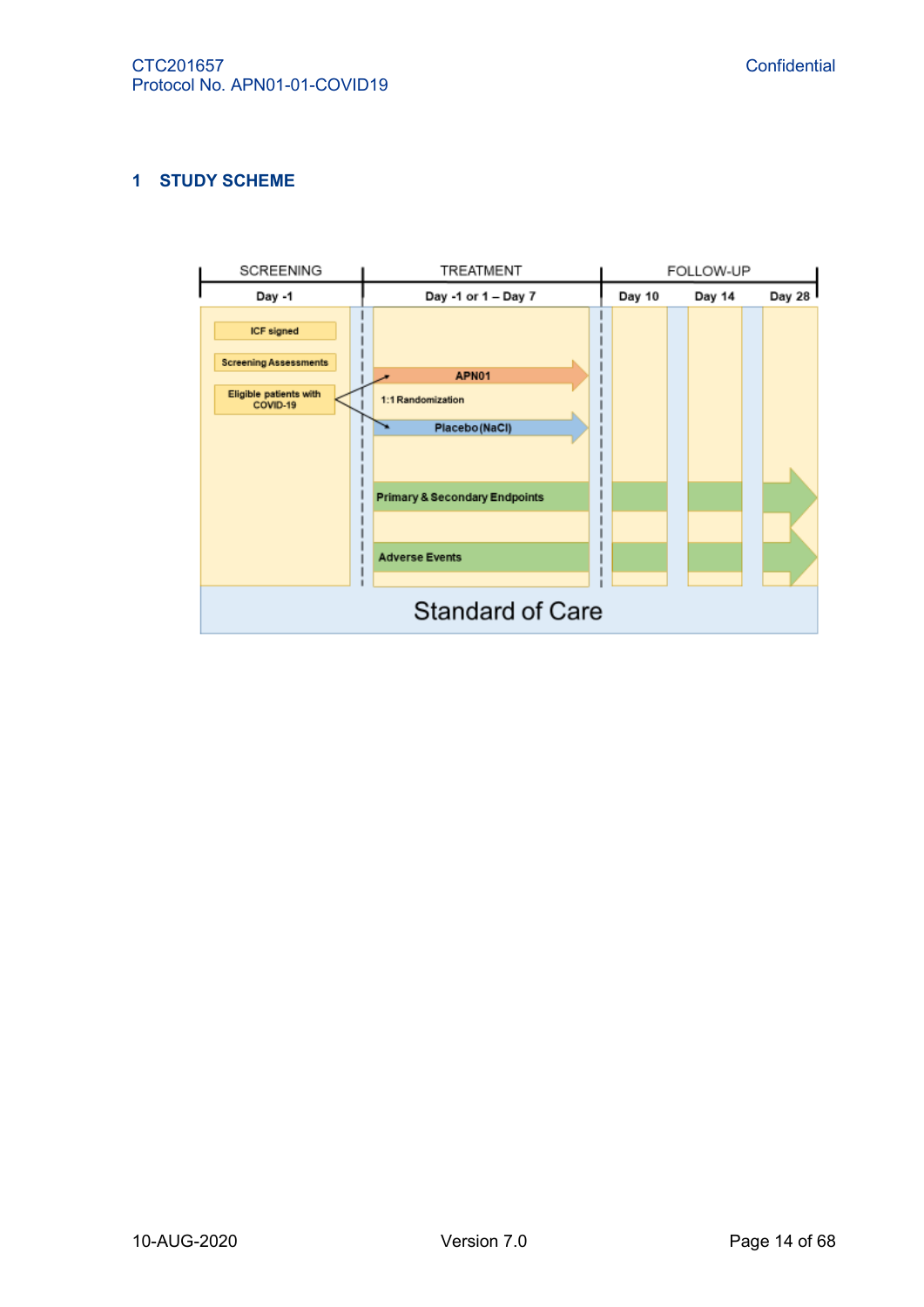# **2 STUDY SCHEDULES**

# **Table 1:**

<span id="page-14-1"></span><span id="page-14-0"></span>

|                                                          | <b>Screening</b><br>period |                               | Treatment period 20       |              |                           |              |                           |              | Follow up period                     |                                      |                                                                                        |
|----------------------------------------------------------|----------------------------|-------------------------------|---------------------------|--------------|---------------------------|--------------|---------------------------|--------------|--------------------------------------|--------------------------------------|----------------------------------------------------------------------------------------|
| Procedures and assess-<br>ments                          | Day $-1$ <sup>*</sup>      | Day 1                         | Day 2                     | Day 3        | Day 4                     | Day 5        | Day 6                     | Day 7        | Day 10<br>$(\pm 1 \text{ day})^{16}$ | Day 14<br>$(\pm 1 \text{ day})^{16}$ | Day 28<br>End of Study<br>Visit (or early<br>termination<br>visit)<br>$(± 1 day)^{15}$ |
| <b>Informed consent</b>                                  | $\boldsymbol{X}$           |                               |                           |              |                           |              |                           |              |                                      |                                      |                                                                                        |
| Inclusion and exclusion<br>criteria                      | $\boldsymbol{\mathsf{X}}$  | $X \times$ **                 |                           |              |                           |              |                           |              |                                      |                                      |                                                                                        |
| Demographics <sup>1</sup>                                | $\boldsymbol{\mathsf{X}}$  |                               |                           |              |                           |              |                           |              |                                      |                                      |                                                                                        |
| Medical history <sup>2</sup>                             | $\boldsymbol{\mathsf{X}}$  |                               |                           |              |                           |              |                           |              |                                      |                                      |                                                                                        |
| Randomization*                                           |                            | $X \times^*$                  |                           |              |                           |              |                           |              |                                      |                                      |                                                                                        |
| <b>Treatment</b>                                         |                            | $X^{14}$                      | $\mathsf{X}$              | $\mathsf{X}$ | $\boldsymbol{\mathsf{X}}$ | $\mathsf{X}$ | $\boldsymbol{\mathsf{X}}$ | $\mathsf{X}$ |                                      |                                      |                                                                                        |
| <b>Score Assessment of</b><br>WHO's 11-point scale       | $\boldsymbol{\mathsf{X}}$  | $\mathsf{X}\,\mathbb{X}^{**}$ | $\boldsymbol{\mathsf{X}}$ | X            | X                         | X            | X                         | X            | X                                    | X                                    | $X^{19}$                                                                               |
| PCR (quantitative or<br>qualitative) <sup>3</sup>        | $\boldsymbol{\mathsf{X}}$  | $\times\mathbb{X}^{**}$       |                           | X            |                           | X            |                           | X            |                                      | X                                    | $X^{17}$                                                                               |
| Vital signs <sup>4</sup>                                 | $\boldsymbol{\mathsf{X}}$  | $x \times$                    | $\mathsf{X}$              | $\mathsf{X}$ | $\boldsymbol{\mathsf{X}}$ | X            | $\mathsf{X}$              | $\mathsf{X}$ | X                                    | $\mathsf{X}$                         | $X^{17, 18, 19}$                                                                       |
| Physical examination <sup>5</sup>                        | $\boldsymbol{\mathsf{X}}$  | $\mathsf{X}\,\mathbb{X}^{**}$ | $\boldsymbol{\mathsf{X}}$ | $\mathsf{X}$ | X                         | $\mathsf{X}$ | $\pmb{\times}$            | $\mathsf{X}$ | $\mathsf{X}$                         | $\mathsf{X}$                         | $X^{17, 19}$                                                                           |
| Serum or urine preg-<br>nancy test <sup>6</sup>          | $\boldsymbol{\mathsf{X}}$  |                               |                           |              |                           |              |                           |              |                                      |                                      | $X^{17, 19}$                                                                           |
| <b>Clinical laboratory as-</b><br>sessments <sup>7</sup> | X                          | $\mathsf{X}\,\mathbb{X}^{**}$ | $\boldsymbol{\mathsf{X}}$ | X            |                           | X            |                           | X            | X                                    | X                                    | $X^{17, 19}$                                                                           |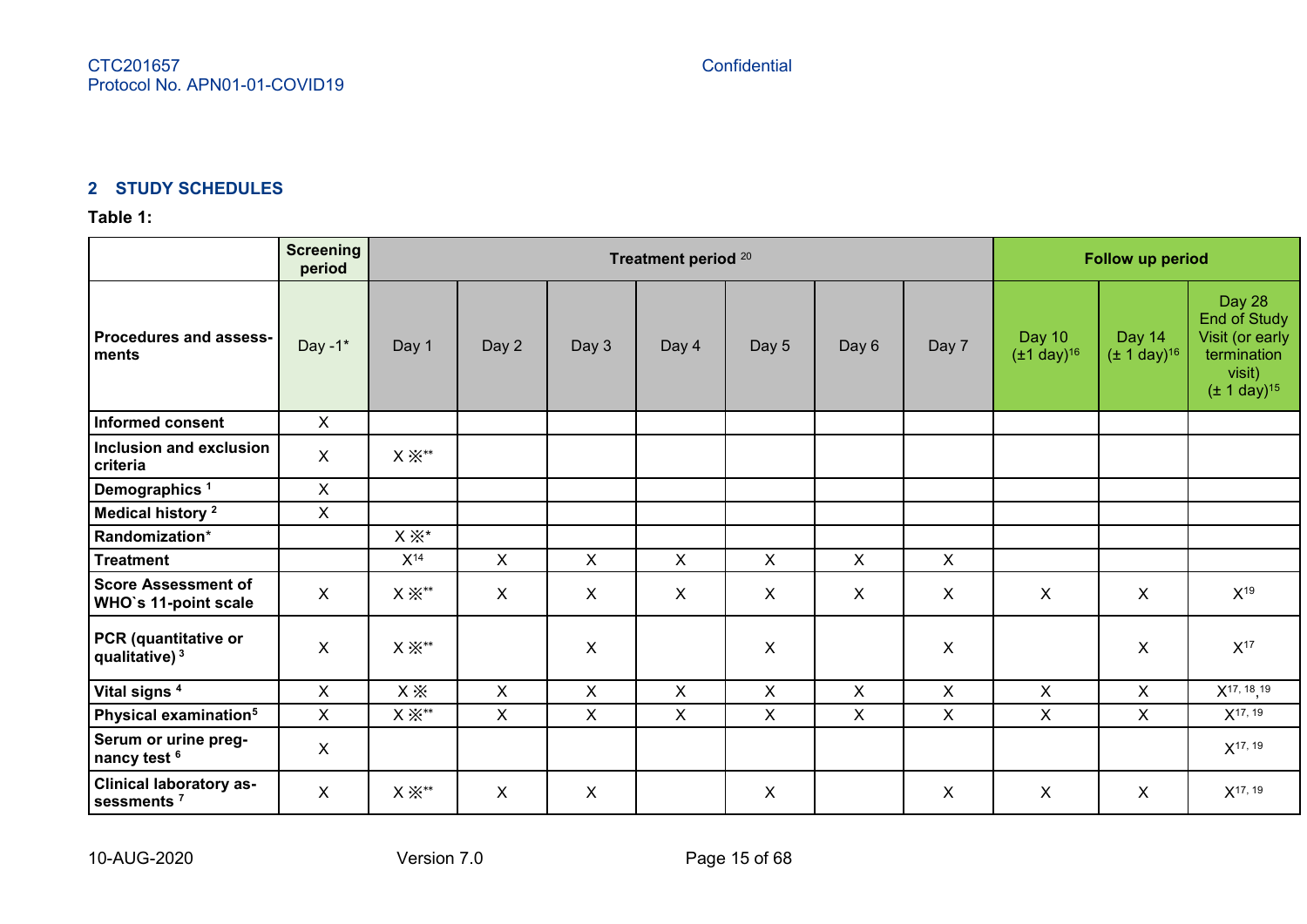|                                                       | <b>Screening</b><br>period | Treatment period 20           |                |              |                           |              | <b>Follow up period</b>   |              |                                      |                                      |                                                                                        |
|-------------------------------------------------------|----------------------------|-------------------------------|----------------|--------------|---------------------------|--------------|---------------------------|--------------|--------------------------------------|--------------------------------------|----------------------------------------------------------------------------------------|
| <b>Procedures and assess-</b><br>ments                | Day - $1^*$                | Day 1                         | Day 2          | Day 3        | Day 4                     | Day 5        | Day 6                     | Day 7        | Day 10<br>$(\pm 1 \text{ day})^{16}$ | Day 14<br>$(\pm 1 \text{ day})^{16}$ | Day 28<br>End of Study<br>Visit (or early<br>termination<br>visit)<br>$(± 1 day)^{15}$ |
| <b>HIV/HBV/HCV Serology<sup>8</sup></b>               | $\pmb{\times}$             |                               |                |              |                           |              |                           |              |                                      |                                      |                                                                                        |
| ECG <sup>9</sup>                                      | X                          | $\mathsf{X}\ \mathbb{X}^{**}$ | X              | X            |                           | X            |                           | X            | X                                    | X                                    | $X^{17, 19}$                                                                           |
| <b>Assessment of Respira-</b><br>tory condition 10    | X                          | $\mathsf{X}\ \mathbb{X}^{**}$ | X              | $\mathsf{X}$ | X                         | X            | X                         | X            | X                                    | X                                    | $X^{17}$                                                                               |
| mSOFA score                                           | X                          | $\mathsf{X}\ \mathbb{X}^{**}$ | X              | $\mathsf{X}$ | $\mathsf{X}$              | $\mathsf{X}$ | $\pmb{\times}$            | $\mathsf{X}$ | X                                    | X                                    | $X^{17}$                                                                               |
| <b>Assessment of Immune</b><br>function <sup>11</sup> |                            | $X \times$ **                 | X              | X            |                           | X            |                           | X.           | X                                    | X.                                   | $X^{17, 19}$                                                                           |
| Biomarker <sup>12</sup>                               |                            | $x \times$                    |                | $\mathsf{X}$ |                           | X            |                           | X            |                                      | X                                    | $X^{17, 19}$                                                                           |
| <b>Patient status assess-</b><br>ment <sup>13</sup>   |                            |                               | X              | X            | X                         | X            | $\boldsymbol{\mathsf{X}}$ | X            | X                                    | X                                    | $X^{17}$                                                                               |
| <b>Adverse Events</b>                                 |                            | X                             | $\pmb{\times}$ | X            | X                         | X            | $\pmb{\times}$            | X            | X                                    | X.                                   | $\mathsf{X}$                                                                           |
| <b>Concomitant Medica-</b><br>tion                    |                            | X                             | X              | X            | $\boldsymbol{\mathsf{X}}$ | X            | $\boldsymbol{\mathsf{X}}$ | X            | X                                    | X                                    | X                                                                                      |

\* In case the required screening procedures take less time, randomization and start of treatment could be performed also on the same day then screening. The time period between start of screening procedures and start of treatment must not exceed 24 hours.

\*\* Events do not need to be done if randomization is on the same day as Screening

※: prior dosing

mSOFA score: modified Sequential Organ Failure Estimated Score

<sup>1</sup> Demographic data: gender, age, ethnicity, height, history of allergies, history of smoking and alcohol use, weight, body mass index.

<sup>2</sup> Medical history: Medical history for the least 4 weeks.

<sup>3</sup> If PCR was performed within 5 days before the screening visit, the test does not need to be repeated at screening and the available test results can be used.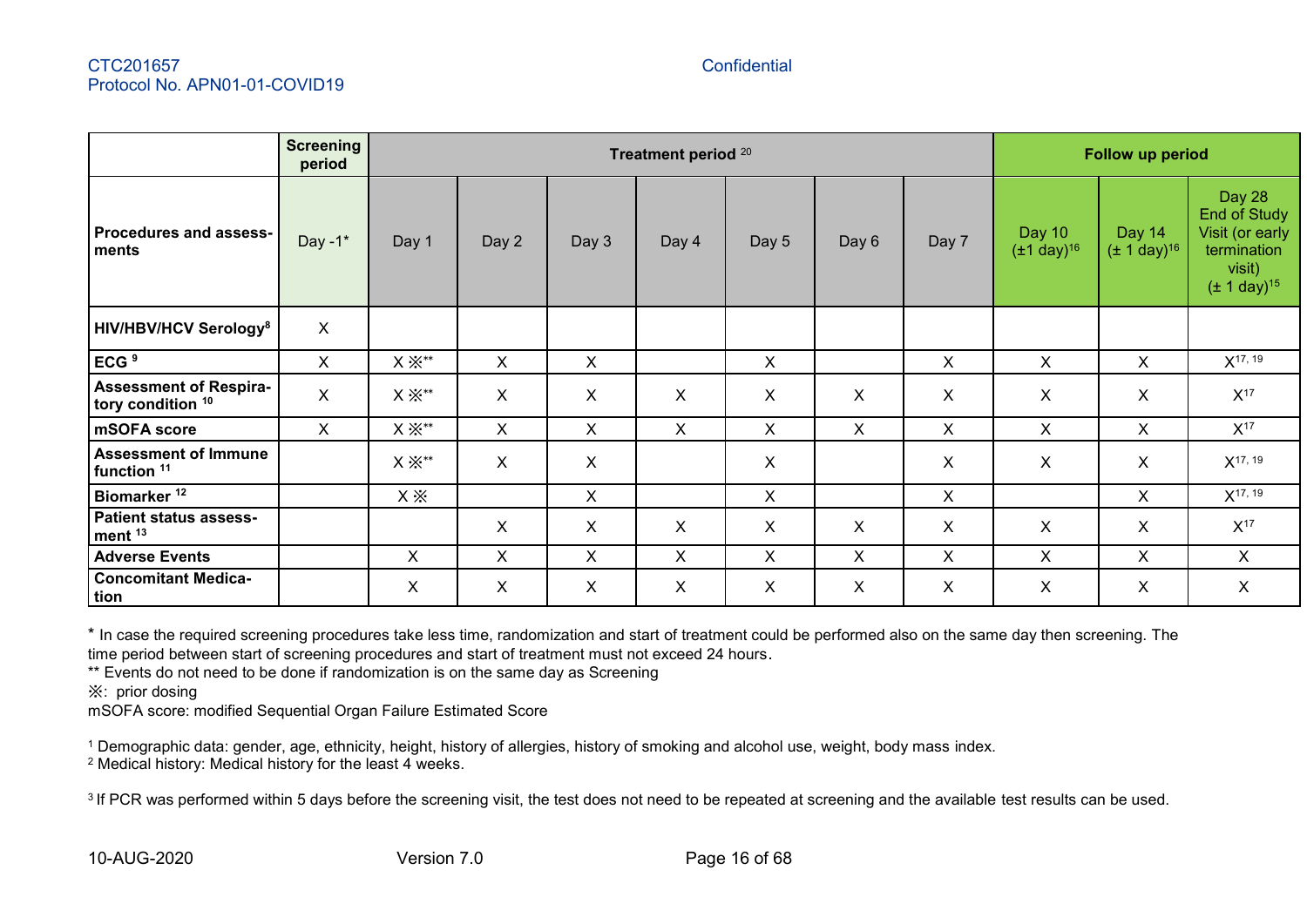<sup>4</sup> Vital signs include temperature, heart rate, respiration, blood pressure, and oxygen saturation. Vital signs need to be tested before and after each dose (within 30 min before/after IMP administration).

<sup>5</sup> physical examination could also be documented in the context of the general visit/health status assessment e.g. during a general clinical review <sup>6</sup> Pregnancy Test: for FOCP only

<sup>7</sup> Laboratory tests include the following: in case a local lab cannot perform any of these parameters it should be reported as missing value

- Inflammatory indicators: C- reactive protein (CRP), erythrocyte sedimentation rate (ESR), and procalcitonin.
- Blood routines include: red blood cell (RBC) count, hematocrit (HCT) or hematocrit total, and classification of white blood cells (WBC), hemoglobin (Hb), platelet (PLT) count.
- Urine routine includes: glucose (GLU), pH (PH), urinary protein (PRO), red blood cells (BLD), and white blood cells (LEU).
- Stool routine + occult blood: red blood cells (BLD), white blood cells (LEU), occult blood.
- Blood biochemistry includes: aspartate aminotransferase (AST), alanine aminotransferase (ALT), alkaline phosphatase (AKP), total bilirubin (TBl), total protein (ALB), albumin (ALB), urea nitrogen (BUN), Creatinine (Cr), uric acid (UA), potassium (K), sodium (Na), eGFR (assessment is calculated according to the formula used in local laboratory).
- Myocardial enzymes: creatine kinase (CK) and isoenzyme (CKMB), lactate dehydrogenase (of LDH), [alpha] hydroxybutyrate dehydrogenase ([alpha] HBD), troponin (of cTnI).
- Coagulation functions include: prothrombin time (PT), activated partial thromboplastin time (APTT), D- dimer, FIB

 $^8$ results do not need to be available before randomization, results up to 4 weeks old are acceptable

- <sup>9</sup> 12- lead ECG: within 30 min after IMP administration
- <sup>10</sup> Respiration: blood gas analysis (oxygenation index, blood lactic acid) or pulse oximetry.
- 11 Immune function: immunoglobulin (Ig A, Ig M, Ig G)
- <sup>12</sup> Biomarkers comprising (per collection of whole blood 10-12 ml)
	- 1 Li-Heparin blood collection tube (5-6 ml):
		- 1. Plasma equilibrium angiotensin levels: Angiotensin II (Ang II), Angiotensin 1-7 (Ang. 1 -7), Angiotensin 1-5 (Ang 1-5), Angiotensin I (Ang I), Angiotensin 1-9 (Ang 1-9)
		- 2. Aldosterone
		- 3. ACE2 Activity and ACE2 concentration
		- 4. Other exploratory RAAS Biomarkers indicators: specific exploratory indicators will be determined as needed
	- 1 EDTA blood collection tube (5-6 ml):
		- 1. Plasma-Renin-Concentration (PRC)
		- 2. Cytokines: interleukin- 6 (IL-6), interleukin- 8 (IL-8), soluble tumor necrosis factor receptor II (sTNFrII), PAI-1, vWF, tumor necrosis factor α
		- 3. Alveolar epithelial markers: soluble advanced glycation product receptor (sRAGE), surface-active protein- D (SP-D)
		- 4. endothelial markers: angiopoietin -2 (Angiopoietin-2)
		- 5.
		- 6. COVID-19 antibodies, viral load

<sup>13</sup> Patient status assessments includes: no change, discharge from hospital, transition to critical illness, and death.

<sup>14 1st</sup> dosing could also be on the evening of Day -1 in case randomization is on the same day as screening.

<sup>15</sup> Follow-up Visits (Day 28) may be performed as phone visit or in-home visit where applicable.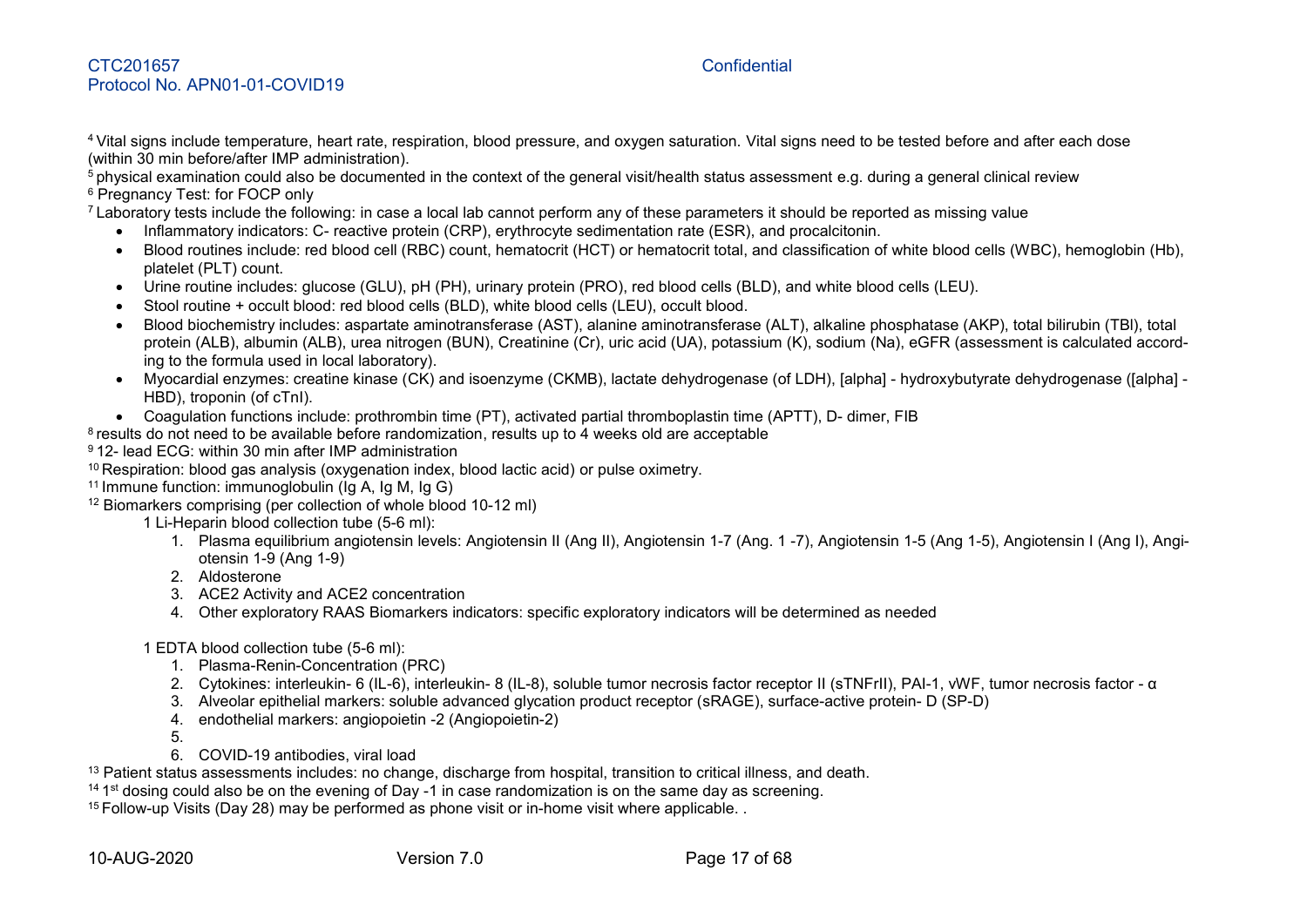<sup>16</sup> If a patient is already discharged from the hospital, the follow-up visits could be performed on an out-patient basis or at patient's home provided the patient agrees to that.

- <sup>17</sup> Assessments do not have to be performed in case of a phone visit
- <sup>18</sup> Targeted Physical examination by phone interview
- <sup>19</sup> The following assessments will be performed during in home-visits (Clinical Laboratory assessment, ECG, Assessment of immune function and Biomarker, if possible)
- 20 If a patient will be discharged from hospital before day 7 treatment can be stopped at day of discharge.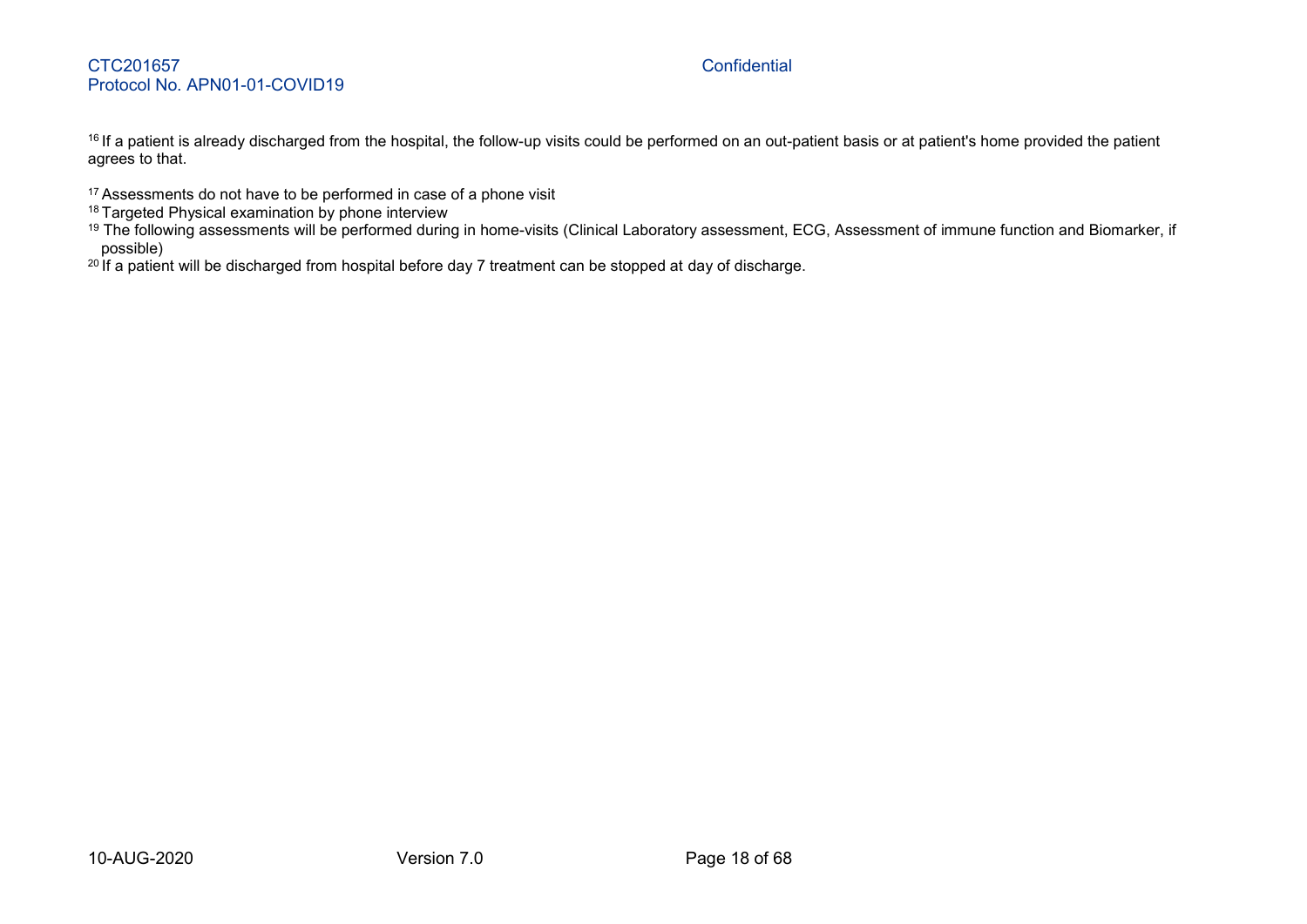# <span id="page-18-0"></span>3 TABLE OF CONTENTS

| 1                                                                             |  |
|-------------------------------------------------------------------------------|--|
| 2                                                                             |  |
| 3                                                                             |  |
| 3                                                                             |  |
| 4                                                                             |  |
| Independent Ethics Committee (IEC) or Institutional Review Board 24<br>4.1    |  |
| 4.2                                                                           |  |
| 4.3                                                                           |  |
| 4.4                                                                           |  |
| 4.5                                                                           |  |
| 4.6                                                                           |  |
| 4.7                                                                           |  |
| INVESTIGATORS AND STUDY ADMINISTRATIVE STRUCTURE 26<br>5                      |  |
| 6                                                                             |  |
| 6.1                                                                           |  |
| 6.2                                                                           |  |
| 6.3                                                                           |  |
| 6.4                                                                           |  |
| 6.5                                                                           |  |
| 6.6                                                                           |  |
| 6.6.1                                                                         |  |
| Special Warnings and Preventive Measures for the Treatment33<br>6.6.2         |  |
| 6.6.3                                                                         |  |
| 6.6.4                                                                         |  |
| 6.6.5                                                                         |  |
| 6.6.6                                                                         |  |
| 6.7                                                                           |  |
| 7                                                                             |  |
| 7.1                                                                           |  |
| 7.1.1                                                                         |  |
| 7.2                                                                           |  |
|                                                                               |  |
| 8                                                                             |  |
| 8.1                                                                           |  |
| Discussion of Study Design, including the Choice of Control Groups  37<br>8.2 |  |
| 8.3                                                                           |  |
| 8.3.1                                                                         |  |
| 8.3.2                                                                         |  |
| 8.3.3                                                                         |  |
| 8.4                                                                           |  |
| 8.4.1                                                                         |  |
| 8.4.2                                                                         |  |
| 8.4.3                                                                         |  |
| 8.4.4                                                                         |  |
| Dose selection is based on previous clinical experience 44<br>8.4.5           |  |
| 8.4.6                                                                         |  |
| 8.4.7                                                                         |  |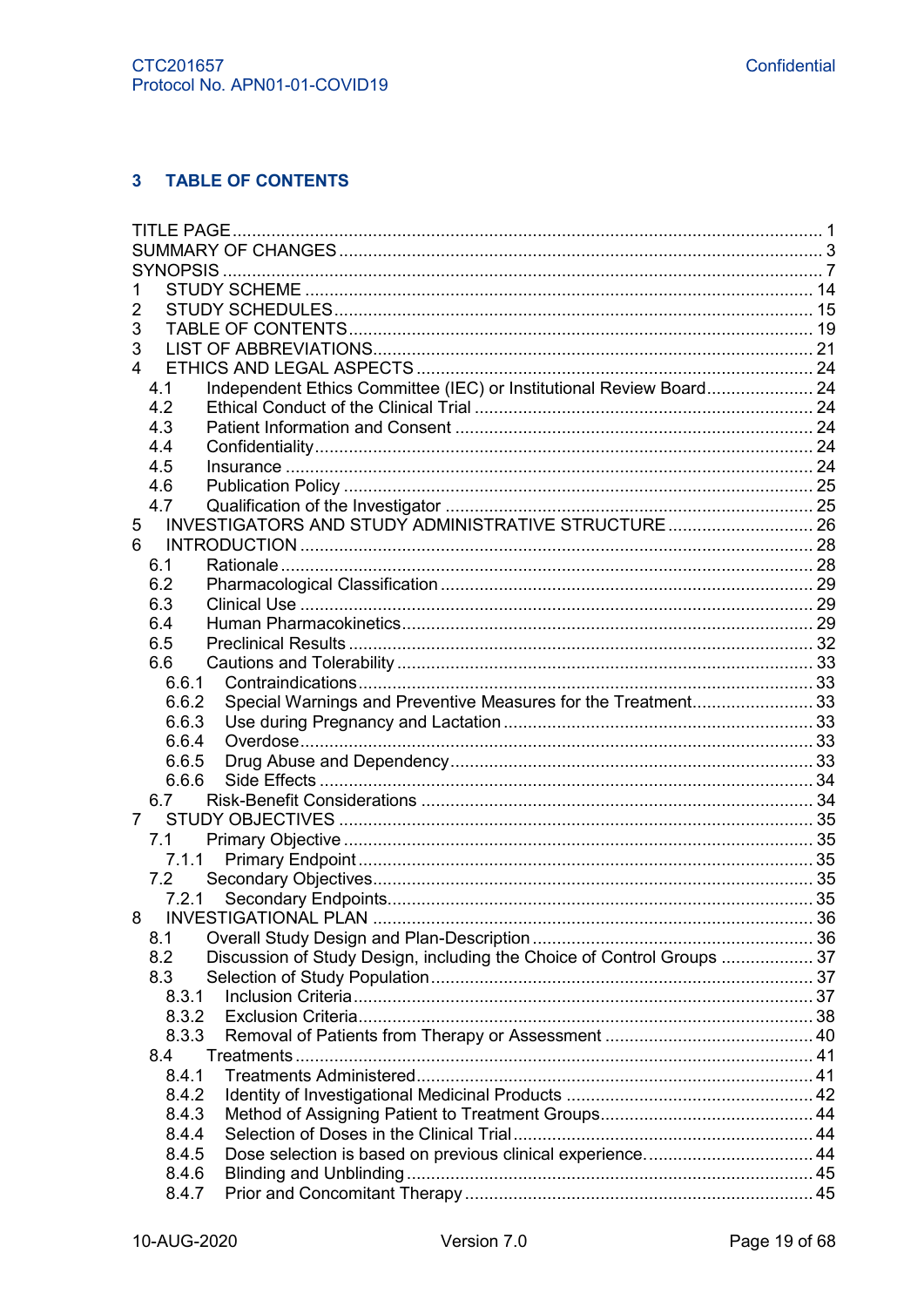#### CTC201657 Protocol No. APN01-01-COVID19

|                 | 8.4.8                                                                                   | 45 |
|-----------------|-----------------------------------------------------------------------------------------|----|
|                 | 8.5                                                                                     |    |
|                 | Efficacy and Safety Measurements Assessed and Flow Chart  46<br>8.5.1                   |    |
|                 | 8.5.2                                                                                   |    |
|                 | 8.5.3                                                                                   |    |
|                 | 8.6                                                                                     |    |
|                 | 8.6.1                                                                                   |    |
|                 | 8.6.2                                                                                   |    |
|                 | 8.6.3                                                                                   |    |
|                 | 8.6.4                                                                                   |    |
|                 | 8.6.5                                                                                   |    |
|                 | Statistical Methods Planned in the Protocol and Determination of Sample Size  58<br>8.7 |    |
|                 | 8.7.1                                                                                   |    |
|                 |                                                                                         |    |
| 9               | CHANGES IN THE CONDUCT OF THE CLINICAL TRIAL OR PLANNED ANALYSIS. 62                    |    |
|                 | 9.1                                                                                     |    |
| 10              |                                                                                         |    |
| 11              |                                                                                         |    |
|                 | 11.1.1                                                                                  |    |
|                 | 11.1.2                                                                                  |    |
| 12 <sup>2</sup> |                                                                                         |    |
| 13              |                                                                                         |    |
|                 |                                                                                         |    |
| 14              |                                                                                         |    |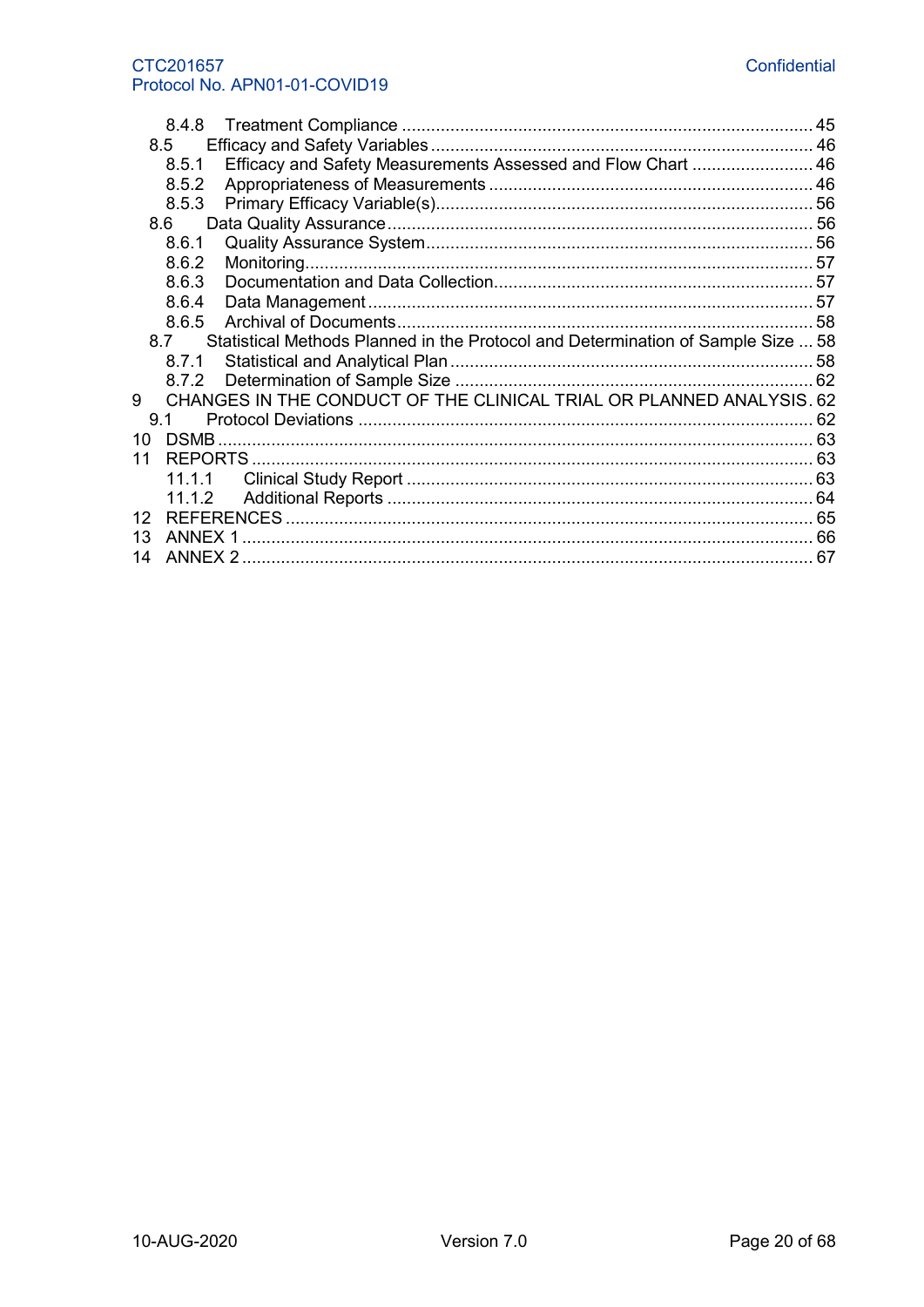# <span id="page-20-0"></span>**3 LIST OF ABBREVIATIONS**

| ACE <sub>2</sub> | Angiotensin-Converting Enzyme 2                                 |
|------------------|-----------------------------------------------------------------|
| <b>ABG</b>       | Arterial blood gas                                              |
| <b>ACE</b>       | Angiotensin-converting enzyme                                   |
| <b>ACEi</b>      | Angiotensin-Converting-Enzyme inhibitor                         |
| <b>AE</b>        | Adverse event                                                   |
| <b>AKP</b>       | Alkaline phosphatase                                            |
| <b>ALB</b>       | Albumin                                                         |
| <b>ALT</b>       | Alanine aminotransferase                                        |
| Ang              | Angiotensin                                                     |
| <b>ARDS</b>      | Acute respiratory distress syndrome                             |
| <b>AST</b>       | Aspartate aminotransferase                                      |
| <b>AUC</b>       | Area under the curve                                            |
| <b>BID</b>       | taken two times a day                                           |
| <b>BLD</b>       | Red blood cells                                                 |
| <b>BMI</b>       | Body mass index                                                 |
| <b>BUN</b>       | Urea nitrogen                                                   |
| <b>CA</b>        | Competent authority                                             |
| <b>CI</b>        | Confidence interval                                             |
| CoV              | Coronavirus                                                     |
| COVID-19         | Corona-virus-disease 2019                                       |
| Cr               | Creatinine                                                      |
| <b>CRO</b>       | Contract research organization                                  |
| <b>CRP</b>       | C-reactive protein                                              |
| <b>CS</b>        | <b>Clinically significant</b>                                   |
| <b>CSR</b>       | Clinical study report                                           |
| cTnl             | Troponin                                                        |
| <b>DAP</b>       | Diastolic arterial pressure                                     |
| <b>DMP</b>       | Data Management Plan                                            |
| <b>DRM</b>       | Data review meeting                                             |
| <b>DSMB</b>      | Data Safety Monitoring Board                                    |
| <b>DVP</b>       | Data Validation Plan                                            |
| EC               | <b>Ethics committee</b>                                         |
| <b>ECG</b>       | Electrocardiogram                                               |
| eCRF             | <b>Electronic Case Report Form</b>                              |
| <b>EDTA</b>      | Ethylene Diamine Tetra-acetic Acid                              |
| <b>ELISA</b>     | Enzyme-linked immunosorbent assay                               |
| eGFR             | <b>Estimated Glomerular filtration rate</b>                     |
| <b>ESR</b>       | <b>Erythrocyte Sedimentation Rate</b>                           |
| EU               | European Union                                                  |
| <b>FAS</b>       | <b>Full Analysis Set</b>                                        |
| FEV1             |                                                                 |
| <b>FIH</b>       | Forced Expiratory Pressure in 1 Second<br><b>First in Human</b> |
|                  |                                                                 |
| <b>FOCP</b>      | Female of Child-bearing Potential                               |
| <b>FU</b>        | Follow-up                                                       |
| <b>FVC</b>       | <b>Forced Vital Capacity</b>                                    |
| <b>GCP</b>       | <b>Good Clinical Practice</b>                                   |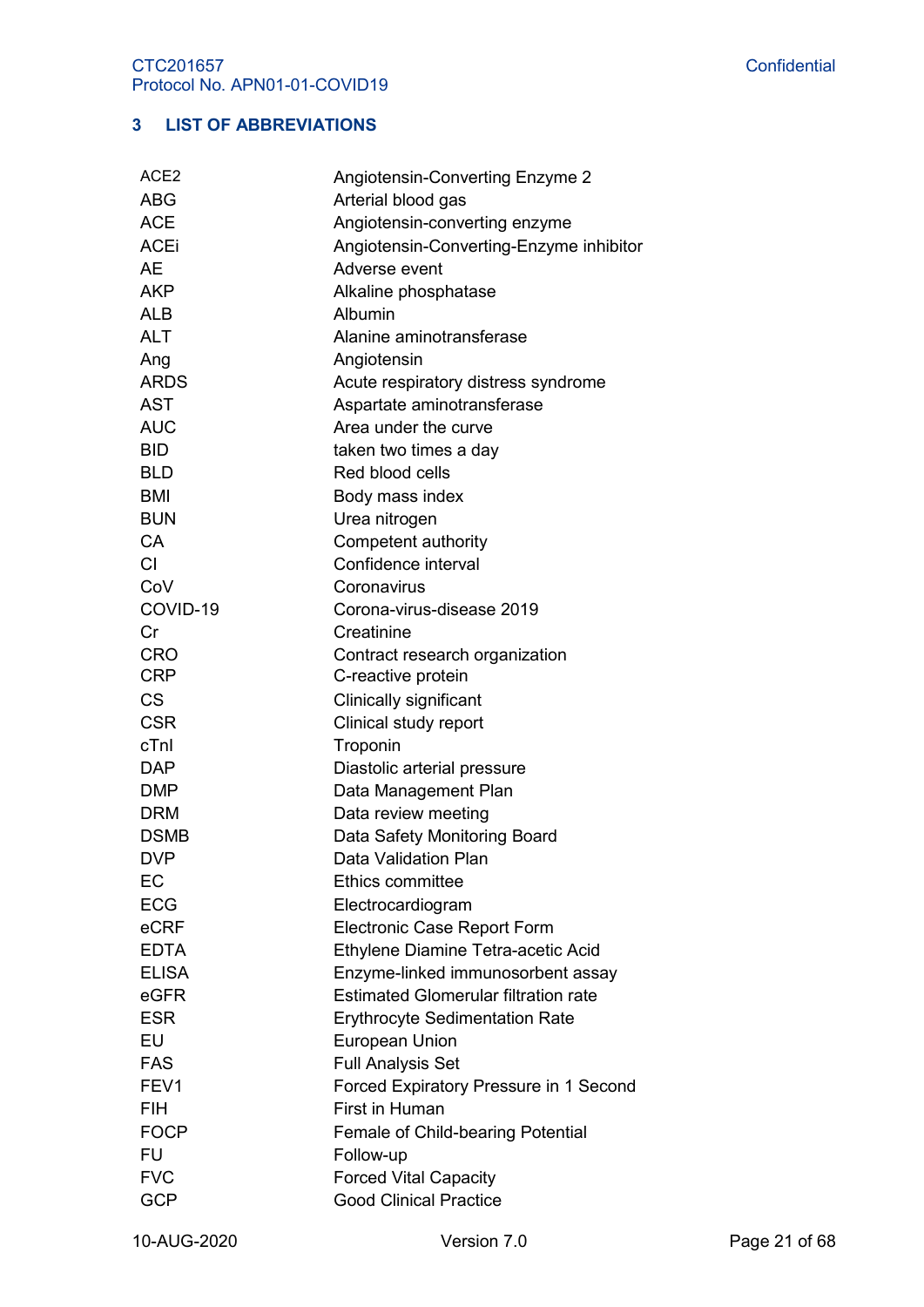| GCS           | Glasgow coma score                                                                                                         |
|---------------|----------------------------------------------------------------------------------------------------------------------------|
| <b>GEO</b>    | Geometric                                                                                                                  |
| GLU           | Glucose                                                                                                                    |
| <b>HCT</b>    | Hematocrit                                                                                                                 |
| <b>HLA-DR</b> | Human Leukocyte Antigen- DR isotype                                                                                        |
| hsTnl         | high sensitivity troponin                                                                                                  |
| i.v.          | intravenous                                                                                                                |
| IB            | Investigators brochure                                                                                                     |
| <b>ICF</b>    | <b>Informed Consent Form</b>                                                                                               |
| <b>ICH</b>    | International Conference on Harmonisation of Technical Require-<br>ments for Registration of Pharmaceuticals for Human Use |
| IL            | Interleukin                                                                                                                |
| <b>IMP</b>    | <b>Investigational Medicinal Product</b>                                                                                   |
| <b>ISF</b>    | Investigator site file                                                                                                     |
| <b>IUD</b>    | Intrauterine device                                                                                                        |
| <b>IUS</b>    | Intrauterine hormone-releasing system                                                                                      |
| K.            | Potassium                                                                                                                  |
| LDH           | Lactate Dehydrogenase                                                                                                      |
| LEU           | White blood cells                                                                                                          |
| <b>LOCF</b>   | last observation carried forward                                                                                           |
| <b>LPLV</b>   | Last patient last visit                                                                                                    |
| <b>MAP</b>    | <b>Mean Arterial Pressure</b>                                                                                              |
| <b>MedDRA</b> | <b>Medical Dictionary for Regulatory Activities</b>                                                                        |
| Min           | Minute                                                                                                                     |
| <b>mSOFA</b>  | Modified Sequential Organ Failure Assessment                                                                               |
| N             | Number                                                                                                                     |
| Na            | Sodium                                                                                                                     |
| <b>NCS</b>    | Not clinically significant                                                                                                 |
| <b>NOAEL</b>  | No Observed Adverse Effect Level                                                                                           |
| <b>NSVT</b>   | Non-sustained ventricular tachycardia                                                                                      |
| PAH           | <b>Pulmonary Arterial Hypertension</b>                                                                                     |
| PAI-1         | Plasminogen activator inhibitor type-1                                                                                     |
| PI            | Principal Investigator                                                                                                     |
| <b>PK</b>     | Pharmacokinetic                                                                                                            |
| <b>PLT</b>    | Platelet                                                                                                                   |
| <b>PP</b>     | Per-protocol Analysis Set                                                                                                  |
| <b>PRO</b>    | Urinary protein                                                                                                            |
| PT            | Prothrombin time                                                                                                           |
| QAU           | <b>Quality Assurance Unit</b>                                                                                              |
| QC            | <b>Quality Control</b>                                                                                                     |
| QP            | <b>Qualified Person</b>                                                                                                    |
| qPCR          | quantitative polymerase chain reaction                                                                                     |
| <b>RBC</b>    | Red blood cell count                                                                                                       |
| rhACE2        | Recombinant human angiotensin-converting enzyme 2                                                                          |
| <b>SAE</b>    | <b>Serious Adverse Event</b>                                                                                               |
| <b>SAF</b>    | Safety Analysis Set                                                                                                        |
| <b>SAP</b>    | Systolic arterial pressure                                                                                                 |
| <b>SAR</b>    | Severe adverse reaction                                                                                                    |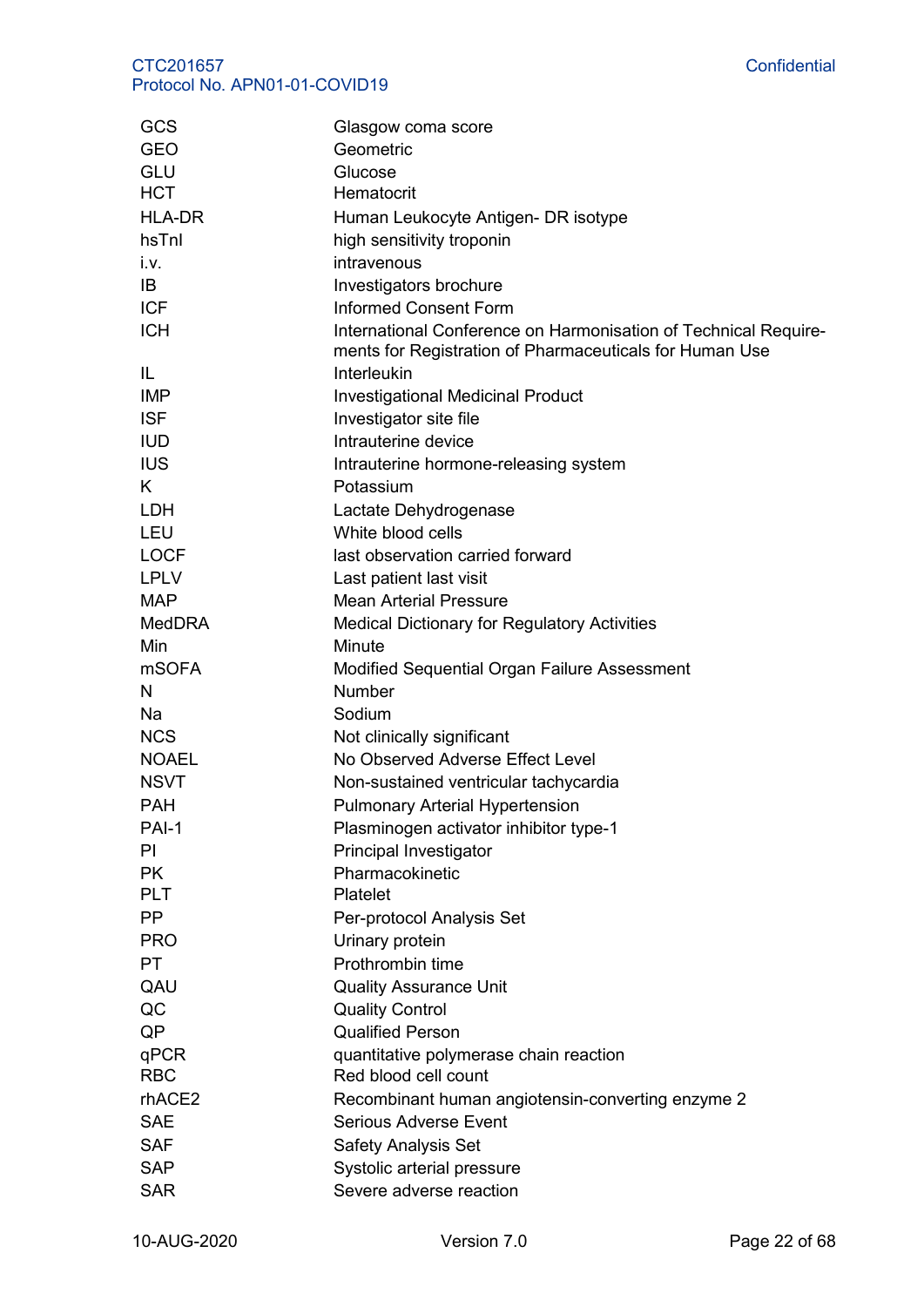| SARS-CoV-2     | Severe acute respiratory syndrome coronavirus 2      |
|----------------|------------------------------------------------------|
| <b>SDV</b>     | Source Data Verification                             |
| <b>SHR</b>     | Spontaneously hypertensive rats                      |
| <b>SmPC</b>    | <b>Summary of Product Characteristics</b>            |
| <b>SOC</b>     | <b>Standard of Care</b>                              |
| <b>SOP</b>     | <b>Standard Operating Procedure</b>                  |
| SP-D           | Surfactant protein-D                                 |
| <b>sRAGE</b>   | soluble Receptor for Advanced Glycation End products |
| <b>sTNFrll</b> | Soluble tumor necrosis factor receptor type II       |
| <b>SUSAR</b>   | Suspected unexpected Serious Adverse Reaction        |
| TBI            | <b>Total bilirubin</b>                               |
| <b>TMF</b>     | <b>Trial Master File</b>                             |
| <b>TP</b>      | Total protein                                        |
| <b>UA</b>      | Uric acid                                            |
| <b>ULN</b>     | Upper limits of normal                               |
| <b>VFD</b>     | Ventilator-free days                                 |
| <b>VPC</b>     | <b>Ventricular Premature Complexes</b>               |
| <b>vWF</b>     | von Willebrand Factor                                |
| <b>WBC</b>     | White blood cell                                     |
| <b>WHO</b>     | World Health Organization                            |
| <b>WHO-CPS</b> | <b>WHO Clinical Progression Scale</b>                |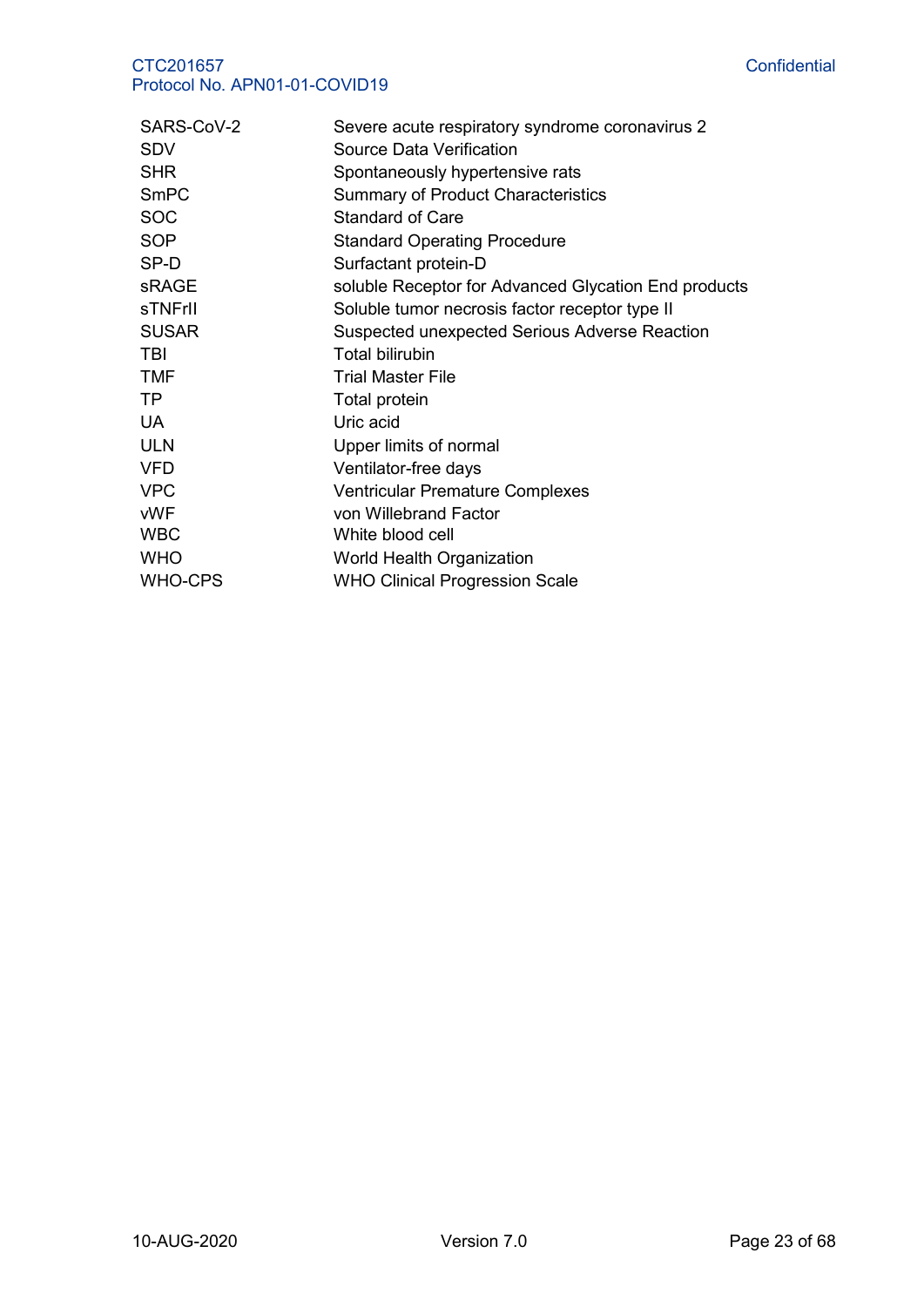# <span id="page-23-1"></span><span id="page-23-0"></span>**4 ETHICS AND LEGAL ASPECTS**

#### **4.1 Independent Ethics Committee (IEC) or Institutional Review Board**

This clinical trial will be planned and performed in accordance with

- The Declaration of Helsinki in its version of Fortaleza, 2013;
- The EU Clinical Trial Directive 2001/20/EC;
- The EU Clinical Trial Directive 2001/83/EC;
- ICH Guideline for Good Clinical Practice E6(R2), of 9 November 2016;
- Code of Federal Regulations Title 21 Part 312 EMA Guidance on the Management of Clinical Trials during the COVID-19 (Coronavirus) pandemic in its most current version
- FDA Guidance on Conduct of Clinical Trials of Medical Products during COVID-19 Public Health Emergency in its most current versionApplicable national laws

# <span id="page-23-2"></span>**4.2 Ethical Conduct of the Clinical Trial**

The sponsor or a designee will submit, among other documents, the study protocol, the patient information and the informed consent form to all involved ethics committees (EC) and request approval (favorable opinion). The sponsor or a designee will provide the clinical trial application to all involved national competent authorities (CA). The approval of both, the Ethics Committee and the Competent Authority must be obtained prior to the start of any study related intervention in a country.

#### <span id="page-23-3"></span>**4.3 Patient Information and Consent**

Before any study specific procedures can take place, an investigator will explain to the patients the nature, significance and implications of the clinical trial. He/she will explain all methods, rules of conduct, and any restrictions which may apply. Possible effects and side effects will be discussed. Patients will be informed that they are free to withdraw from the clinical trial at any time, without giving any reason for doing so. They must be able to understand the full implications of their decision.

All participants will date and sign an informed consent form as evidence of consent. The investigator will also date and sign the informed consent form. The patient information sheet and the informed consent form of each participant will be filed in the investigator site file (ISF). A copy of the dated and signed consent form and the information sheet will be handed to patients after signature and before enrollment.

#### <span id="page-23-4"></span>**4.4 Confidentiality**

The Principal Investigator (PI) at each study site must assure that patients' anonymity will be strictly maintained and that their identities are protected from unauthorized parties. Only an identification code (i.e., consisting of an identification number, sex and year of birth) should be recorded on any form or biological sample submitted to the laboratory, Sponsor or EC. The PI must keep a patient identification log showing codes and names for all patients screened and for all patients enrolled in the trial.

#### <span id="page-23-5"></span>**4.5 Insurance**

The Sponsor is responsible for the appropriate insurance coverage for the patients in accordance with all applicable national laws and provisions.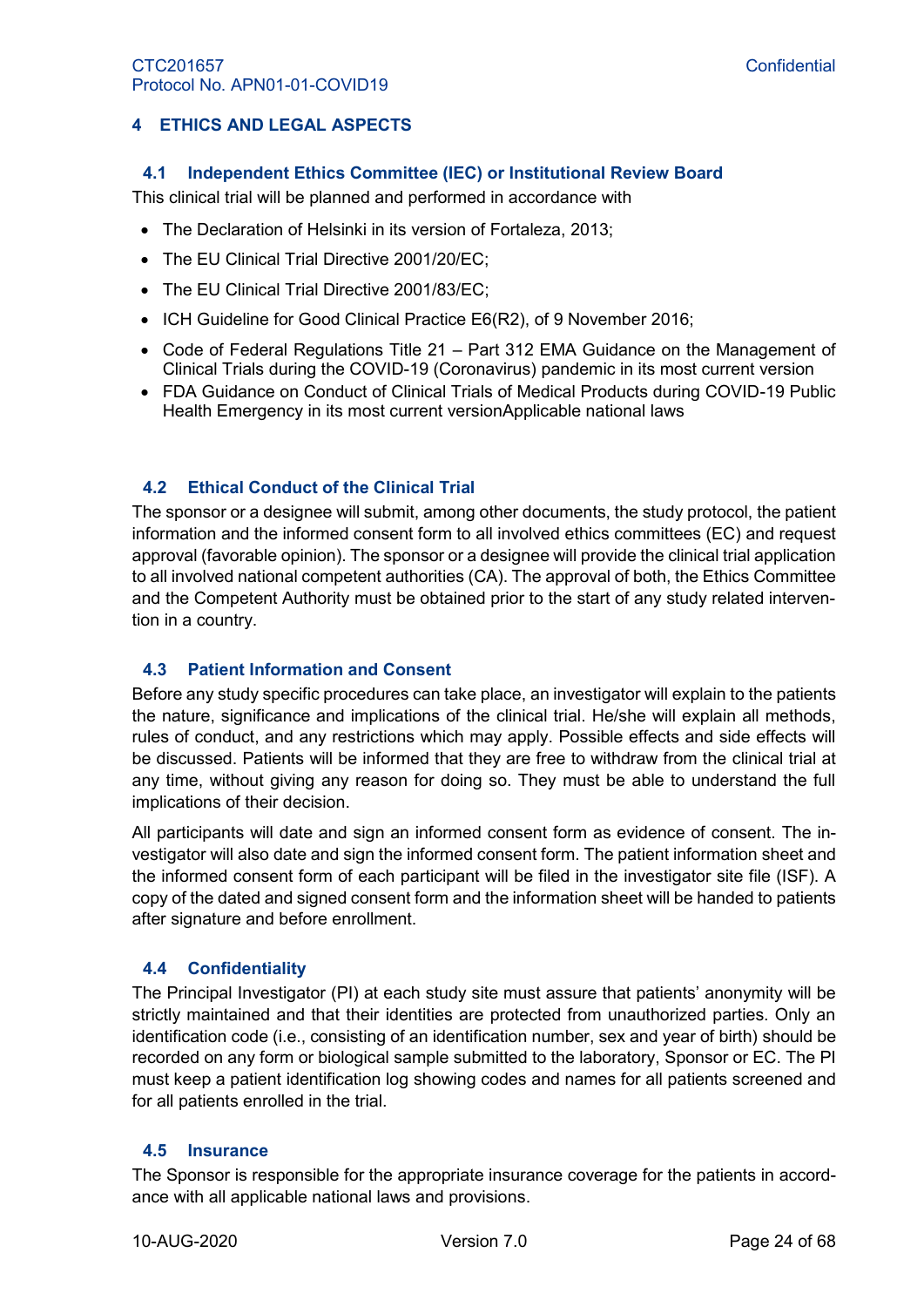# <span id="page-24-0"></span>**4.6 Publication Policy**

The Sponsor has to publish the results of this study considering applicable legal requirements. Besides, it is in the sole discretion of the Sponsor whether to publish the results of this clinical trial.

# <span id="page-24-1"></span>**4.7 Qualification of the Investigator**

The PI and the deputy (only for Germany) fulfill the requirements of applicable national law. Curriculum vitae of both will be filed in the trial maser file (TMF).

For conducting the clinical trial, the PI may delegate tasks to investigators (or other qualified staff). This is to be documented properly. The PI is responsible for the adequate training and supervision of all delegates. No clinical trial related procedure must be performed by personnel which is not properly trained and delegated.

In the present document the mere term "Investigator" refers to the PI or the deputy (only for Germany).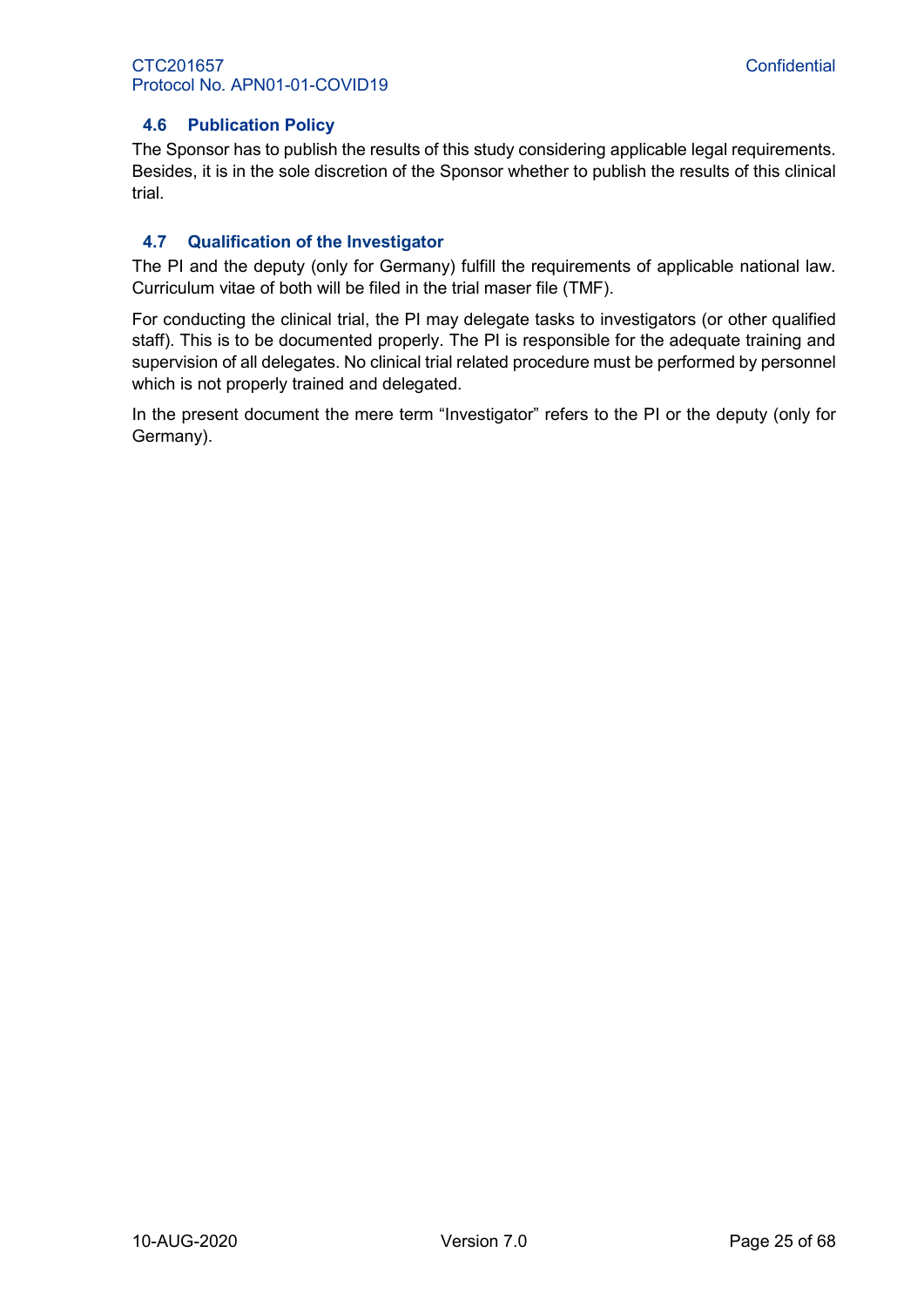#### <span id="page-25-0"></span>**5 INVESTIGATORS AND STUDY ADMINISTRATIVE STRUCTURE**

| Sponsor:                                      | <b>APEIRON Biologics AG</b><br>Campus-Vienna-Biocenter 5<br>1030 Vienna, Austria                                                                                                                                                                                                                                                                   |
|-----------------------------------------------|----------------------------------------------------------------------------------------------------------------------------------------------------------------------------------------------------------------------------------------------------------------------------------------------------------------------------------------------------|
|                                               | Coordinating Investigator: Prof. Henning Bundgaard, MD<br>Faculty of Health and Medical Sciences<br>University of Copenhagen<br>Rigshospitalet, University of Copenhagen<br>Department of Cardiology, B 2141<br>The Heart Centre, Blegdamsvej 9<br>2100 Copenhagen Ø, Denmark<br>Phone:<br>+45 3545 0512<br>Email:<br>Henning.Bundgaard@Regionh.DK |
| <b>National Coordinating</b><br>Investigator: | For each country a national Coordinating Investigator is ap-<br>pointed. Names and contact details are filed in the TMF.                                                                                                                                                                                                                           |
| <b>Medical Monitor:</b>                       | Dr. Edgar Fenzl, MD<br><b>FGK Clinical Research GmbH</b><br>Heimeranstrasse 35, 80339 Munich, Germany<br>+49 89 893 119 22<br>Phone:<br>Email:<br>edgar.fenzl@fgk-cro.com                                                                                                                                                                          |
| <b>Lead Clinical CRO:</b>                     | CTC North GmbH & Co. KG<br>at the University Medical Center Hamburg-Eppendorf<br>Martinistr. 64, 20251 Hamburg, Germany                                                                                                                                                                                                                            |
| Responsibilities:                             | Overall Project Management, Regulatory (Denmark, Austria,<br>Germany, UK), Safety Management,<br>Overall Monitoring, Data Management, Medical Writing                                                                                                                                                                                              |
| <b>Overall Project Lead</b>                   | CTC North GmbH & Co. KG<br>Dr. Saskia Borregaard<br>+49 40 524719 200<br>Phone:<br>Email:<br>s.borregaard@ctc-north.com<br>Dr. Katharina Bartsch<br>Phone:<br>+49 40 524719 218<br>Email:<br>k.bartsch@ctc-north.com                                                                                                                               |
| <b>Clinical CRO Russia</b>                    | IPHARMA LLC (ChemRar group)<br>7, Nobel street<br><b>Skolkovo Innovative Centre</b><br>Moscow, 143026, Russia                                                                                                                                                                                                                                      |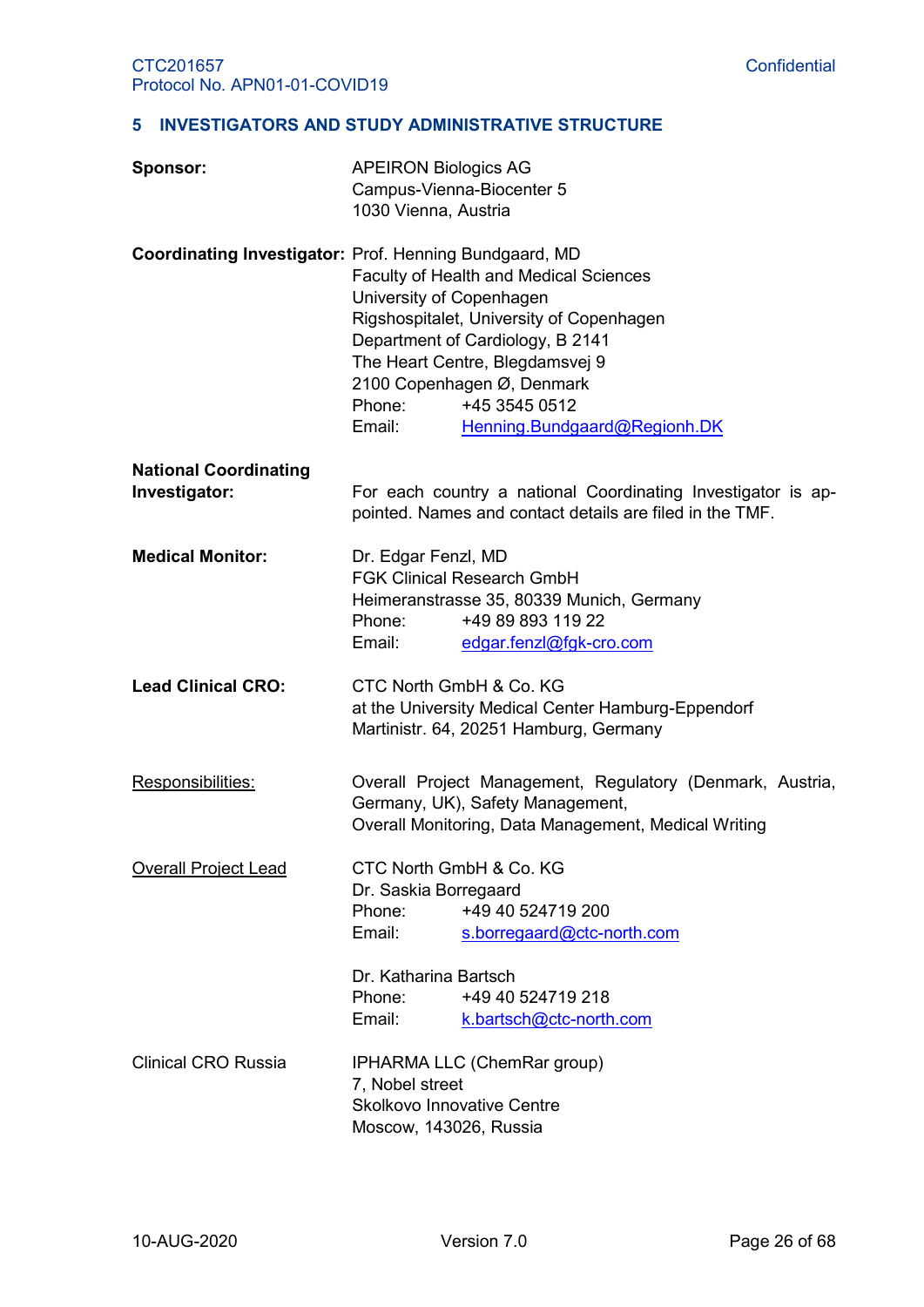| <b>Clinical CRO US</b> | <b>PRC Clinical</b>           | 1350 Old Bayshore Highway, Ste. 125<br>Burlingame, CA 94010, US                                                               |
|------------------------|-------------------------------|-------------------------------------------------------------------------------------------------------------------------------|
| <b>Statistics:</b>     | Olaf Böhm<br>Phone:<br>Email: | <b>FGK Clinical Research GmbH</b><br>Heimeranstrasse 35, 80339 Munich, Germany<br>+49 89 893 119 29<br>olaf.boehm@fgk-cro.com |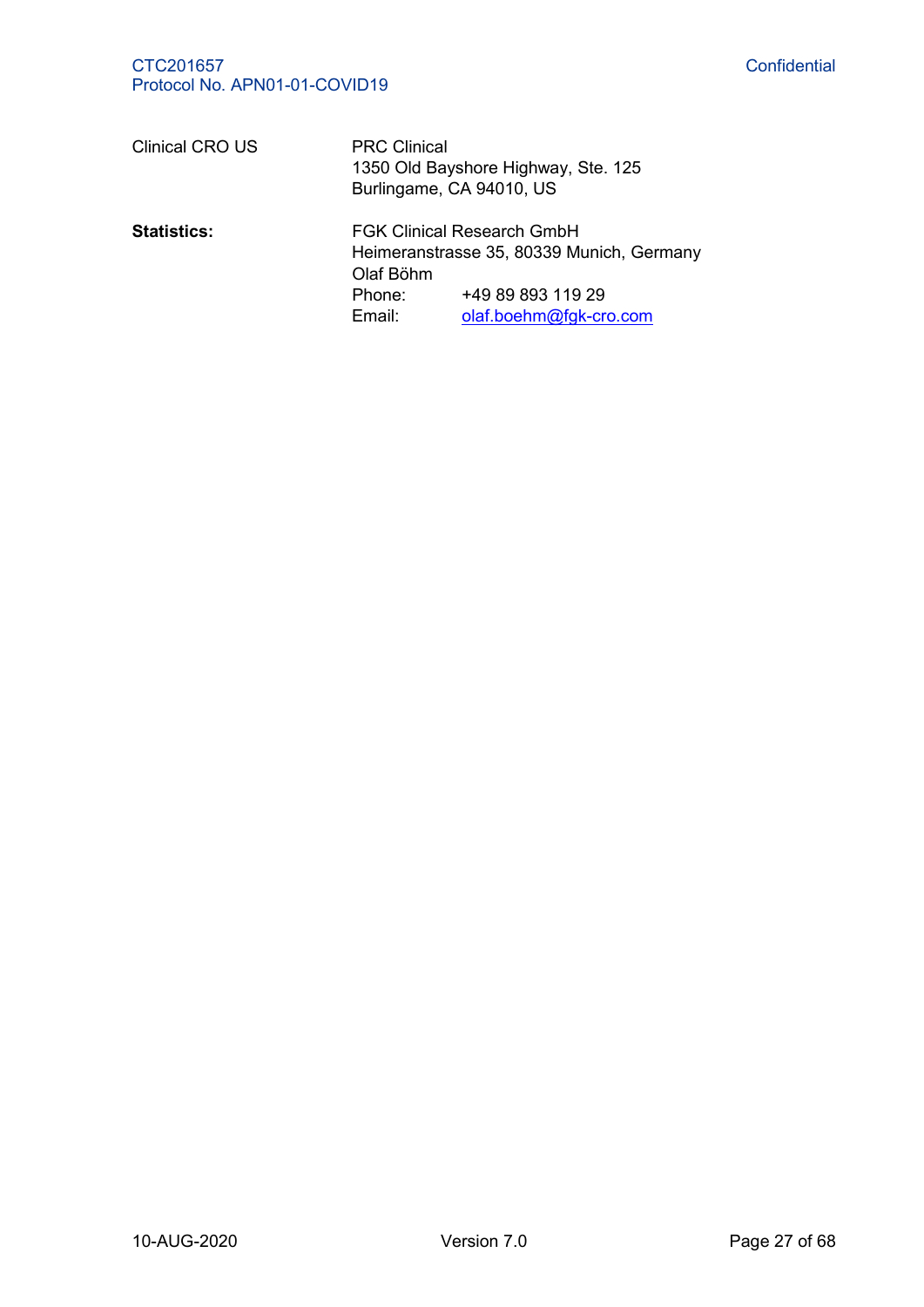### <span id="page-27-1"></span><span id="page-27-0"></span>**6 INTRODUCTION**

#### **6.1 Rationale**

The contagious coronavirus, named SARS-CoV-2 (formerly 2019-nCoV), which broke out at the end of 2019, has led to a medical emergency across the world, with the World Health Organization (WHO) officially declaring the novel coronavirus a pandemic on 11 March 2020 [1].

<span id="page-27-2"></span>Coronaviruses (CoV) are a large family of viruses that cause illness ranging from the common cold to more severe diseases such as MERS-CoV and SARS-CoV.

To determine the urgent need for new drugs and vaccines data obtained for Italy as a seriously and in comparison to other European country's precocious effected country can be used.

The percentage of patients in intensive care reported daily in Italy between March 1 and March 11, 2020, was consistently between 9% and 11% of patients who are actively infected. The number of patients infected since February 21, 2020 in Italy closely follows an exponential trend. Italy has had 12.462 confirmed cases according to the Istituto Superiore di Sanità as of March 11, and 827 deaths [2].

Assuming the exponential progression of infected patients along with 9 % and 11 % of patients with the need of admission to intensive care units developing acute respiratory distress syndrome (ARDS) caused by severe acute respiratory syndrome coronavirus 2 (SARS-CoV-2) pneumonia, the number of people infected in Italy will probably impose a major strain on critical care facilities [3].

A prospective observational cohort study with rapid data gathering and near real-time analysis, using a pre-approved questionnaire adopted by the WHO, performed in 166 UK hospitals between 6th February and 18th April 2020 included 16,749 people with COVID-19. The median age was 72 years [IQR 57, 82; range 0, 104], the commonest comorbidities were chronic cardiac disease (29%), uncomplicated diabetes (19%), non-asthmatic chronic pulmonary disease (19%) and asthma (14%); 47% had no documented reported comorbidity. Increased age and comorbidities including obesity were associated with a higher probability of mortality. Distinct clusters of symptoms were found: 1. respiratory (cough, sputum, sore throat, runny nose, ear pain, wheeze, and chest pain); 2. systemic (myalgia, joint pain and fatigue); 3. enteric (abdominal pain, vomiting and diarrhoea). Overall, 49% of patients were discharged alive, 33% have died and 17% continued to receive care at date of reporting. 17% required admission to High Dependency or Intensive Care Units; of these, 31% were discharged alive, 45% died and 24% continued to receive care at the reporting date. Of those receiving mechanical ventilation, 20% were discharged alive, 53% died and 27% remained in hospital.

This description of COVID-19 demonstrates the importance of pandemic preparedness and the need to maintain readiness to launch research studies in response to outbreaks [4]

Current data for the participating countries regarding the coronavirus according to the John Hopkins University are for Great Britain 187.842 confirmed with SARS-CoV-2 infected inhabitants (cumulated inclusive decedents and convalescents) and an average daily increase of 4800 new daily infected over the last 7 days. 28.520 inhabitants died thereof with an average daily increase of 630 over the last 7 days.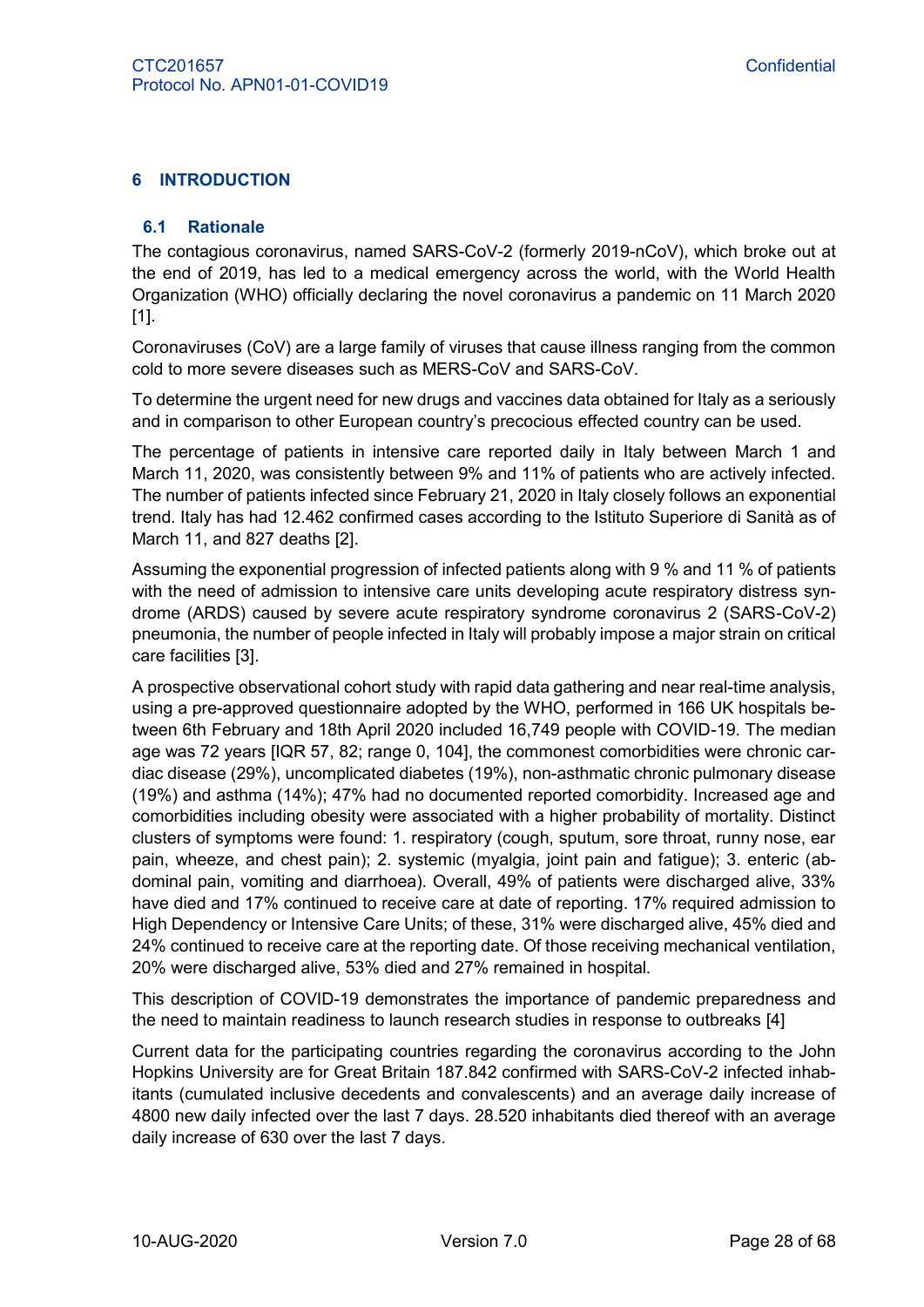The situation in Germany are: 165.664 confirmed with SARS-CoV-2 infected inhabitants (cumulated inclusive decedents and convalescents) and an average daily increase of 1100 new daily infected over the last 7 days. 6866 inhabitants died thereof with an average daily increase of 130 over the last 7 days.

In Denmark there are 9868 confirmed with SARS-CoV-2 infected inhabitants (cumulated inclusive decedents and convalescents) and an average daily increase of 140 new daily infected over the last 7 days. 484 inhabitants died thereof with an average daily increase of 9 over the last 7 days.

In Austria there are 15.597 confirmed with SARS-CoV-2 infected inhabitants (cumulated inclusive decedents and convalescents) and an average daily increase of 53 new daily infected over the last 7 days. 598 inhabitants died thereof with an average daily increase of 8 over the last 7 days.

Although the progression of SARS-CoV-2 within the mentioned countries seems to have a different dynamic nevertheless the situation described may be volatile and proofs the need for a possible treatment option and therefore justifies this clinical study [5].

# <span id="page-28-0"></span>**6.2 Pharmacological Classification**

The investigational medicinal product (IMP) APN01 is a recombinant human (rh) soluble angiotensin converting enzyme 2 (ACE2).

Mode of action: APN01 is believed to be the cleavage of Angiotensin II of the renin angiotensin system to Angiotensin 1-7. Competitive binding by exogenous ACE2 may block viral entry and decrease viral replication in ACE2 expressing organs and protect the lung and distal organ from injury induced by SARS-CoV-2. Furthermore, preliminary studies in cell culture and multiple organoids have shown that ACE2 can decrease viral replication [6].

# <span id="page-28-3"></span><span id="page-28-1"></span>**6.3 Clinical Use**

The following clinical studies were performed with APN01: a placebo-controlled, Phase I, single dose escalating and repeat-dose study in healthy volunteers; a Phase IIa study in patients with acute respiratory distress syndrome (ARDS); a Phase IIb single dose escalation investigator sponsored study in patients with pulmonary arterial hypertension; a Phase I study examining the effects of APN01 on responses to acute hypoxia and exercise in healthy subjects; an ongoing Phase IIa, open-label, dose escalation study in patients with pulmonary arterial hypertension. APN01 is also referred in other study documents as GSK2586881.

In this study APN01 will be used for treatment of COVID 19 infected and hospitalized patients.

# <span id="page-28-2"></span>**6.4 Human Pharmacokinetics**

Following pharmacokinetic (PK) data were obtained from a placebo-controlled, Phase I, single dose escalating and repeat-dose study in healthy volunteers and a Phase IIa study in patients with acute respiratory distress syndrome (ARDS). For further information please see Investigators brochure chapter 5 [\[6\]](#page-28-3).

Placebo-controlled, Phase I, single dose escalating and repeat-dose study in healthy volunteers: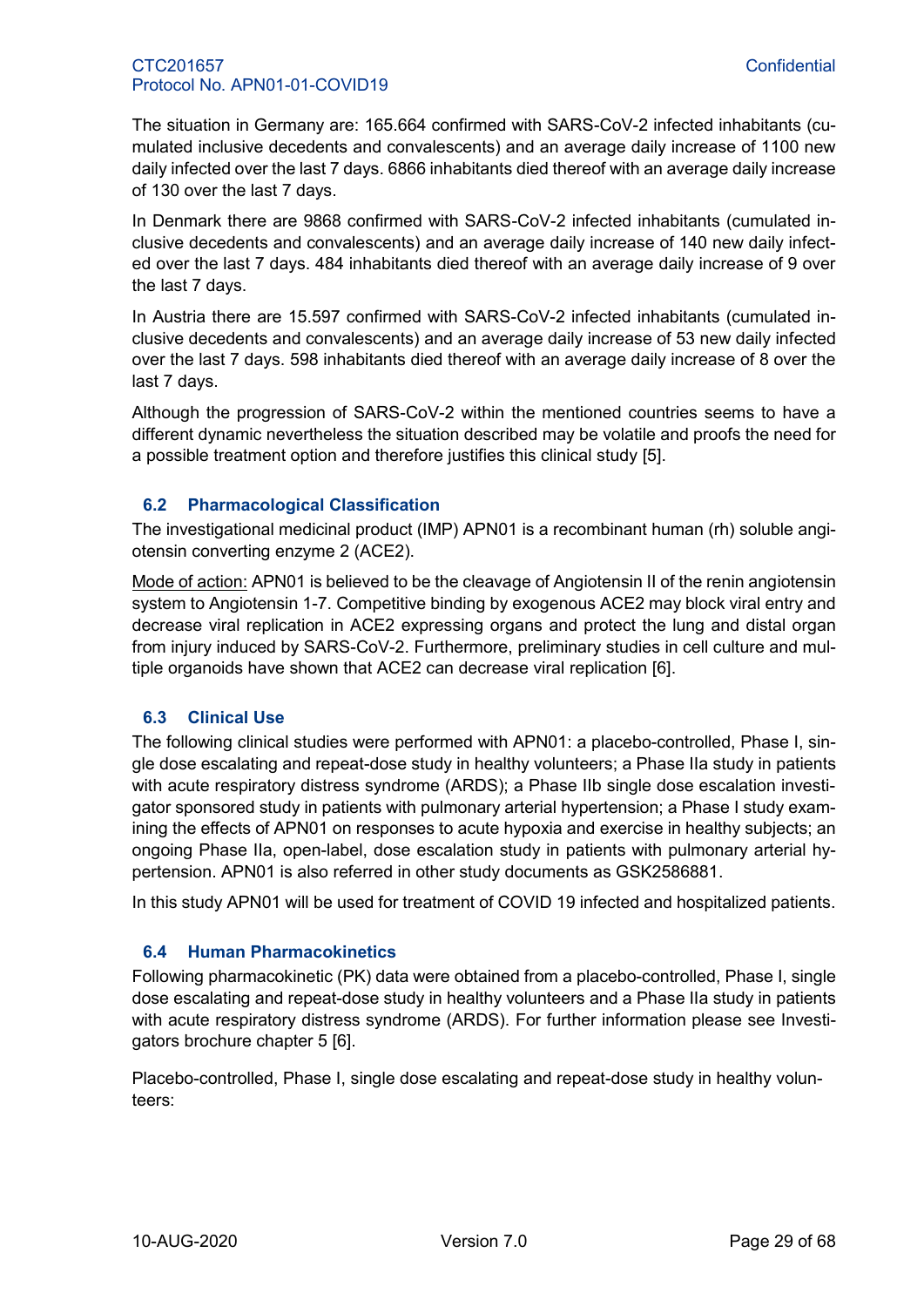Systemic ACE2 enzymatic activity was measured in plasma, and this measure was used to describe the exposure of GSK2586881 (APN01). Determination of rhACE2 content in plasma samples using a "sandwich" enzyme-linked immunosorbent assay (ELISA) was also conducted and the results showed good correlation, and yield similar results up to about 10 μg/ml. There was however a slight difference at higher values, where the ELISA figures become smaller than ACE2 enzymatic activity, but the difference was relatively small with approximately 20 % lower at around 20 μg/ml range. The summary of systemic exposure of APN01 as measured by ACE2 enzymatic activity assay following single dose of APN01 from 0.1 mg/kg to 1.2 mg/kg, is shown in [Table 2.](#page-29-0)

| <b>Cohort</b>         |            | 2         | 3           | 4          |            |
|-----------------------|------------|-----------|-------------|------------|------------|
| <b>Dose</b>           | $0.1$ mg/k | $0.2$ mg/ | $0.4$ mg/k  | $0.8$ mg/k | $1.2$ mg/k |
| N                     | 3          | 3         | 3           | 3          | 3          |
|                       |            |           | <u>AUC1</u> |            |            |
| Geometric (GEO) Mean  | 17.27      | 26.60     | 67.84       | 81.80      | 141.70     |
| CI 95% Lower GEO Mean | 7.84       | 17.41     | 53.81       | 57.45      | 75.55      |
| CI 95% Upper GEO Mean | 38.04      | 40.65     | 85.52       | 116.48     | 265.78     |
|                       |            |           |             |            |            |
|                       |            |           | $C$ max $2$ |            |            |
| Geometric Mean        | 2.01       | 2.85      | 6.30        | 12.72      | 21.03      |
| CI 95% Lower GEO Mean | 1.42       | 1.85      | 5.58        | 7.00       | 16.76      |
| CI 95% Upper GEO Mean | 2.86       | 4.39      | 7.12        | 23.13      | 26.40      |

#### <span id="page-29-0"></span>**Table 2: Summary of systemic PK in healthy volunteers following single dose of GSK2586881 (APN01-1-01)**

1. Area under the curve (AUC) for each subject was taken from Apeiron APN01CSR (Apeiron Biologics AG) and summarized in house

2. Cmax was calculated and summarized in house from raw data; Note: Cmax was not reported in ApeironAPN01 CSR

Systemic exposure of GSK2586881 appeared to increase with increasing dose, and the increase was approximately dose proportional. GSK2586881 cleared quickly from systemic, with median clearance of 589 mL/h and median half-life of 9.8 hours.

Exploration of PK profiles indicated that GSK2586881 showed a bi-exponential decline, with an initial quick distribution phase followed by a relatively slower elimination phase.

Six healthy volunteers received multiple dosage of GSK2586881 at 0.4 mg/kg once daily for three (3 subjects in cohort 5) and six (3 subjects in cohort 6) consecutive days [\[6\]](#page-28-3).

Figure 1 shows the systemic ACE2 enzymatic activity of the healthy volunteers following repeated dosing of 0.4 mg/kg GSK2586881 (green and blue curves) in comparison to the respective values found in cohort 3, in which volunteers were treated only once at the same dosage (red curve):

- 1. Single dose cohort (0.4 mg / kg) (red curve)
- 2. Multiple dose cohort over 3 days (0.4 mg / kg) (green curve)
- 3. Multiple dose cohort over 6 days (0.4 mg / kg) (blue curve)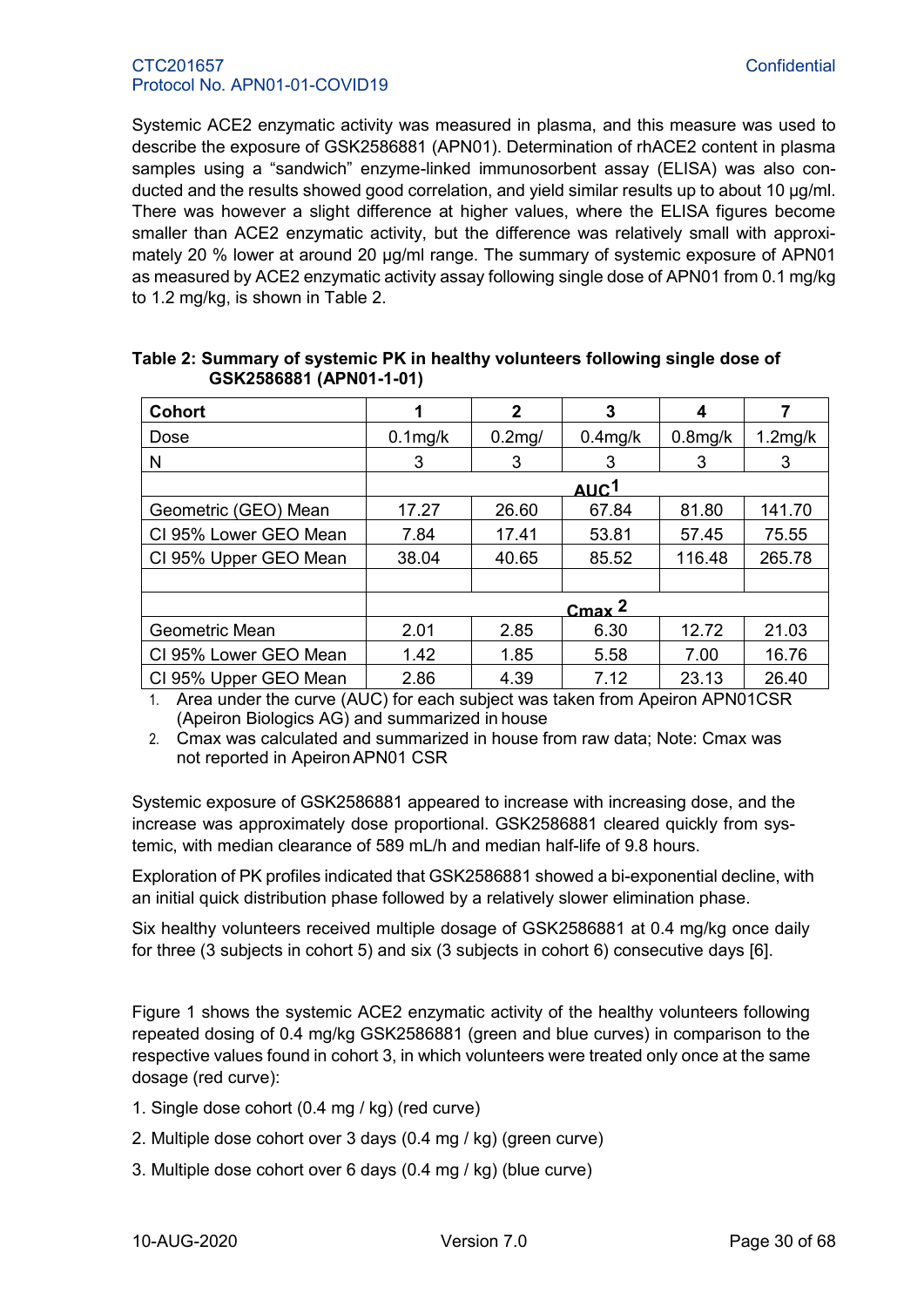Different infusion time points applied between the two multiple dose cohorts resulting in different curves during the first three days:

Multiple dose- cohort 5 (3d) green curve:

D1-3: 6 time points: prior + end of infusion, 1, 2, 4 and 8h after, D4: 24h after, D5: 48h after, D6: 72h after

Multiple dose- cohort 6 (6d) blue:

D1: 6 time points: prior + end of infusion, 1, 2, 4 and 8h after, D2 to D5: 1 time point prior

D6: 6 time points: prior + end of infusion, 1, 2, 4 and 8h after, D7: 24h after, D8: 48h after,

D9: 72h after

Sampling at different times (before and after infusion) explains the difference between the two curves of the multiple dose cohorts on day 2 and day 3. Sampling on day 6 of the blue curve was performed again after infusion and showed once again the increase in the GSK2586881 (APN01) concentration (comparable to the measured concentration of the green curve at the same time of taking the samples on days 2 and 3).

The shapes including the peaks and slopes of the curves were very similar indicating no changes in systemic PK following repeated dosing, and there was no marked accumulation of rhACE2 by repeated dosing for three and six consecutive days.

### **Figure 1 Systemic ACE2 activity measured in plasma samples of healthy subjects with daily administrations of 0.4mg/kg GSK2586881 on three (green triangles) and six (blue squares) consecutive days, comparison to healthy subjects treated once with the same dosage (APN01-1-01)**



Phase IIa study in patients with acute respiratory distress syndrome (ARDS):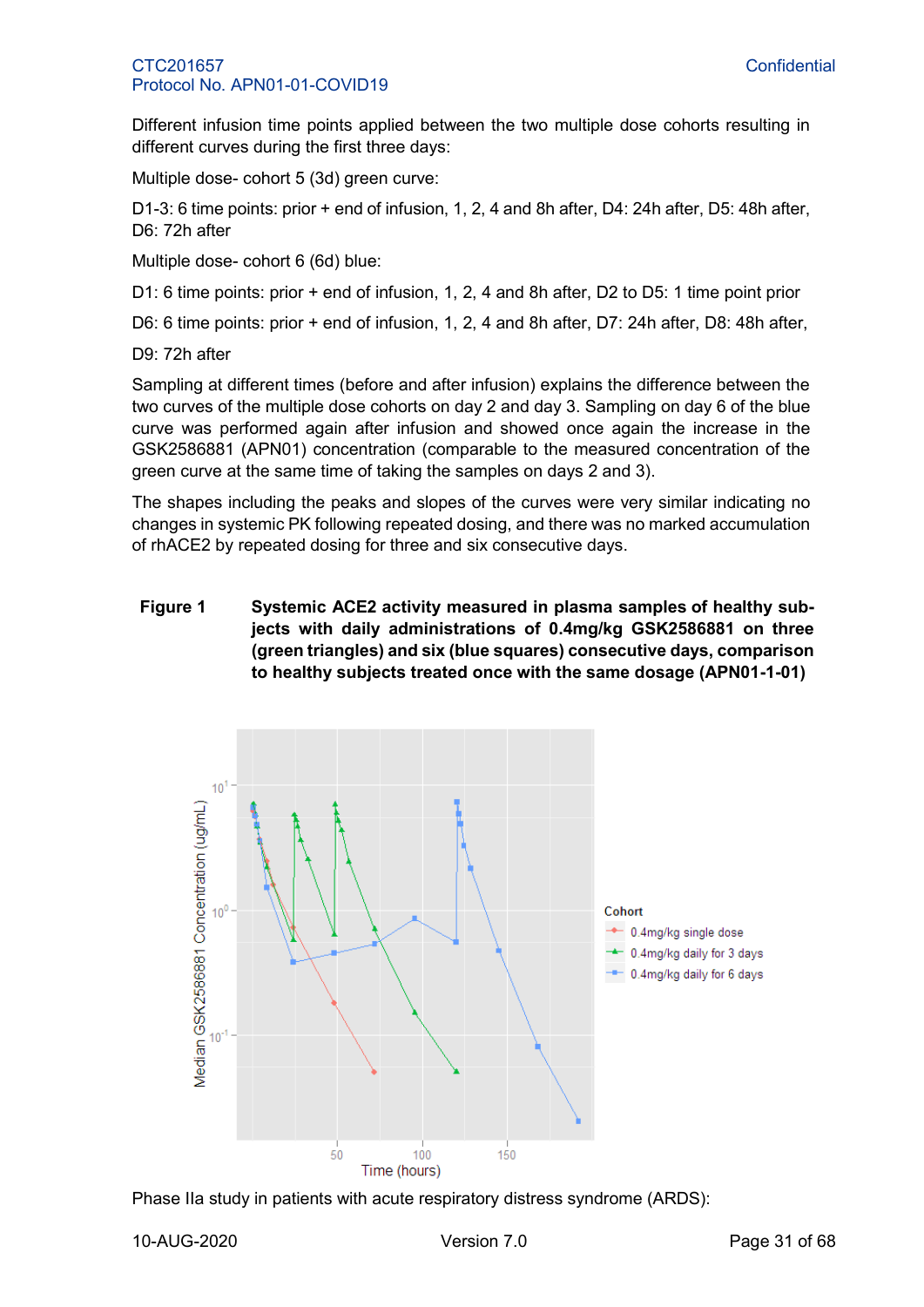GSK2586881 concentrations were determined in plasma using a qualified analytical method based on sample dilution, followed by immunoassay analysis, and analyzed using population non-linear mixed effects modelling methods. Based on the population PK analysis the plasma GSK2586881 concentration time profile from n=24 ARDS patients (Parts A and B combined) was best described by a 1-compartment model with 1st order elimination. The only covariate found to be significant was study PART (Part A or B) on clearance. Population PK model parameters are described in [Table 3.](#page-31-1)

| <b>Parameter</b>                | Esti-  | <b>SE</b> | <b>Relative SE</b> |  |  |  |  |
|---------------------------------|--------|-----------|--------------------|--|--|--|--|
| $CL(L/h) - Part A$              | 0.384  | 0.088     | 23.1               |  |  |  |  |
| $CL (L/h) - Part B$             | 0.698  | 0.060     | 8.7                |  |  |  |  |
| V(L)                            | 5.79   | 0.521     | 9.0                |  |  |  |  |
| <b>IIV CL</b>                   | 0.094  | 0.030     | 32.7               |  |  |  |  |
| <b>IIV V</b>                    | 0 Fix  |           |                    |  |  |  |  |
| <b>Residual Error</b>           | 0.0596 | 0.013     | 22.8               |  |  |  |  |
| IIV: Inter-occasion variability |        |           |                    |  |  |  |  |

#### <span id="page-31-1"></span>**Table 3: Final Population PK Model (ACE114622)**

Based on the optimal model, the population mean estimate in Part A was lower (approximately 2-fold) than population mean estimate for Part B. However, the significance of this finding is unclear given the small subjects numbers in Part A (n=5).

Individual  $AUC_{(0-24)}$  values, derived from individual post-hoc estimates of CL, are summarized by PART (Part A and Part B) in [Table 4.](#page-31-2)

#### <span id="page-31-2"></span>**Table 4: Model Predicted CL and Systemic Exposure and Total Administered Dose (Geometric Mean [95% CI]) following administration of GSK2586881to ARDS subjects (ACE114622 Parts A and B)**

| <b>PAR</b> | N | Total GSK2586881 Dose | CL (L/h)        | $AUC(0-24)$    |
|------------|---|-----------------------|-----------------|----------------|
|            |   | 1671<br>141 [118.     | $0.391$ [0.281, | 359 [283, 456] |
|            |   | . 2161<br>199 [184, . | 0.703 [0.624,   | 284 [252, 320] |

Based on visual inspection, concentrations of GSK2586881 (APN01) determined by immunoassay (ng/mL) generally reflected enzymatic activity measurements (ng/mL) [\[6\]](#page-28-3).

#### <span id="page-31-0"></span>**6.5 Preclinical Results**

In a pharmacology study, GSK2586881 (APN01) (IV at 1 mg/kg) when administered alone or co-administered with angiotensin type 1 receptor blocker losartan (10 mg/kg/d, p.o. via chow) or an ACE inhibitor, captopril (10 mg/kg/d, p.o.), to male spontaneously hypertensive rats (SHR) resulted in a decrease in BP of 7.92 mmHg when compared with rats treated with vehicle alone.

Minimal toxicity has been found in animal studies to date as shown in the [Table 5](#page-32-6) below.

In the 14-day repeated dose study in cynomolgus monkeys, one female monkey receiving the highest dose, 20.8 mg/kg/day, on Day 12 had 6 Ventricular Premature Complexes (VPCs) including an episode of non-sustained ventricular tachycardia (NSVT) consisting of 3 VPCs (triplet). This finding was considered adverse, and therefore the no observed adverse effect level (NOAEL) for this study was determined to be 8 mg/kg/day.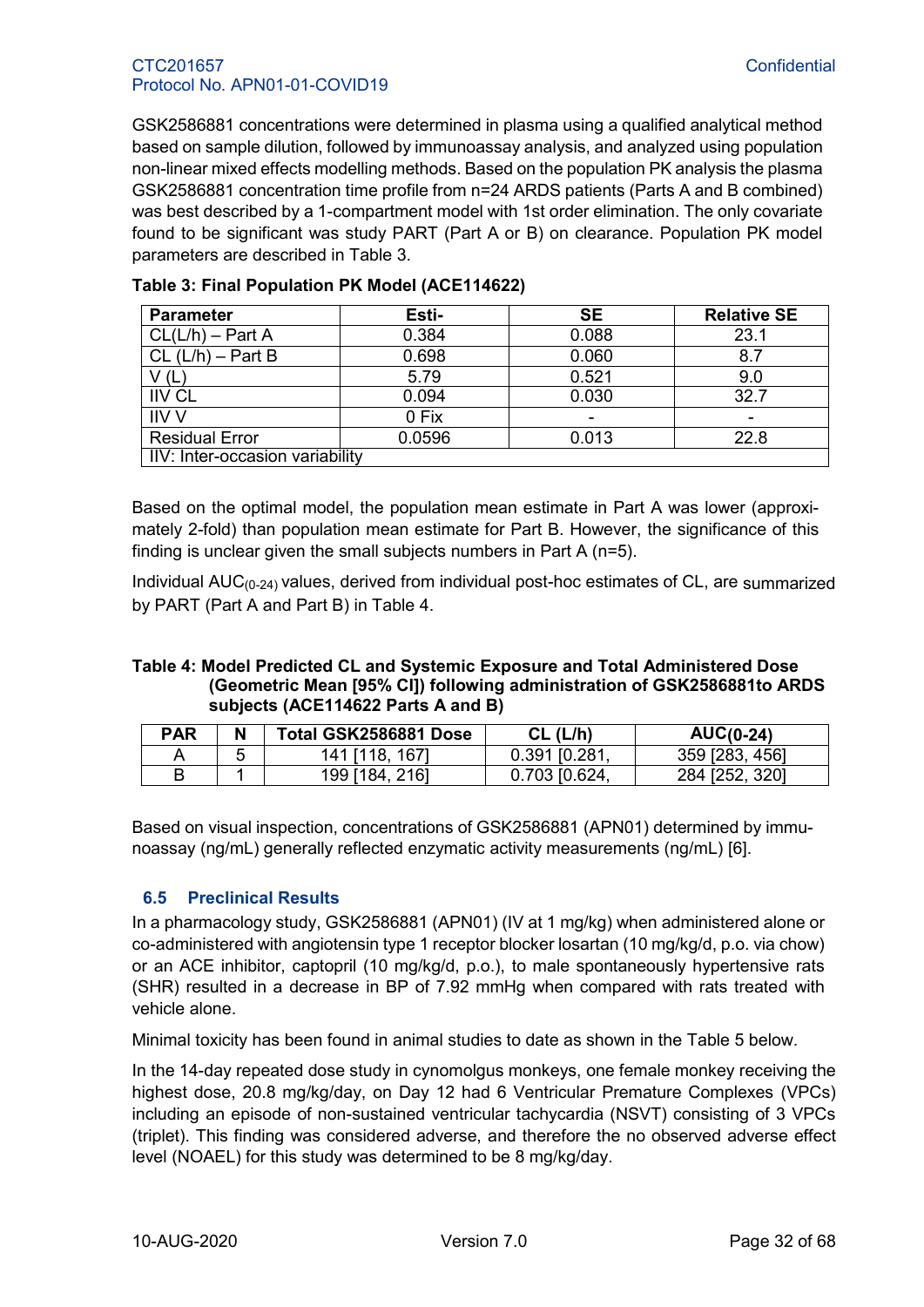#### <span id="page-32-6"></span>**Table 5: Summarized NOAEL of the toxicology and safety-pharmacology studies**

| <b>Model</b>                                               | <b>Species</b>       | <b>NOAEL</b>          |
|------------------------------------------------------------|----------------------|-----------------------|
|                                                            |                      | (mg/kg/day)           |
| Repeated dose toxicology (2 weeks)                         | <b>HW</b> rats       | 20.8                  |
|                                                            |                      | (highest dose tested) |
| Repeated dose toxicology (4 weeks)                         | <b>Rhesus monkey</b> | 2.5                   |
|                                                            |                      | (highest dose tested) |
| Repeated dose toxicology (2 weeks)                         | Cynomolgus mon-      | 8.0                   |
|                                                            | kev                  |                       |
| Cardiovascular & respiratory safety pharma-Cynomolgus mon- |                      | 8.0                   |
| cology                                                     | key                  |                       |
| Acute dose toxicology                                      | CD rats              | 40                    |
| CNS interaction study (Irwin test)                         | CD rats              | 40                    |

Further information can be found in the investigator's brochure [\[6\]](#page-28-3).

# <span id="page-32-0"></span>**6.6 Cautions and Tolerability**

#### <span id="page-32-1"></span>**6.6.1 Contraindications**

There are no specific disease-related contraindications known for the administration of APN01. However, APN01 should not be administered to pregnant women or nursing mothers. APN01 is contraindicated in subjects who are hypersensitive to APN01 or any of the excipients used.

#### <span id="page-32-2"></span>**6.6.2 Special Warnings and Preventive Measures for the Treatment**

Patients receiving any Angiotensin-Converting-Enzyme inhibitor (ACEi) or Renin inhibitor within 7 days before giving informed consent are excluded from participating in this clinical trial with APN01.

#### <span id="page-32-3"></span>**6.6.3 Use during Pregnancy and Lactation**

There is no clinical experience with the use of APN01 during pregnancy or lactation. Embryofetal developmental toxicity studies with the compound have not been performed. Therefore, APN01 may not be administered to pregnant or lactating females at this time. Women of childbearing potential may be included in clinical studies if they are enrolled under circumstances that would preclude the possibility of becoming pregnant during dosing.

#### <span id="page-32-4"></span>**6.6.4 Overdose**

No specific antidote for APN01 is known. Patients should be observed and supported appropriately.

#### <span id="page-32-5"></span>**6.6.5 Drug Abuse and Dependency**

No studies have been conducted to evaluate the potential for abuse and dependence. The mechanism of action and pharmacological activity provide no basis to suggest that APN01 has potential for abuse or dependence.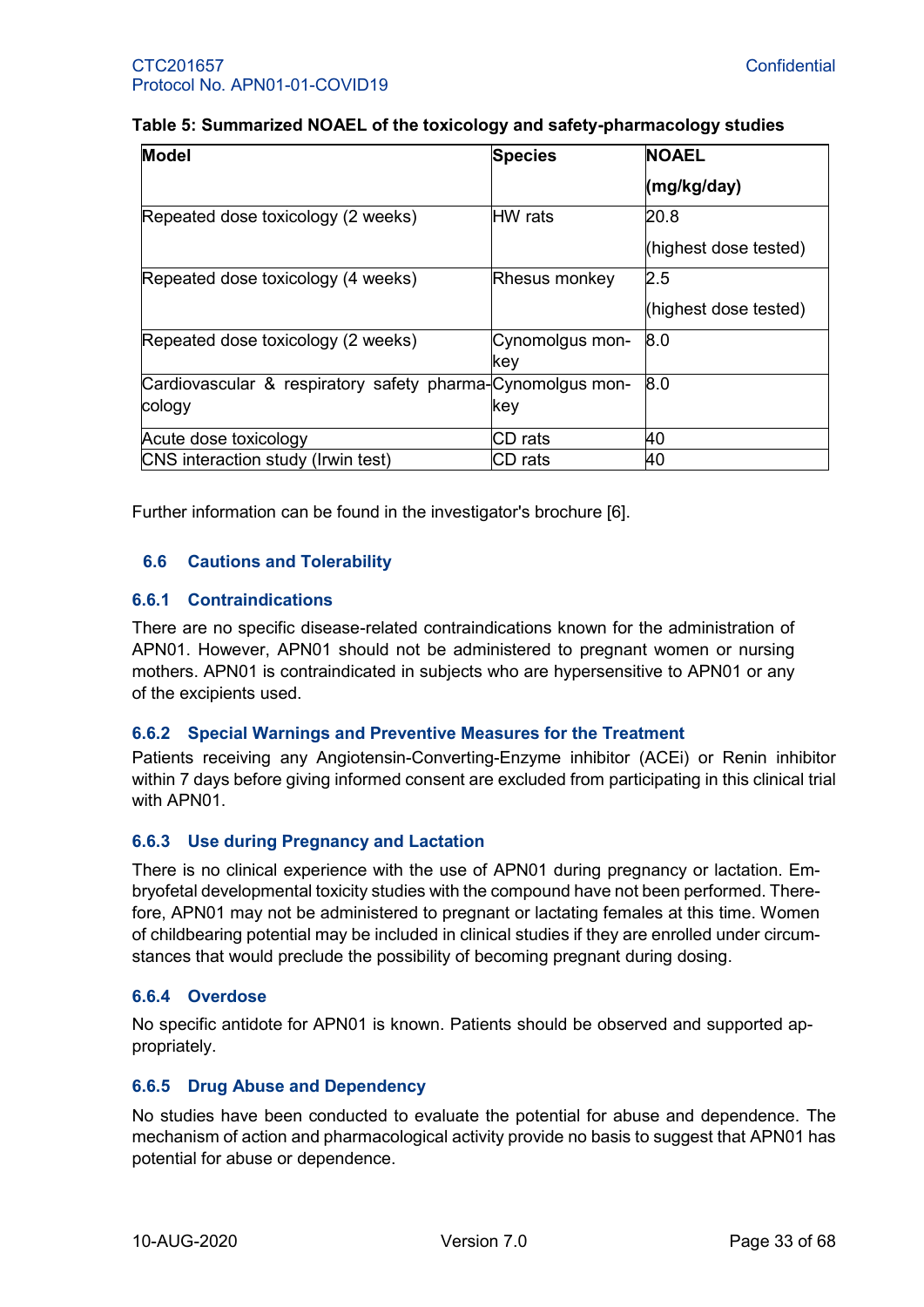#### <span id="page-33-0"></span>**6.6.6 Side Effects**

#### **Adverse Reactions**

In a study of critically ill patients with ARDS, serious adverse events (SAEs) and safety findings were consistent with a critically ill patient population with a wide range of underlying disease processes. More adverse events (AEs) of rash, hypernatremia, dysphagia and pneumonia were reported in patients on APN011 compared with placebo, although many of these events were reported in the follow-up period.

No adverse systemic hemodynamic effects have been observed in patients with pulmonary arterial hypertension (PAH), but clinical experience is limited to single doses.

No evidence of immunogenicity was found in the clinical studies to date, but further studies are needed to provide definitive information.

Further information can be found in the IB, Chapter 5.3 [\[6\]](#page-28-3).

#### <span id="page-33-1"></span>**6.7 Risk-Benefit Considerations**

Based on available information and the design of the clinical trial, the Sponsor considers the trial to be ethically acceptable.

In general, the adverse events in the first in human (FIH) Study (APN01-1-01) occurred with similar frequency between active and placebo treated subjects, without apparent dose-relatedness. In the Phase I-Study 204987 (Effects on the Response to Acute Hypoxia and Exercise) of APN01 with healthy subjects there were no serious adverse events, deaths or other significant adverse events. In the Phase Ib Study 204696 in patients with PAH, there were no SAEs associated with the infusion of GSK2586881 (APN01) or reported within the 2-week period of study observation [\[6\]](#page-28-3).

In the ongoing open-labeled Phase II a-206246-Study with Patients with PAH there were no SAEs and no anti-ACE2 binding antibodies detected.

The hypernatremia reported with GSK258688 (APN01) in the Phase IIa-ACE114622-Study with patients with acute respiratory distress syndrome was mild and consistent with sodium levels in the placebo group, and a number of events occurred after discontinuation of drug. The episodes of pneumonia in subjects receiving GSK2586881 (APN01) in the same study were all considered nosocomial in origin and occurred between 5-36 days after the last dose of study drug.

During Part A of the Phase IIa-ACE114622-Study 3 subjects experienced a total of 9 SAEs that resulted in death, only one of which (acute renal failure), was considered to be related to study drug, and was reported 4 days after the last dose of study drug.

None of the fatal events in during Part B (3 fatal AEs - 2 in the placebo group due to multiple organ failure and septic shock and one in GSK2586881 (APN01) 0.4 mg/kg BID) was considered to be related to study treatment by the reporting investigator.

In general, the safety findings were consistent with a critically ill patient population with a wide range of underlying disease processes.

Fei Zhou et al. reported age, comorbidities, lymphocytopenia and elevated alanine aminotransferase, d-dimer, creatine kinase, high-sensitivity cardiac troponin I, prothrombin time, and disease severity to be associated with intensive care unit admission. In addition, angiotensin converting enzyme 2, the receptor for SARS-CoV-2, is expressed on myocytes and vascular endothelial cells, so there is at least theoretical potential possibility of direct cardiac involvement by the virus [7].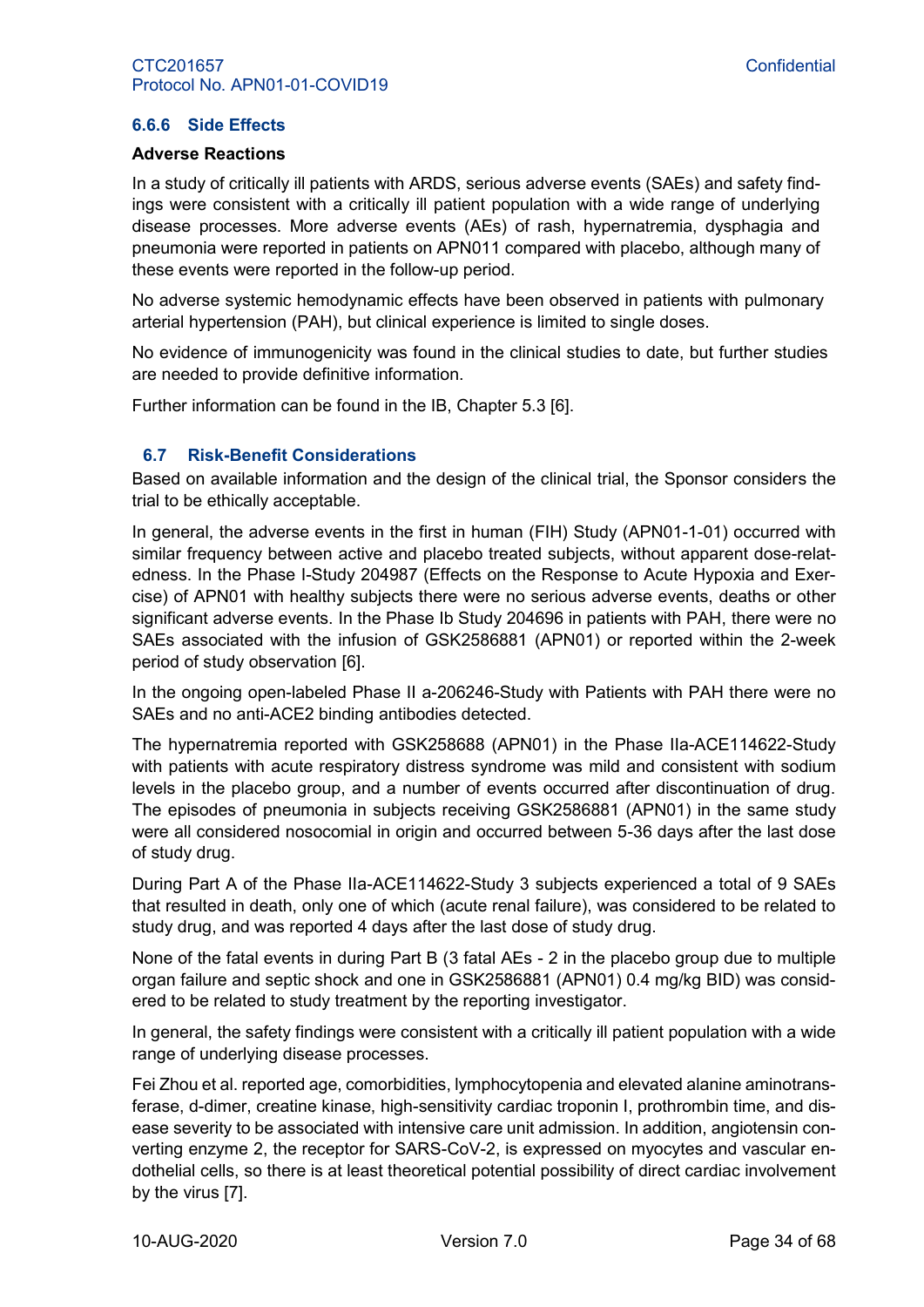The maximum blood volume of approximately 215 mL (female) and 200 mL (male) is considered adequate and no undue risk for the patients especially as some of the laboratory analyses are within the clinical routine.

Giving the urgent need in the light of progression of infected people worldwide in comparison to so far known adverse events reported adverse events in study subjects on GSK2586881 like rash, hypernatremia, dysphagia and pneumonia the PI and Sponsor still consider the trial to be ethically acceptable.

# <span id="page-34-1"></span><span id="page-34-0"></span>**7 STUDY OBJECTIVES**

# **7.1 Primary Objective**

To assess clinical efficacy of APN01 using a composite outcome of all cause-death or need of invasive mechanical ventilation up to 28 days.

# <span id="page-34-2"></span>**7.1.1 Primary Endpoint**

The primary endpoint is a composite endpoint of all cause-death or invasive mechanical ventilation up to 28 days or hospital discharge.

# <span id="page-34-3"></span>**7.2 Secondary Objectives**

- To assess efficacy of APN01 using log transformed levels of Lactate dehydrogenase (LDH) as a surrogate marker for organ damage.
- To evaluate the safety of APN01 in patients with severe COVID-19
- To monitor other biomarker changes (e.g. IL-6, Ang II) in patient with severe COVID-19 treated with APN01

# <span id="page-34-4"></span>**7.2.1 Secondary Endpoints**

- 1. Log transformed levels of Lactate dehydrogenase (LDH) at day 5 as a surrogate marker for organ damage (powered secondary endpoint)
- 2. 28-day mortality (all cause death)
- 3. Ventilator-free days (VFD) up to 28 days or hospital discharge
- 4. Proportion of responders, defined as ≥2 improvement in WHO's 11-Point Score system at day 7, 10,14 and 28
- 5. Time to death (all cause)
- 6. Proportion of patients with any use of invasive mechanical ventilation up to 28 days or hospital discharge
- 7. Time to first use of invasive mechanical ventilation up to 28 days or hospital discharge
- 8. Absolute values and absolute change in P/F ratio over time
- 9. Absolute values and absolute change in the modified Sequential organ failure assessment score (mSOFA score) over time
- 10. Time to a 2-point decrease in WHO scoring schema
- 11. Absolute values and absolute change in lymphocyte counts over time
- 12. Absolute values and absolute change in C-reactive protein levels over time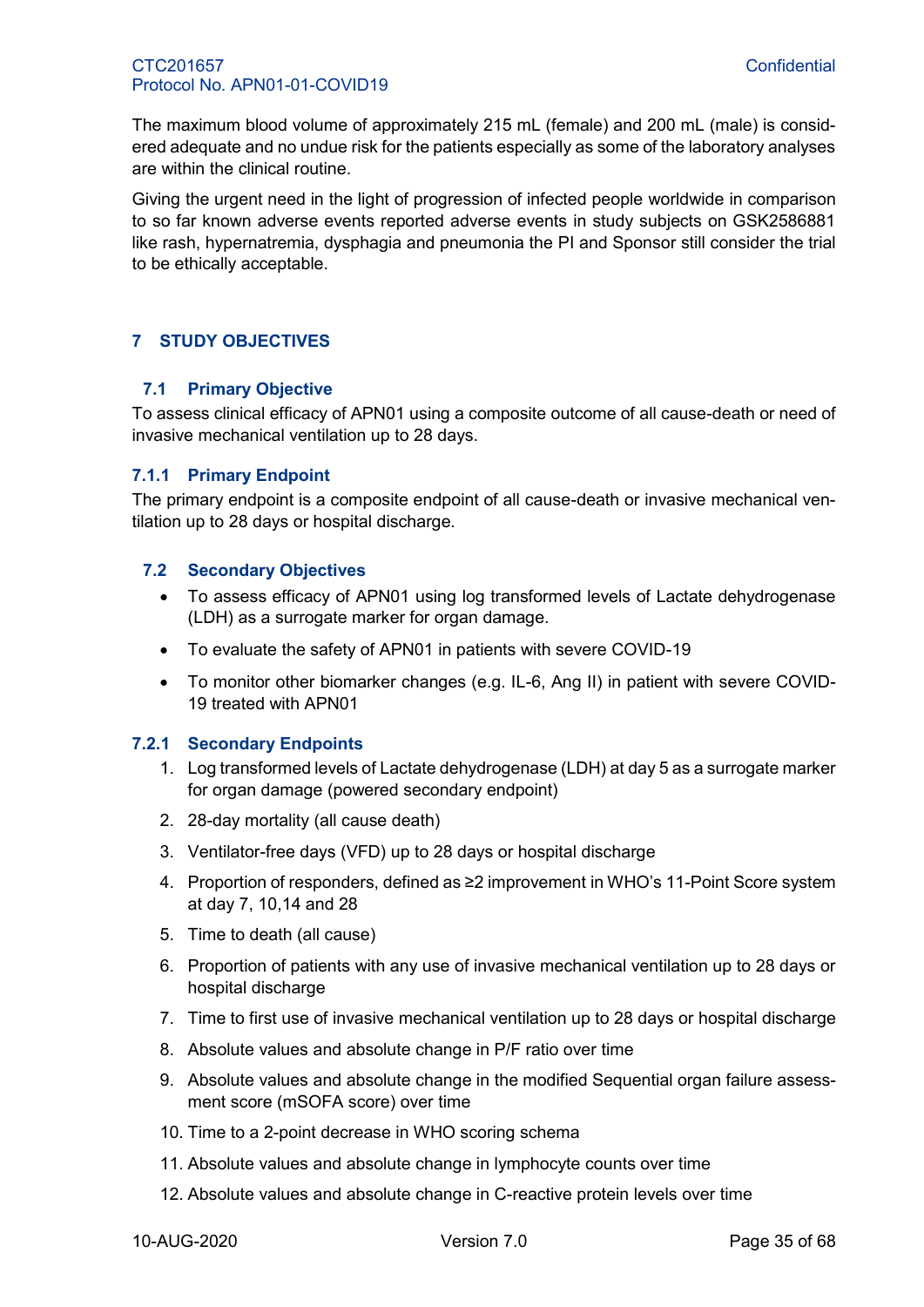- 13. Absolute values and absolute change in D-dimer over time
- 14. Absolute values and absolute change in log transformed levels of LDH over time
- 15. Time to hospital discharge
- 16. Change in virus RNA over time

**Biomarker endpoints:** Absolute values and absolute changes in relevant biomarkers over time:

- 1. Angiotensin II (Ang II), Angiotensin 1-7 (Ang 1-7), Angiotensin 1-5 (Ang 1-5), renin and aldosterone, Angiotensin-converting enzyme (ACE), Angiotensin-converting enzyme 2 (ACE2); Angiotensin I (Ang I), Angiotensin 1-9 (Ang 1-9)
- 2. Cytokines: Interleukin 6 (IL-6), Interleukin 8 (IL-8), soluble Tumor Necrosis Factor receptor type II (sTNFrII), Plasminogen Activator Inhibitor type-1 (PAI-1), von Willebrand factor (vWF), Tumor necrosis factor-α (TNF-α);
- 3. Alveolar epithelial markers: soluble Receptor for Advanced Glycation End products (sRAGE), Surfactant protein-D(SP-D);
- 4. Endothelial markers: Angiopoietin-2
- 5. Change in clinical laboratory markers associated with poor outcome over time (e.g., lymphocyte counts, D-Dimer, CRP, hsTnI (high sensitivity troponin))
- 6. NT-proBNP, Ferritin

#### **Safety endpoints:**

Frequency of AEs and SAEs, in vital signs, clinical laboratory assessments and in ECG parameters.

#### <span id="page-35-1"></span><span id="page-35-0"></span>**8 INVESTIGATIONAL PLAN**

#### **8.1 Overall Study Design and Plan-Description**

The clinical trial is designed as a prospective, multi-centre, double-blind, randomized, placebocontrolled, interventional trial to assess clinical safety, tolerability, and efficacy of APN01 on top of best standard of care (SOC) in patients with severe COVID-19 and to evaluate if treatment with APN01 on top of SOC is superior to placebo (NaCl 0.9%) on top of SOC.

SOC treatment (such as Concomitant medication, remdesivir (if approved and available) and ventilation techniques) will be documented in the eCRF and considered for evaluation for study data. SOC treatment follows the national guidelines [\(https://www.ersnet.org/covid-19-guide](https://www.ersnet.org/covid-19-guidelines-and-recommendations-directory)[lines-and-recommendations-directory\)](https://www.ersnet.org/covid-19-guidelines-and-recommendations-directory).

The study will comprise two treatment groups as follows:

- Group A (active): APN01 (5 mg/ml, 4 ml/vial)
- Group B (placebo control): sterile, 0.9% sodium chloride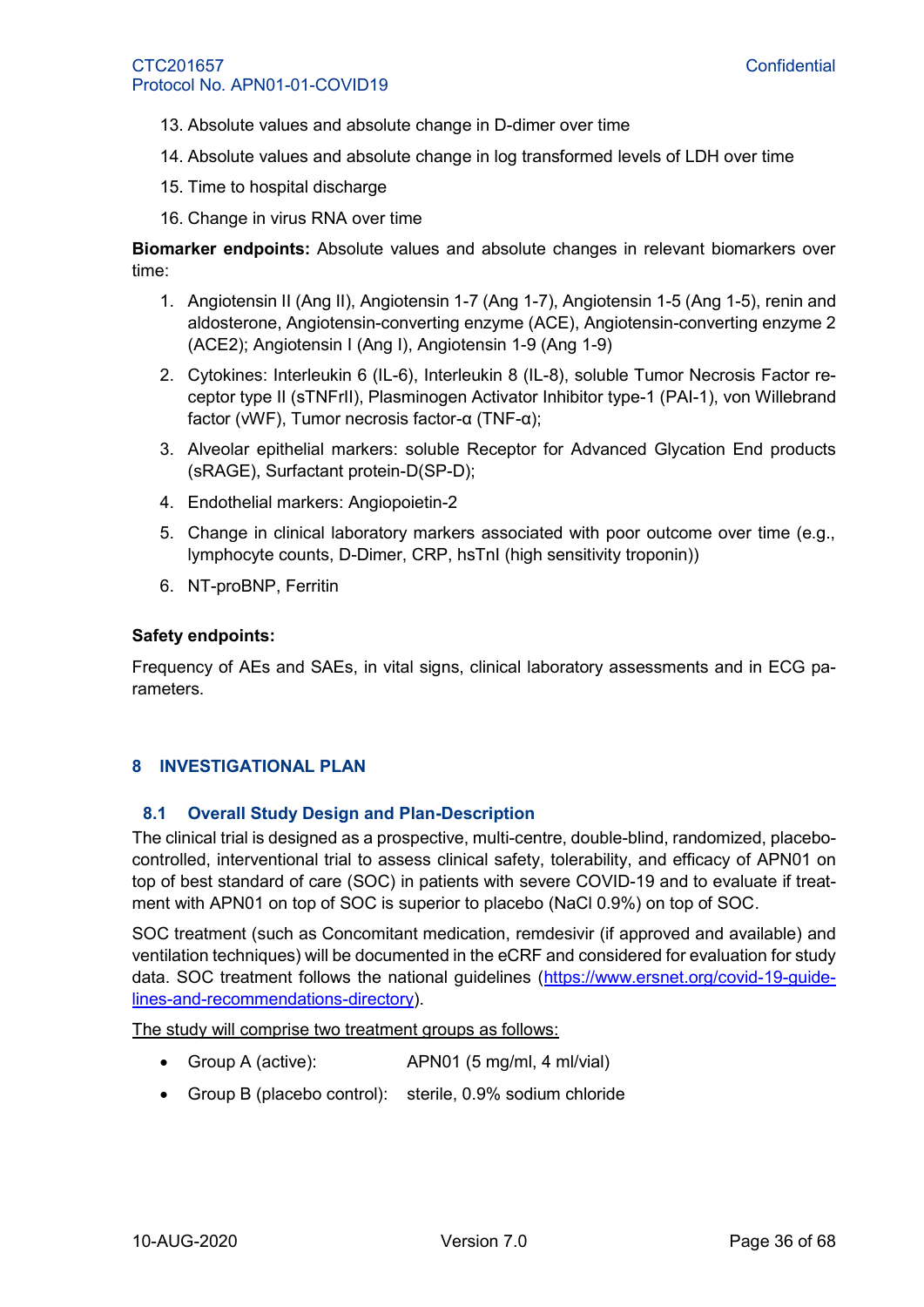Eligible patients are centrally allocated using a dynamic randomization (1:1) to Group A or B to receive the treatment or placebo. Dynamic randomization factors will be age in years (continuous) and center. The entire study team will be blinded expect for an unblinded pharmacist or an unblinded study team member (including team members involved in the IMP preparation, unblinded statisticians and DSMB members involved in DSMB, unblinded data managers involved in generation and the upload of treatment listings to eCRF). . Randomization will be carried out centrally using the electronic case report form (eCRF).

After screening at day -1 and randomization at day -1 or 1, the patients will be treated with APN01 or Placebo intravenously twice daily (BID) every 12 hours (± 1 hour) over 3 to 30 minutes in the morning and the evening until day 7. Preparation of APN01 (0.4mg/kg BID for seven calendar days) and placebo (normal saline) will be carried out according to the Pharmacy Manual. The IMP will be administered in a double-blind manner (investigators, study team and patients will be blinded to the treatment administered).

In the treatment period (day 1 to day 7) daily visits will be performed. If a patient will be discharged from hospital before day 7 treatment can be stopped at day of discharge. After seven days of treatment or early discharge before day 7 the follow-up (FU) period starts. Three FU visits (day 10, 14 and 28) will be conducted to asses efficacy and safety. The study assessments will be performed according to the study schedule [\(Table 1\)](#page-14-0).

# <span id="page-36-0"></span>**8.2 Discussion of Study Design, including the Choice of Control Groups**

The contagious coronavirus, named SARS-CoV-2 (formerly 2019-nCoV), which broke out at the end of 2019, has led to a medical emergency across the world, with the WHO officially declaring the novel coronavirus a pandemic on 11 March 2020 [\[1\]](#page-27-2).

Whether or not the treatment with APN01 on top of SOC as approved in each country leads to a better outcome (assessed by using a composite outcome of all cause-death or invasive mechanical ventilation up to 28 days) is unclear. Therefore, this trial is of utmost importance.

To this end APN01 (on top of SOC) will be compared with placebo (NaCl 0.9%) therapy (on top of SOC) in a double-blind clinical trial setting. This is scientifically the strongest possible design and ethically appropriate given the limited evidence for therapeutic options in the treatment of patients with severe COVID-19.

# <span id="page-36-1"></span>**8.3 Selection of Study Population**

The treatment is symptomatic and oxygen therapy represents the major treatment intervention for patients with severe infection. Therefore, effective therapies are needed to treat patients with severe COVID-19.

Approximately 200 patients diagnosed to be COVID-19 POSITIVE will be enrolled in this study. Patients will be male or female and between  $\geq 18$  to  $\leq 80$  years of age.

The patients must not be treated before all inclusion criteria (including test results) and none of the exclusion criteria are confirmed. Patients meeting all of the inclusion criteria and no exclusion criteria listed below will be included in the study:

# <span id="page-36-2"></span>**8.3.1 Inclusion Criteria**

- 1. Hospitalised male or female,  $≥ 18$  to  $≤ 80$  years of age at the time of consent. The date of signing informed consent is defined as the beginning of the screening period. This inclusion criterion will only be assessed at the first screening visit.
- 2. Diagnosed to be COVID-19 POSITIVE (SARS-CoV-2 nucleic acid qPCR)
- 3. Oxygenation criterion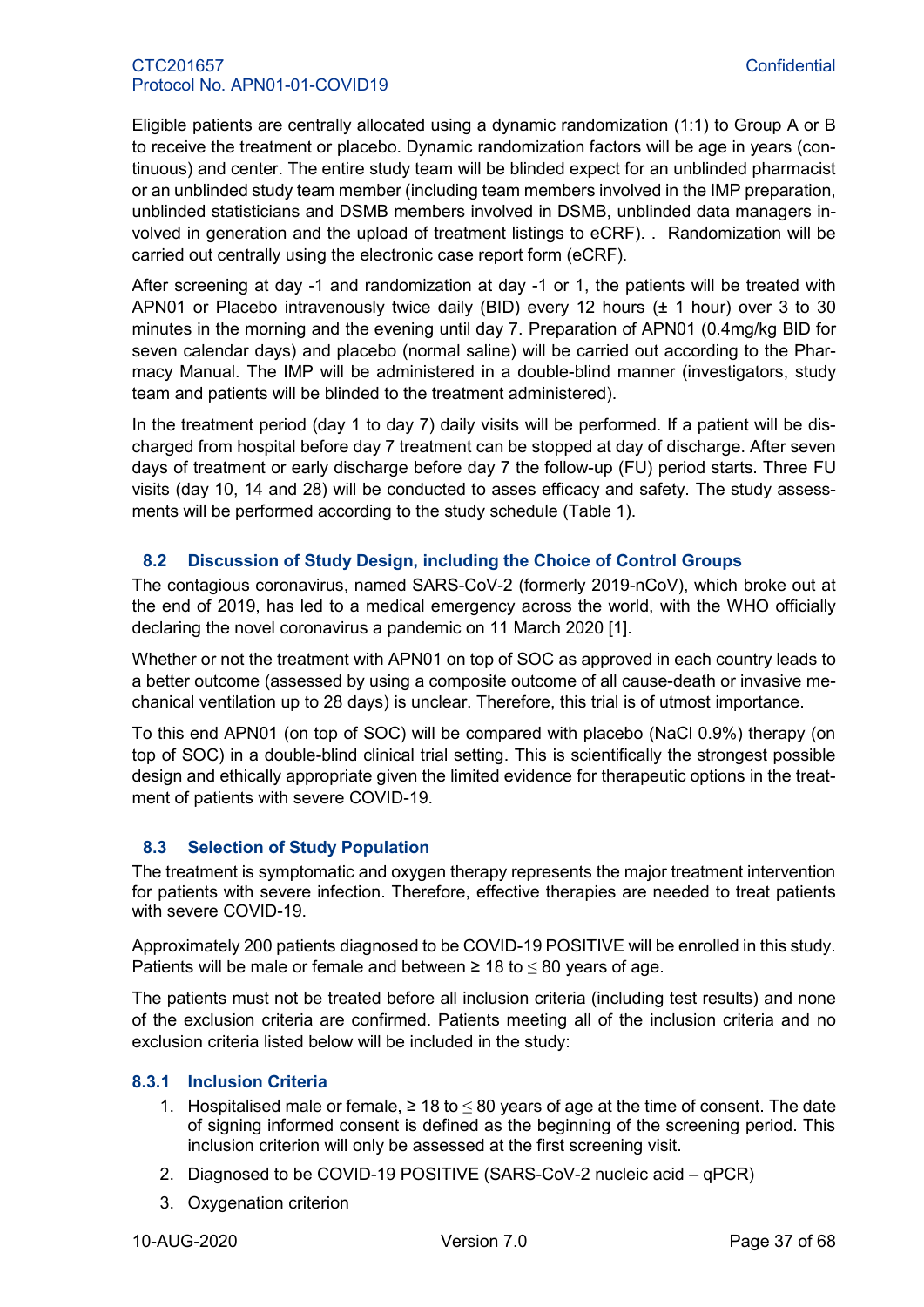- Oxygen saturation ≤93 % (either on Room Air or while the patient is on supplement oxygen)
- 4. ALT < 5xULN; bilirubin ≤ 1.5xULN
- 5. Signed informed consent form

# <span id="page-37-0"></span>**8.3.2 Exclusion Criteria**

- 1. Any patient for whom the investigator does not consider there is a reasonable expectation that they will be able to complete the study.
- 2. Known history of positive Hepatitis B surface antigen, Hepatitis C antibody or HIV antibody.
- 3. Current or chronic history of liver disease (Child Pugh score ≥ 10), or known hepatic or biliary abnormalities (with the exception of Gilbert's syndrome or asymptomatic gallstones).
- 4. The patient has participated in a clinical trial and has received an investigational product within the following time period prior to the first dosing day in the current study: 5 half-lives or twice the duration of the biological effect of the investigational product (whichever is longer).
- 5. Patients requiring high doses of loop diuretics (i.e. > 240 mg furosemide daily) with significant intravascular volume depletion, as assessed clinically.
- 6. History of sensitivity to any of the study medications, or components thereof or a history of drug or other allergy that, in the opinion of the investigator or Medical Monitor, contraindicates their participation.
- 7. Pregnant females as determined by positive serum or urine hCG test prior to dosing.
- 8. Lactating females.
- 9. Unwillingness or inability to follow the procedures outlined in the protocol.
- 10. Unstable Hemoglobin (Hb < 7) at time of drug infusion (i.e. Hb must be > 7 mg/dL at the time of drug infusion. Transfusion is permitted to increase Hb levels to allow entry into the study.
- 11. Malignancy or other irreversible condition for which 6-month mortality is estimated to be >50%
- 12. Arterial blood pH less than 7.2 or serum HCO3- <15 (if arterial blood gas (ABG) not available) before infusion is started.
- 13. Known severe chronic pulmonary disease:
	- known FEV1/FVC less than 45% predicted, or
	- known chronic hypercapnia (PaCO2 > 45 mmHg) or chronic hypoxemia [(PaO2<55 mmHg) on FiO2 =0.21, or supplemental oxygen therapy prior to this admission], or
	- known FEV1 <15 ml/kg (e.g. 1L for 70 kg person), or
	- known radiographic evidence of chronic interstitial infiltration, or
	- known hospitalization within the past six months for respiratory failure (PaCO2 > 50 mmHg or PaO2 < 55 mmHg, or oxygen saturation <88% on FiO2 = 0.21),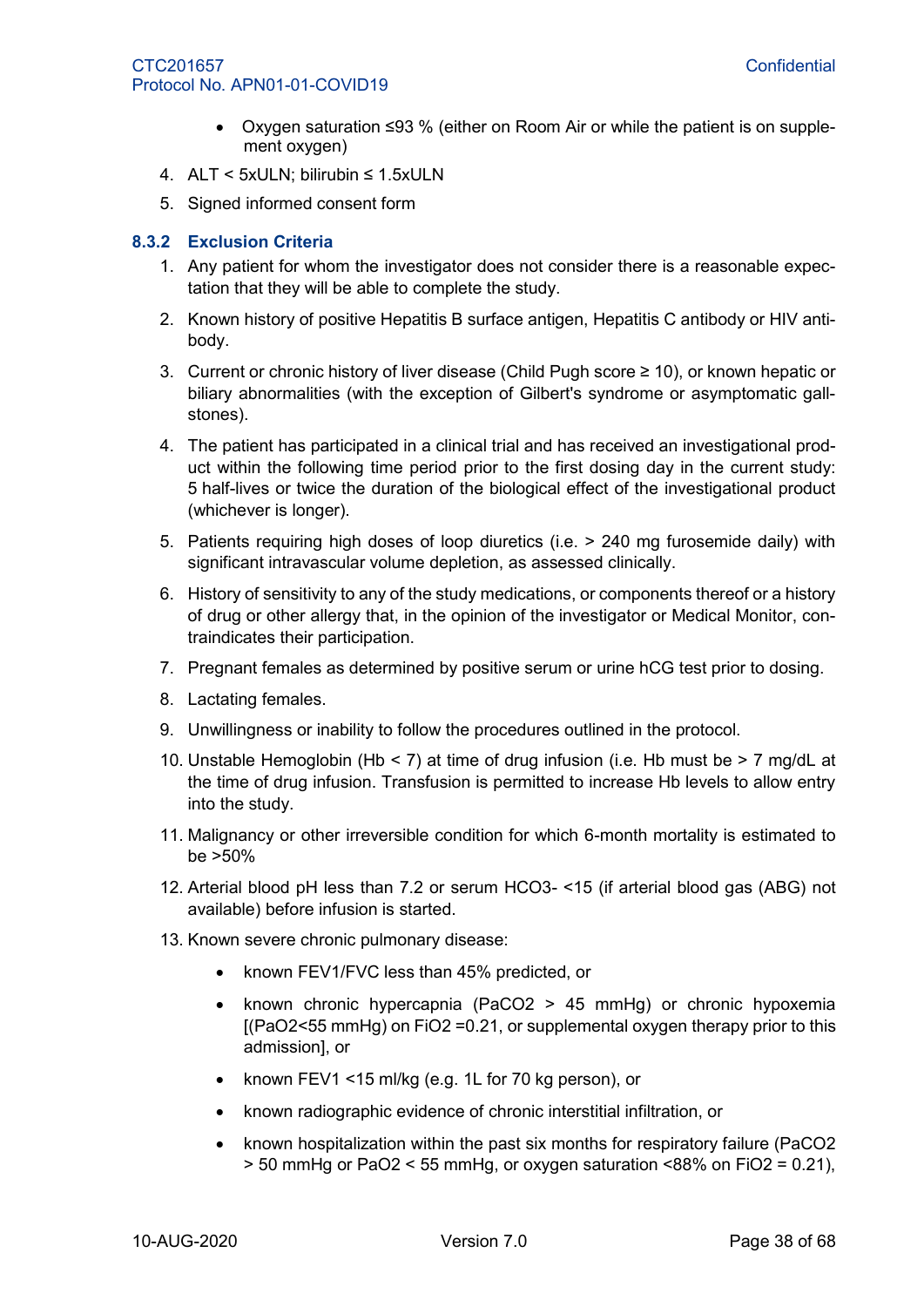- known chronic restrictive, obstructive, neuromuscular, chest wall, or pulmonary vascular disease resulting in severe exercise restriction (i.e. unable to climb stairs or perform household duties), known secondary polycythemia, severe pulmonary hypertension, or ventilator dependency
- 14. Known vasculitis with diffuse alveolar haemorrhage
- 15. Lung transplantation
- 16. Pre-existing renal failure, i.e. requiring renal replacement therapy with hemodialysis or peritoneal dialysis
- 17. There are other uncontrolled comorbidities that increase the risks associated with the study drug administration, that are assessed by the medical expert team as unsuitable
- 18. Patient in clinical trials with an IMP for COVID-19 within 30 days before signing informed consent form (ICF)
- 19. Unstable hemodynamics in the preceding 4 hours (MAP  $\leq$  65 mmHg, or SAP <90 mmHg, DAP < 60 mmHg, and vasoactive agents required)
- 20. Immunocompromised patients (chemotherapy, HIV, organ transplants, stem cell transplants)
- 21. Receive any Angiotensin-Converting-Enzyme inhibitor (ACEi) or Renin inhibitor treatment within 7 days before ICF

# **8.3.2.1 Reproductive Potential**

The study population includes females of child-bearing potential (FOCP). A female is considered of childbearing potential, i.e. fertile, following menarche and until be-coming post-menopausal unless permanently sterile. Permanent sterilisation methods include hysterectomy, bilateral salpingectomy and bilateral oophorectomy. FOCP have to agree to comply with the applicable contraceptive requirements of the protocol as named below for the duration of the study or having post-menopausal status or be permanently sterilised (at least 6 weeks poststerilisation).

Highly effective contraception is defined as a contraceptive method with failure rate of less than 1% per year when used consistently and correctly and when applicable, in accordance with the product label for example:

- combined (estrogen and progestogen containing) hormonal contraception associated with inhibition of ovulation (oral, intravaginal, transdermal)
- progestogen-only hormonal contraception associated with inhibition of ovulation (oral, injectable, implantable)
- intrauterine device (IUD)
- intrauterine hormone-releasing system (IUS)
- bilateral tubal occlusion
- vasectomized partner
- sexual abstinence

Condoms are to be used with the mentioned acceptable contraceptives.

Male study participants need to comply with the contraceptive requirements given above as well.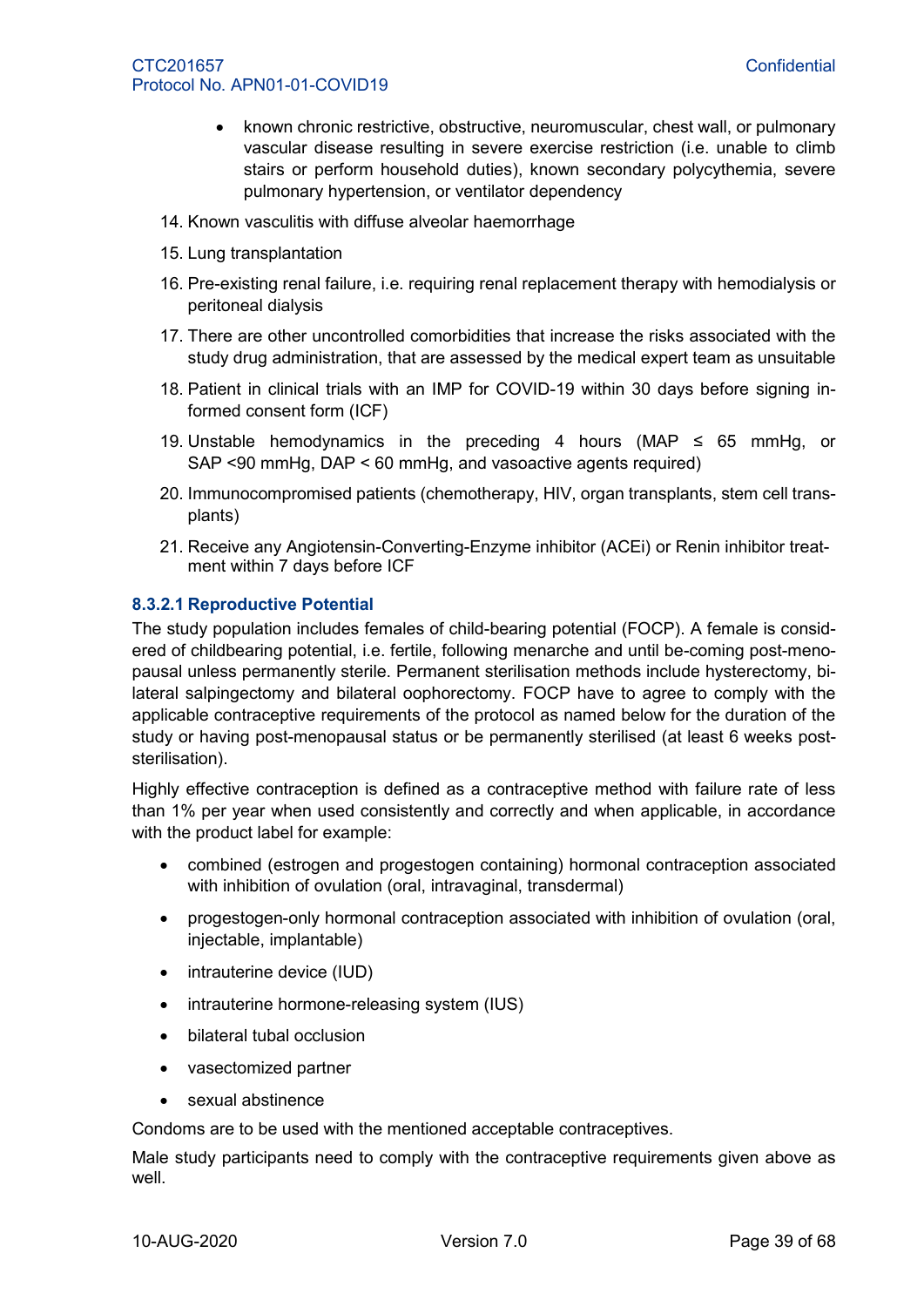FOCP with exclusively same-sex sex partners do not have to use highly effective/ acceptable birth control methods.

#### <span id="page-39-0"></span>**8.3.3 Removal of Patients from Therapy or Assessment**

The study in its entirety may be discontinued prematurely by the Coordinating Investigator or Sponsor at any time (see below), and/or individual patients may terminate their participation prematurely, or have their participation be terminated by an Investigator.

#### **8.3.3.1 Withdrawal of Patients from the Clinical Trial**

The following circumstances may lead to discontinuation of the study by an individual patient who will then be recorded as a drop-out, include but are not limited to the following:

- Withdrawal for personal reasons
- AEs necessitating withdrawal from the clinical trial
- Occurrence of a severe adverse reaction (SAR)
- Sudden incidence of diseases
- Circumstances in which the health of the patient would be endangered upon continued participation in the clinical trial
- Lost to follow-up
- Other (must be specified)

If a patient withdraws from the study at any time either at his or her request or at the investigator's discretion, an "End-of-Study/Early Termination" visit should be performed and the "End of Study" eCRF section should be used to collect the relevant information. The visit may also be performed as a phone visit or in-home visit (in Russia). The reason(s) for withdrawal must be recorded on the relevant page of the patient's eCRF and the patient's source data. Patients discharged from hospital before day 28 will be contacted by telephone to asses if they are alive at day 28.

It is vital to obtain follow-up data for any patient withdrawn from the study because of an AE. Every effort must be made to undertake protocol-specific safety follow-up procedures. If a patient is discontinued due to an AE, the event should be followed up until resolution or until the event becomes chronic.

The Data Safety Monitoring Board may also recommend withdrawal of patients.

#### **8.3.3.2 Premature Treatment Discontinuation**

Patients must stop the IMP if the patient experiences any kind of hypersensitivity reaction. The patient may remain in the study and continue to attend study visits.

Patients may be withdrawn from the IMP after initiation of infusion if in the opinion of the investigator or of the Medical Monitor there is a risk to the patient's safety if they further receive IMP. If the patients are withdrawn from IMP, they may remain in the study and continue to attend study visits.

IMP treatment can be stopped early if a patient will be discharged before day 7.

#### **8.3.3.3 Criteria for Termination of the Clinical Trial (Holding Rules)**

The trial will be supervised by an independent Data Safety Monitoring Board (DSMB). All final decisions, however, regarding study termination or modification will be decided by the Sponsor and in agreement with the independent DSMB.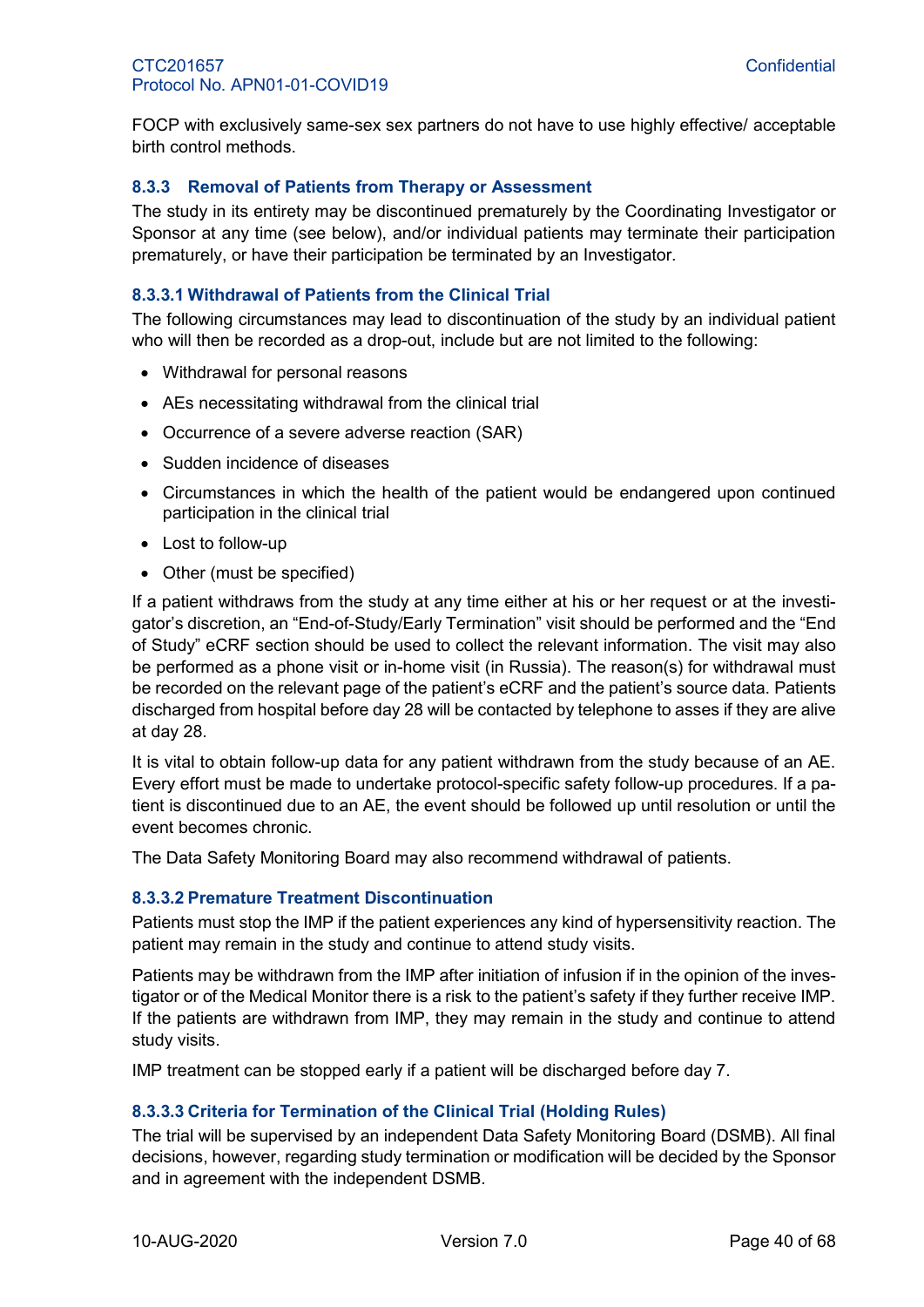The clinical trial will be terminated if

- The DSMB requests termination of the clinical trial based on review of all clinical and laboratory data
- The Sponsor, Regulatory Agency or an EC requests the termination of the clinical trial
- 50% reduction in eGFR is observed. In addition, assessment of this parameter will be performed at the DSMB.

#### **8.3.3.4 Study Termination**

Individual study completion is defined as patients having finished the treatment period without early termination and reached the last visit within the specified window per the study schedule (Day 28; [Table 1\)](#page-14-0).

Overall End of Study is defined as the date of last patient last visit (LPLV). Within 90 days after the End of Study the Coordinating Investigator and the Sponsor must inform regulatory authorities and ethics committees about the completion of the trial.

The Sponsor may terminate the trial at any time for any reason and in particular if serious safety concerns rise for the patients. In the case of study termination, participating sites will be informed of the procedures to be followed to ensure that adequate consideration is given to the protection of the patient's safety.

The Sponsor has to inform the CAs and the ECs within 15 days.

# <span id="page-40-0"></span>**8.4 Treatments**

#### <span id="page-40-1"></span>**8.4.1 Treatments Administered**

#### **8.4.1.1 Experimental Intervention**

Administration of APN01 (on top of SOC) will be carried out according to investigators brochure (IB) and Pharmacy Manual. Dosing will be 0.4mg/kg twice a day (BID), administered for seven days, every 12 hours (± 1 hour). First dosing could either be in the morning of Day 1 or in the evening of Day -1. If a patient will be discharged before day 7, treatment can be stopped early at day of discharge.

The IMP should only be administered if the staff, trained to evaluate and manage anaphylactic reactions, is immediately available, and in an environment where full resuscitation facilities can be assured. Each patient should be observed for adverse effects following APN01 administration. If hypersensitivity reactions or signs of intolerance occur during administration, the treatment must be stopped immediately. Facilities for cardio-respiratory resuscitation and equipment for handling acute anaphylactic/ anaphylactoid reactions should be available. Additional treatment with antihistamines and/or corticosteroids should be given as appropriate.

#### **8.4.1.2 Control Intervention**

Administration of Placebo (0.9% NaCl on top of SOC) is according to the dosing rules for APN01.

#### **8.4.1.3 Follow-up per patient**

After the treatment period of seven days or early discharge before day 7, a follow up period starts with visits on day 10, 14 and 28 to assess efficacy and safety. The study assessments will be performed according to the study schedule (Section [1,](#page-13-0) [Table 1\)](#page-14-0).

For patients who are unable to attend regular study visits within the set time frame, unscheduled visits can additionally be planned outside of the visit time frame.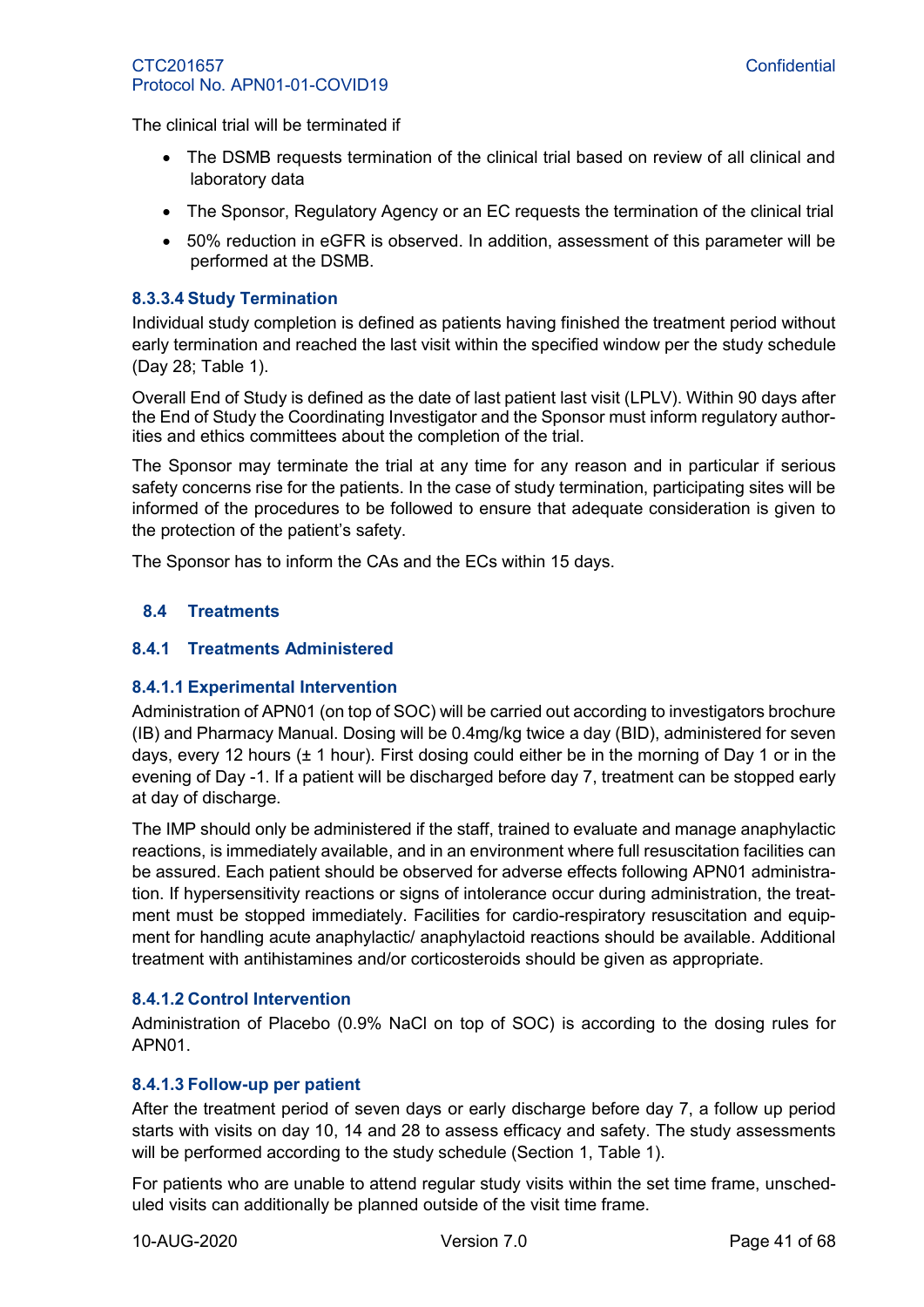If a patient is already discharged from the hospital, the follow-up visits could be performed on an out-patient basis or at patient's home provided the patient agrees to that.

# **8.4.1.4 Duration of Intervention per Patient**

The patients will be randomized in a 1:1 ratio to the following groups:

- Group A (Test): APN01 (5 mg/ml, 4 ml/vial)
- Group B (Placebo): 0.9% sodium chloride, sterile

The treatment will be performed according to protocol and will be administered for seven days, BID every 12 hours ( $\pm$  1 hour). In case patients will be discharged before day 7 treatment can be stopped early at day of discharge.

# <span id="page-41-0"></span>**8.4.2 Identity of Investigational Medicinal Products**

The IMP will be supplied by ABF Pharmaceutical Services GmbH, Austria.

#### **8.4.2.1 Test Product**

| Recombinant human angiotensin-converting enzyme 2 (rhACE2)<br>APN <sub>01</sub>                          |  |  |
|----------------------------------------------------------------------------------------------------------|--|--|
| Injection, 5 mg/mL, 4.0 mL/vial, supplied as a frozen liquid                                             |  |  |
| 0.4 mg/kg IV BID (every 12 hours ±1 hour for seven days)                                                 |  |  |
| intravenous (i.v.) over 3 to 30 minutes                                                                  |  |  |
| Intravenously of undiluted IMP using a polypropylene syringe with a 0.22<br>micron filter, slow infusion |  |  |
| $-20^{\circ}$ C ( $-15^{\circ}$ C to $-35^{\circ}$ C), protected from light                              |  |  |
| <b>ABF Pharmaceutical Services GmbH</b>                                                                  |  |  |
| Brunner Strasse 63/18-19                                                                                 |  |  |
| 1230 Vienna, Austria                                                                                     |  |  |
|                                                                                                          |  |  |

Additional information can be found in the IB.

#### **8.4.2.2 Placebo**

| Active substance: | NaCl 0.9% (normal/ physiological saline)                                                  |
|-------------------|-------------------------------------------------------------------------------------------|
| Strength:         | 10 or 100 mL container with 10 or 100 mL physiological saline                             |
| Route:            | intravenous (i.v.) over 3 to 30 minutes                                                   |
| Administration:   | Intravenously of undiluted IMP using a polypropylene syringe with a 0.22<br>micron filter |
| Storage:          | As indicated on the label                                                                 |

Additional information can be found in the Summary of Product Characteristics (SmPC) and the pharmacy manual.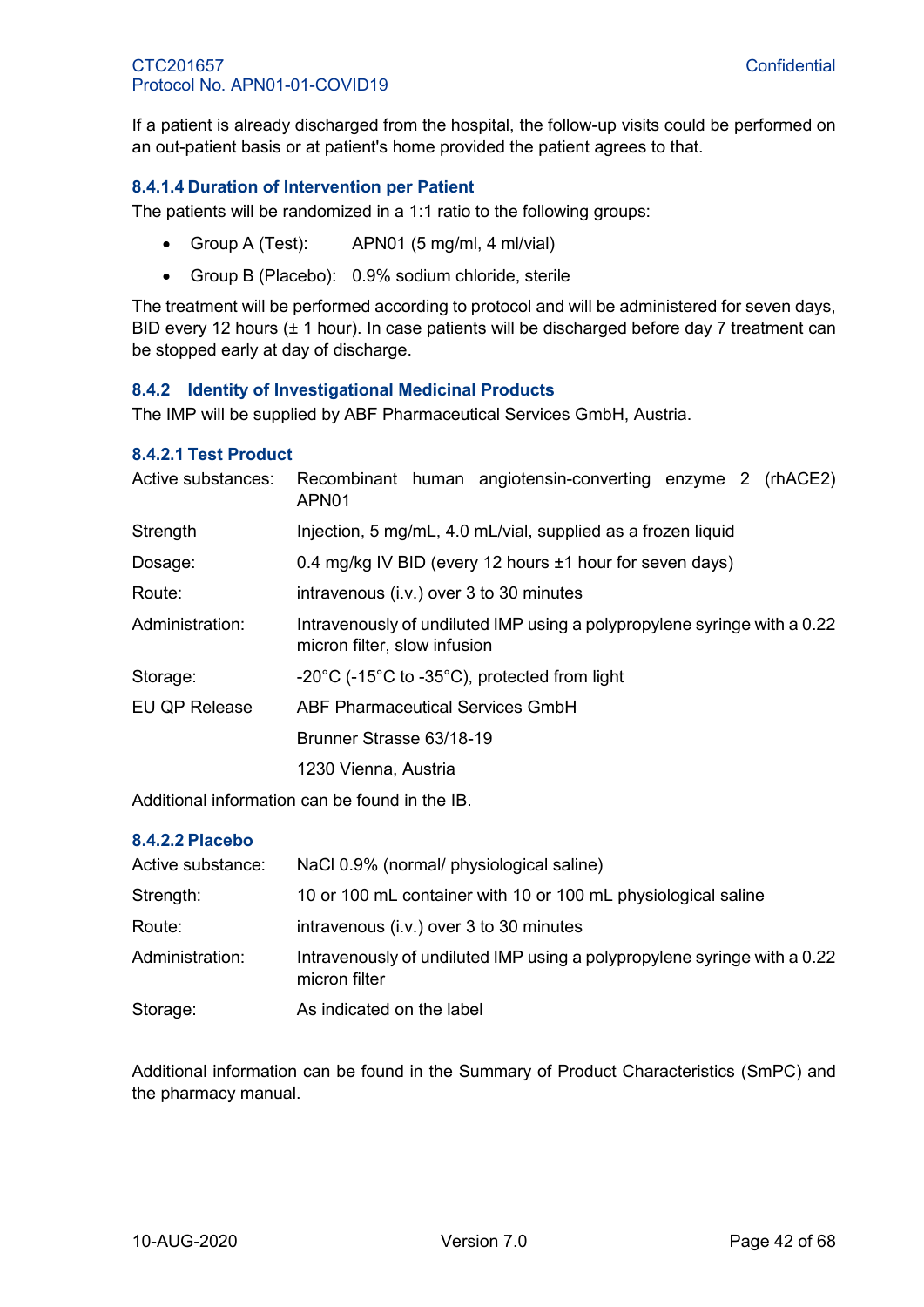### **8.4.2.3 Packaging & Labeling**

ABF Pharmaceutical Services GmbH will supply the IMP for the study. Test product is labeled in accordance with the applicable laws and GCP guidelines. Syringe with infusion solution for dose application will be labeled according to the instruction in the pharmacy manual. The pharmacy manual contains detailed information about the necessary steps for preparation for individual dose preparation.

#### **8.4.2.4 Dose preparation**

A pharmacist or unblinded member of the study team will be responsible for preparation of the treatment infusions. IMP will be withdrawn from the vial for individual dose preparation. The prepared dose in the syringe is stable for 8 hours at room temperature or 24 hours at refrigerated conditions (2-8°C). Detailed information about preparation of IMP can be found in the pharmacy manual.

#### **8.4.2.5 Storage**

The PI at each study site has the responsibility for ensuring that the IMP is stored under appropriate conditions in a secure, limited-access location. IMP is distributed by the pharmacy or unblinded member of the study to a designed member of the study team.

Study medication must be stored in accordance with labeled storage conditions -20°C (-15°C to -35°C), protected from light. Temperature monitoring is required at the storage location to ensure that the study medication is maintained within an established temperature range.

#### **8.4.2.6 Shipment**

The IMPs will be provided by ABF, Austria and or designee.

#### **8.4.2.7 Drug Accountability**

The PI at each study site has the overall responsibility for administering the IMPs.

The investigator or a designee at the study sites will acknowledge receipt of the study medication documenting shipment content and condition. Damaged supplies will be replaced. Accurate records of all study medication received, dispensed, used, returned or destroyed must be maintained. No study medication may be destroyed or returned from the investigational site without prior knowledge and written consent by the Sponsor. If such transfer is authorized by the Sponsor, all applicable local, state and national laws must be adhered to for the transfer.

The PI, an investigator or a trained delegated member of the study team will administer the IMPs. All administrations will be documented in the site's drug accountability log or other study drug record. The PI at the study site is responsible for assuring the retrieval of all dispensed study supplies from patients.

At the end of the clinical trial or as instructed by the Sponsor all unused stock and empty used boxes are sent to a nominated contractor on behalf of the Sponsor. Study medication being returned to the Sponsor must be counted and verified by clinical investigational site personnel and the Sponsor or deputy. All certificates of delivery/drug receipts should be signed by the site representative to confirm contents of shipment. Shipment return forms must be signed prior to shipment by study site. Returned study medication must be packed in a tamper-evident manner to ensure product integrity. The Sponsor must give authorization to return any study medication prior to shipment. Shipment of all returned study medication must comply with local, state, and national laws.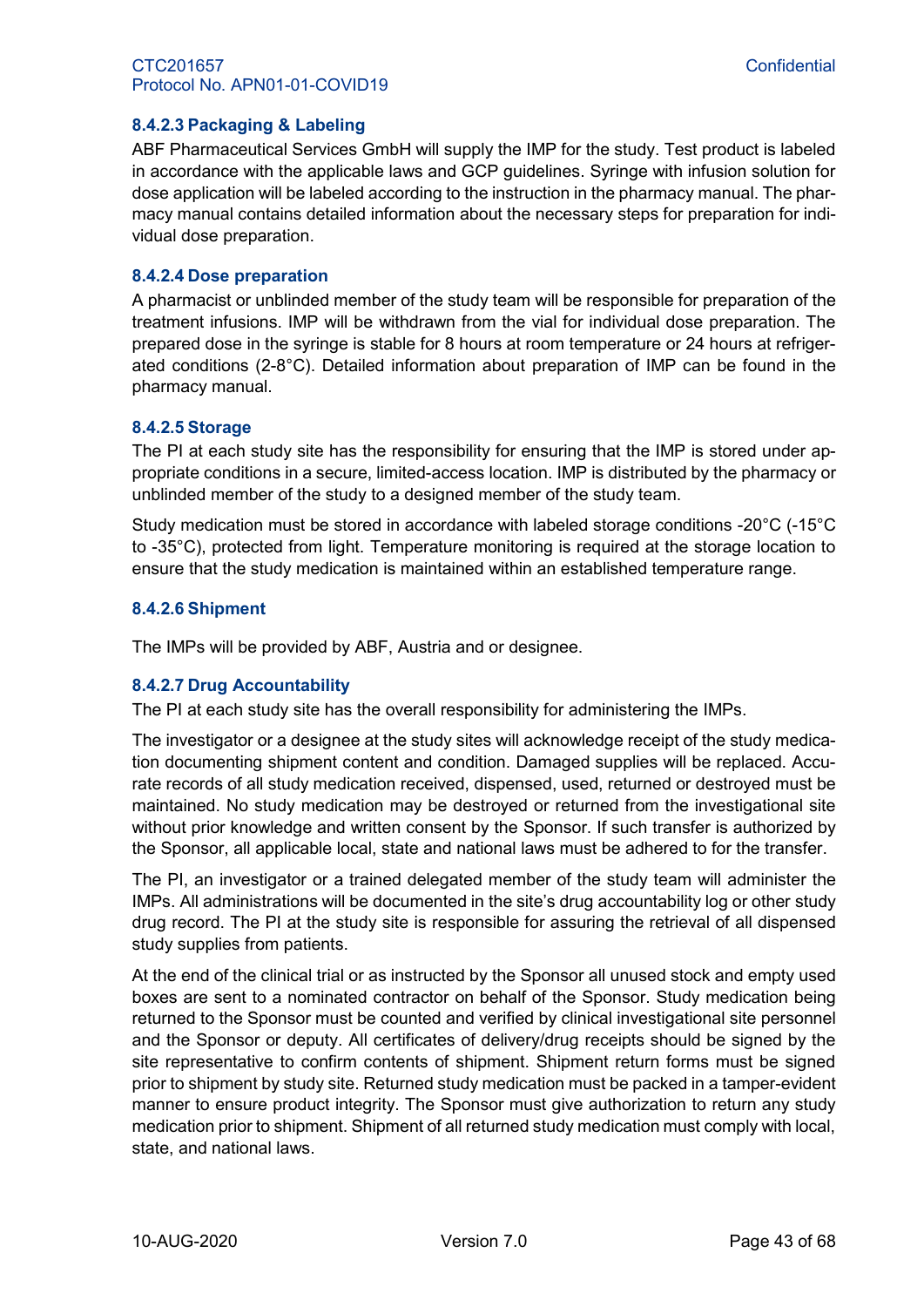Based on the entries in the site drug accountability logs, it must be possible to reconcile study medication delivered with those used and returned. One hundred percent of the study medication must be accounted for and all discrepancies investigated and documented.

#### **8.4.2.8 Patient Compliance**

Compliance must be assessed by an investigator

For study medication administration at study site, compliance must be assessed by observation of dosing. Designated members of the study team will record details on the drug accountability log or other appropriate source documents.

# <span id="page-43-0"></span>**8.4.3 Method of Assigning Patient to Treatment Groups**

Randomization will be performed based on a variance minimization algorithm (dynamic randomization). Patients will be assigned to a given treatment arm with a probability that takes in consideration the current arm assignments [\(8.4.8.1\)](#page-44-3). Randomization will be done via the eCRF. Patients will be assigned a sequential randomization number by the eCRF.

# <span id="page-43-1"></span>**8.4.4 Selection of Doses in the Clinical Trial**

#### <span id="page-43-2"></span>**8.4.5 Dose selection is based on previous clinical experience.**

In the Phase IIa-ACE114622-Study with patients with acute respiratory distress syndrome (not in patients with COVID-19) dosing was 0.4 mg/kg BID over three consecutive days. The dose of APN01 in that study was sufficient to observe biological effect in enrolled patients, as evidenced by decreased plasma ang‐II and increased plasma ang1‐7 and ang1‐5. Moreover, decreases in plasma IL6 and increased SP‐D and a trend to lower plasma IL-6 were observed in patients assigned to the study drug, further indicating effect on biological endpoints potentially relevant to ARDS. Regarding the dosing schedule, the half‐life of rhACE2 is thought to be 9.6 hours, such that twice daily dosing seems reasonable.

The dose selected was largely based on previous experience with the drug, and more precisely on the study performed by Khan et al [8]. In addition, based on previous study findings no drug accumulation was observed with repeated dose administrations (either for 3 or 6 days; (Figure 15 of IB v 11.0). On this basis it seemed rational and safe to extend treatment duration to 7 days, as it appears that 7 days is the critical period for a potential recovery of lung functions in ARDS patients [9,10, 11]

The study by Khan gave drug for only 3 days because the goal of the study was different; 3 days of dosing was felt to be sufficient to assess the basic pharmacology of the compound, initial safety in patients with ARDS, and possibly demonstrate a physiological effect. In this study, our goal is longer term outcomes.

Looking to the antiviral activity described in Monteil et al (Cell, In Press) the virus can infect and replicate in human capillaries, and kidneys which likely explains shedding of the virus in these organs, potentially leading to multi-organ failure. While, it might be possible that a higher dose would be more effective in antiviral drug activity, the drug will be given to patients with varying degrees of viral load. In clinical practice during this pandemic, it is not possible to quickly measure the viremic viral load, and in fact many patients are not viremic. As such, we thought that from a safety perspective the dose given in the previous clinical trial would be the most appropriate for this Phase 2 trial.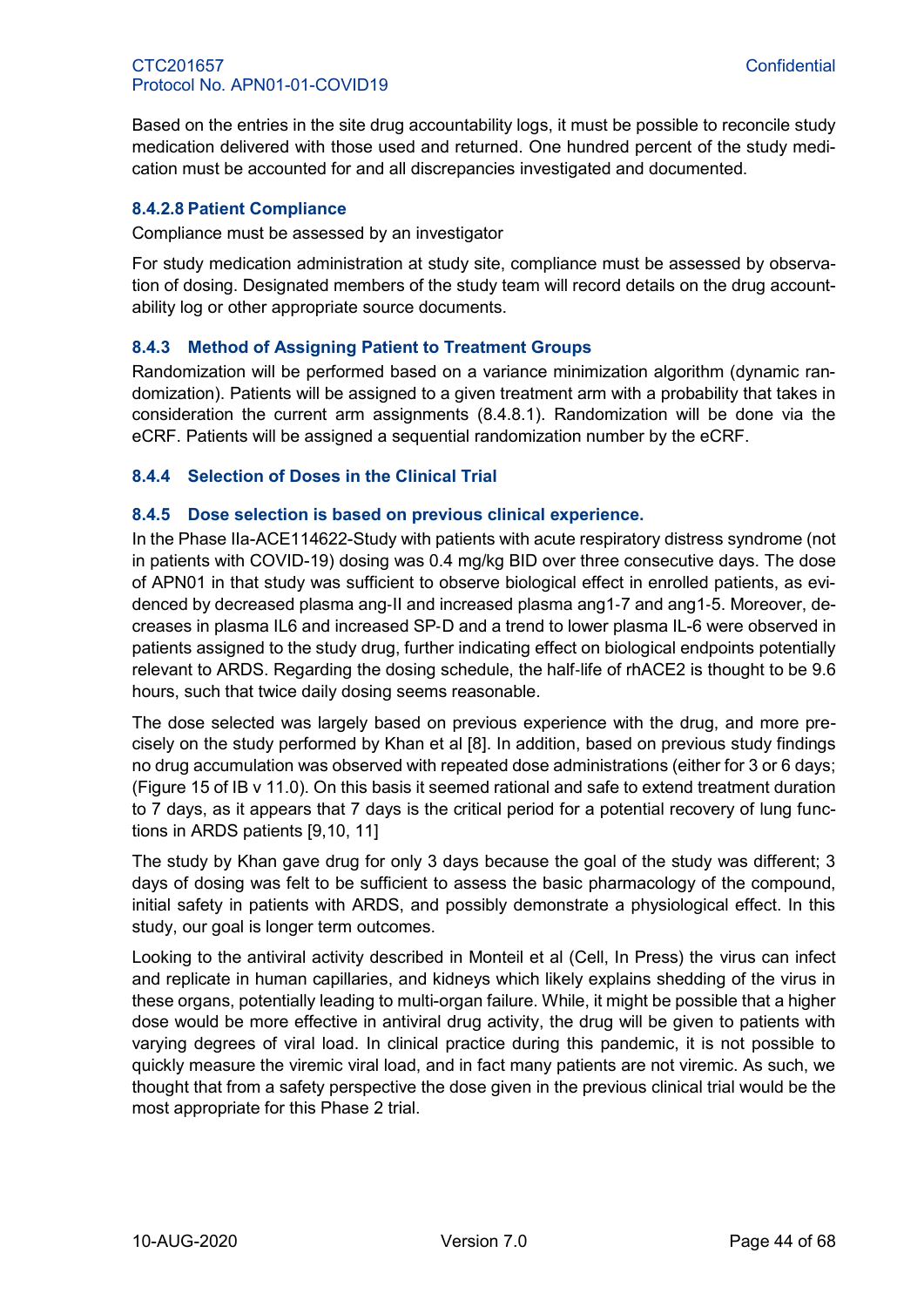# <span id="page-44-0"></span>**8.4.6 Blinding and Unblinding**

The entire study team will be blinded expect for an unblinded pharmacist or an unblinded team member (including team members involved in the IMP preparation, unblinded statisticians and DSMB members involved in DSMB, unblinded data managers involved in generation and the upload of treatment listings to eCRF). IMP will be provided to the pharmacy or unblinded team in an unblinded manner. The PI will inform the pharmacist or unblinded member of the study team about the randomization of a new subject. The pharmacist or unblinded member of the study team will ascertain the treatment arm from the eCRF and provide the PI with the blinded treatment. In case of an emergency, patient treatment may be unblinded directly in the eCRF. The right to unblind treatment in the eCRF assigned to a given user role. Unblinding is performed by opening the patient in the eCRF and clicking the "Emergency unblinding" link to activate the unblinding workflow. The time, date and reason for unblinding are captured in the eCRF. In addition, the unblinding will be documented in the respective "unblinding form". Unblinding should be restricted to cases of emergency where knowledge of thy type of treatment is considered necessary for adequate treatment of the patient. The sponsor must be notified about any patient unblinded immediately. Breaking of the emergency code leads to the exclusion of the respective patient.

The randomization list will be exported and provided to statistician as part of the final data transfer. The randomization list will be archived as part of the final database archival package.

# <span id="page-44-1"></span>**8.4.7 Prior and Concomitant Therapy**

Prohibited treatment: Patients receiving ACE inhibitors, or renin inhibitors

NOTE: angiotensin receptor blockers are not prohibited.

Concomitant treatment: Any concomitant treatment given for any reason during the course of the study must be recorded on the eCRF and in the patient's medical records, including dosage, start and stop dates and reason for use.

#### <span id="page-44-2"></span>**8.4.8 Treatment Compliance**

#### <span id="page-44-3"></span>**8.4.8.1 Enrolment to the Clinical Trial**

A patient will only be enrolled in the trial if all inclusion and none of the exclusion criteria are met. A patient will only be admitted to the clinical trial if the ICF has been signed and all inclusion and none of the exclusion criteria are met. Should there be any doubts as to the state of health, a patient will not be admitted to the clinical trial.

#### **8.4.8.2 Patient Identification**

The PI of each site will keep a record relating the patient numbers and the names of all patient that have given their informed consent, to allow easy checking of data in patient files, when required. This record will also include the date of the patient's enrolment and completion, as well as patients who could not be included in the study for whatever reason.

#### **8.4.8.3 Early Termination**

All enrolled patients who discontinue early, or withdraw from the clinical trial will have the follow-up assessments and procedures completed for their safety as outlined in [Table 1.](#page-14-0) Patients who discontinue early or withdraw from the clinical trial will not be replaced as long as 200 patients complete the study according to the protocol.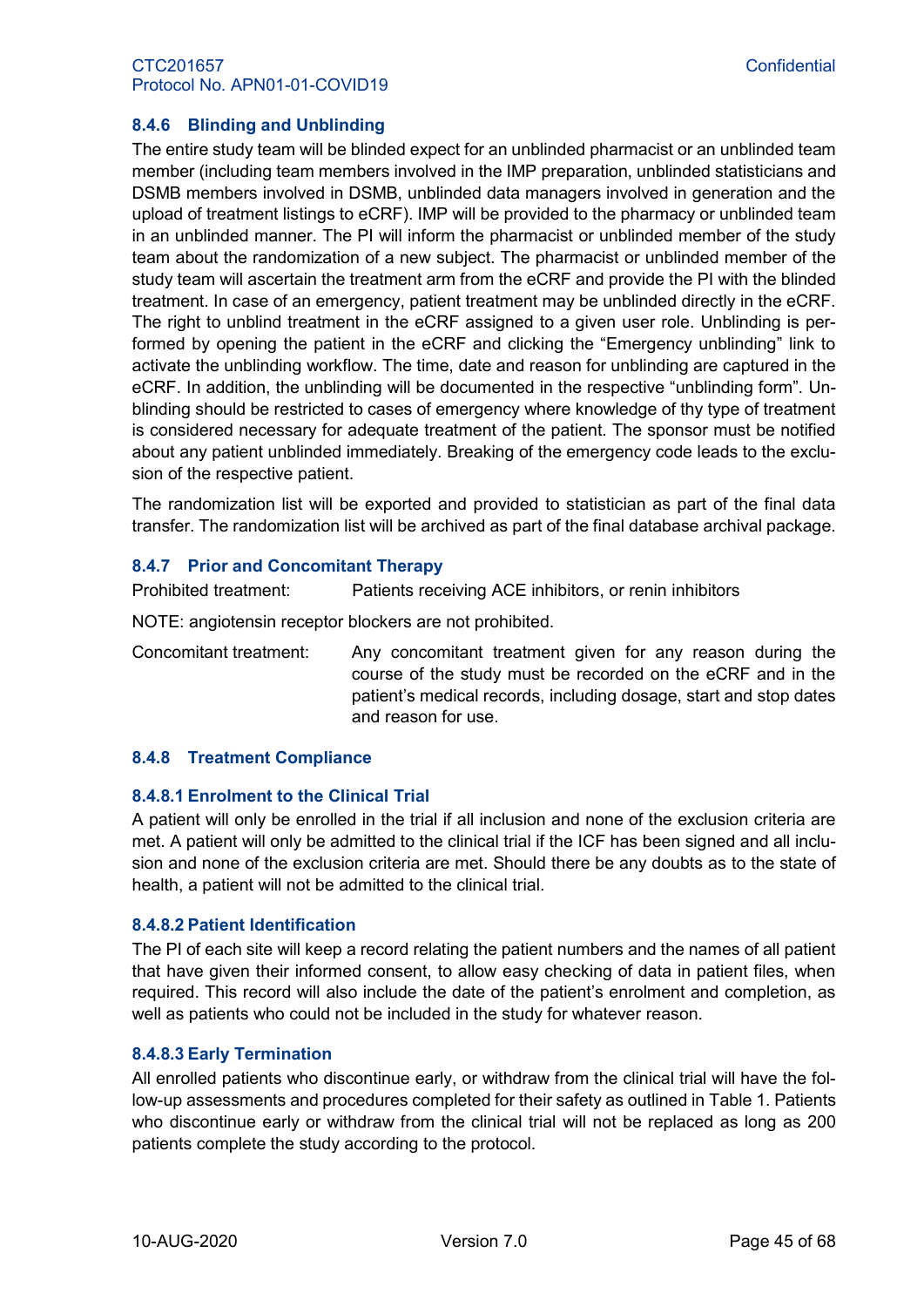In some cases, it may be necessary for patients to return to the study site or will be contacted for a phone visit or in-home visit (in Russia) for additional care, confinement, and/or follow-up. Circumstances in which this may be necessary are:

- Follow-up on abnormal laboratory evaluations
- Follow-up on an ongoing AE at the final visit (day 28) and or final phone visit

All additional safety follow-up visits will be at the discretion of the investigator, the PI and the Sponsor.

#### **8.4.8.4 Unscheduled Visits**

Unscheduled visits may be performed at any time during the clinical trial. Depending on the reason for the unscheduled visit (e.g., AE, abnormal laboratory values, ECG), appropriate assessments will be performed based on the judgment of the investigator. Results of the assessment and any changes in concomitant treatment will be recorded in the eCRF. After an unscheduled visit, the regular scheduled visits must continue according to the planned visit and assessment schedule.

# <span id="page-45-0"></span>**8.5 Efficacy and Safety Variables**

#### <span id="page-45-1"></span>**8.5.1 Efficacy and Safety Measurements Assessed and Flow Chart**

Details regarding scheduled assessments and procedures to be conducted in this clinical trial are provided below. For detailed assessment schedules refer to [Table 1.](#page-14-0)

#### <span id="page-45-2"></span>**8.5.2 Appropriateness of Measurements**

#### **8.5.2.1 Screening Procedures**

Written, signed, and dated informed consent from the patients prior to the performance of any clinical trial related procedures must be obtained by an investigator. A copy of the signed consent form and the information sheet must be given to the patient for their records after signature and before enrollment.

The time period between start of screening procedures and start of treatment must not exceed 24 hours. In case the required screening procedures take less time, randomization and start of treatment could be performed also on the same day then screening. Pre-dose events other than biomarker sampling and vital signs do not need to be performed if randomization and screening are on the same day. The following events will be performed: check of inclusion and exclusion criteria, obtaining medical history and demographics, score assessment of WHO's 11-point scale, PCR analysis, vital signs, physical examination, serum or urine pregnancy test, lab assessments, ECG, assessment of respiratory condition, mSOFA-score.

See [Table 1](#page-14-0) for a complete list of screening procedures to be performed.

Only an authorized and trained investigator may decide on the eligibility of the patient.

#### **8.5.2.1.1 Screening Failure**

A screening failure is defined as a patient who has given informed consent and failed to meet at least one inclusion or exclusion criteria or has not been administered IMP as defined by the protocol.

#### **8.5.2.1.2 Re-Screening of Patients**

Patients who fail to meet all inclusion/exclusion criteria will permitted to be re-screened once at a later timepoint.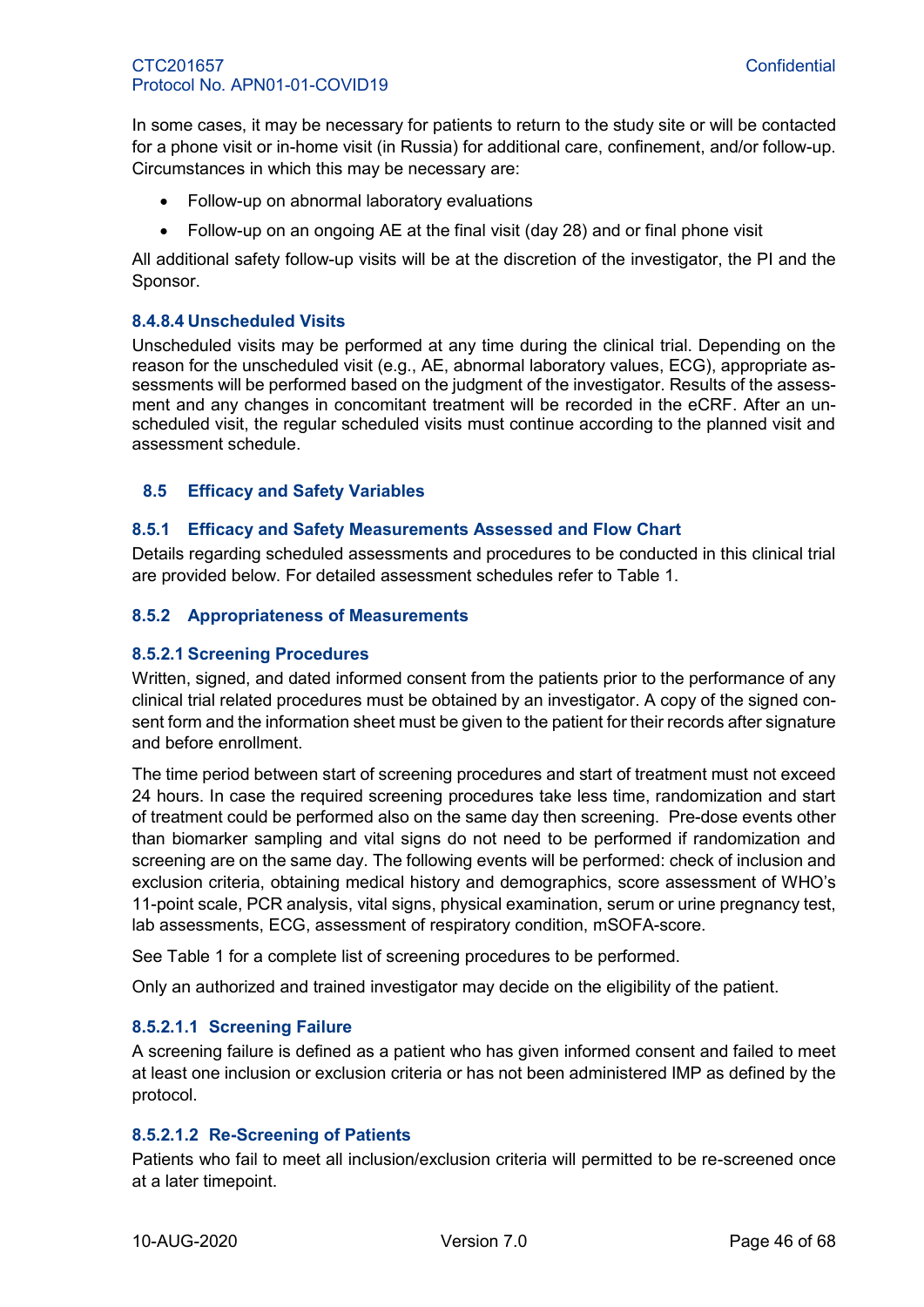# **8.5.2.2 Study Examinations**

Assessments are to be performed according to the schedule shown in [Table 1.](#page-14-0)

On Day -1/1 of the study schedule the assessments have to be performed prior dosing.

Follow-up visit on Day 28 may be performed as a phone visit or in-home visit, where applicable . If a patient is already discharged from the hospital, the follow-up visits could be performed on an out-patient basis or at patient's home provided the patient agrees to that.

#### **8.5.2.2.1 Safety**

Safety will be evaluated by collecting reported AEs at regular intervals throughout the clinical trial and by the assessment of physical examination findings, vital signs, clinical laboratory parameters, and ECGs.

#### **8.5.2.2.2 Medical and Medication History**

A complete medical and medication history as well as demographic information will be assessed at Screening. The medical history will be reviewed and recorded, including:

Medical and Medication History for the least 4 weeks

- Relevant recent ingestion of medication
- History of respiratory, cardiovascular, renal, gastrointestinal, hepatic, endocrine, hematological, neurological, psychiatric, musculoskeletal and other diseases

Demographic information

- Date of Birth
- Sex
- Height and weight
- History of allergies
- History of smoking and alcohol use
- Body mass index (BMI)
- Ethnicity

#### **8.5.2.2.3 Vital Signs**

The vital signs will be reviewed and recorded, including:

- **Temperature**
- Heart rate
- Respiration
- Blood pressure
- Oxygen saturation.

Vital signs need to be tested before and after each dose.

All measurements of vital signs must be recorded in the appropriate source documents.

#### **8.5.2.2.4 Physical Examination**

A complete physical examination will be performed at the time points described in [Table 1.](#page-14-0)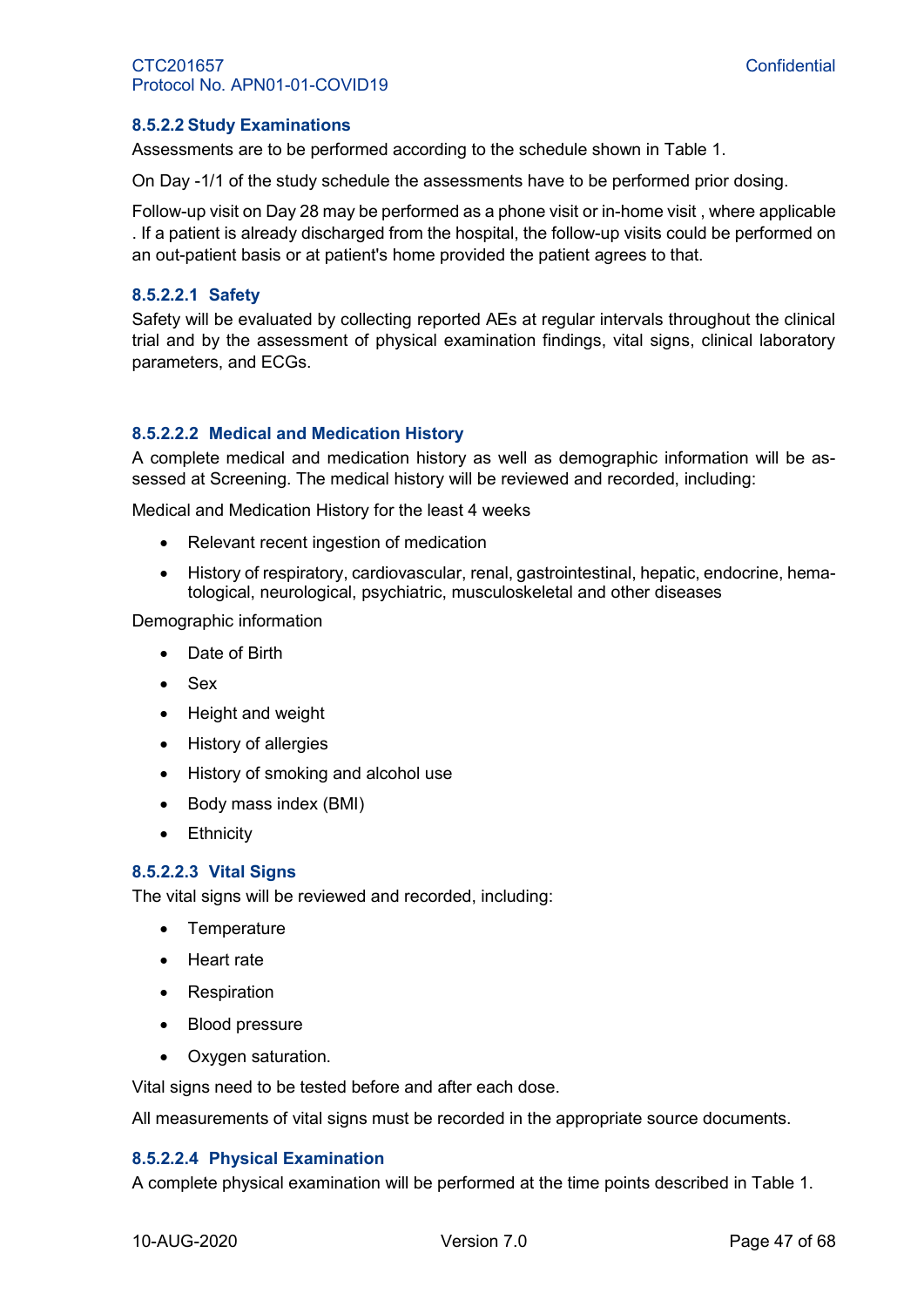The physical examination will include a review of the following body systems:

- General appearance
- Skin
- Head, Eyes, Ears, Nose and Throat
- Spine/Neck/Thyroid
- Musculoskeletal
- Respiratory
- Cardiovascular
- Neurological
- Abdomen (including liver and kidneys).
- Relevant Co-Morbidities

Any abnormalities or changes in intensity from the screening visit noted during the review of body systems should be documented in the medical record. If a new clinically significant abnormal finding (i.e. not noted at baseline) occurs after screening has been completed, it must be captured as an AE and documented on the source documents. In addition, resolution of any abnormal findings during the clinical trial will be noted in the medical record if clinically significant.

Physical examination could also be documented in the context of the general visit/health status e.g. during a general clinical review assessment.

#### **8.5.2.2.5 Pregnancy test**

Appropriately performed using blood (serum) or urine test.

#### **8.5.2.2.6 Clinical Laboratory Assessments**

All laboratory assays will be performed according to the laboratory's normal procedures. Reference ranges will be supplied by the laboratory and used to assess the laboratory data for clinical significance and out-of-range pathological changes. The physician should assess out-of-range laboratory values for clinical significance, indicating if the value(s) is/are not clinically significant (NCS) or clinically significant (CS). Abnormal laboratory values that are unexpected or not explained by the patient's clinical condition may be, at the discretion of the investigator, PI or Sponsor, repeated until confirmed, explained, or resolved as soon as possible.

Details are defined in the Laboratory Manual. The following laboratory assessments will be performed:

#### **Bio-Chemistry**

Blood samples for biochemistry will be collected at the time points described in [Table 1.](#page-14-0) The following parameters will be assessed:

| Aspartate aminotransferase (AST) | Potassium (K)       |
|----------------------------------|---------------------|
| Alanine aminotransferase (ALT)   | Sodium (Na)         |
| Alkaline phosphatase (AKP)       | Albumin (ALB)       |
| Total bilirubin (TBI)            | Urea nitrogen (BUN) |
| Total protein (TP)               | Creatinine (Cr)     |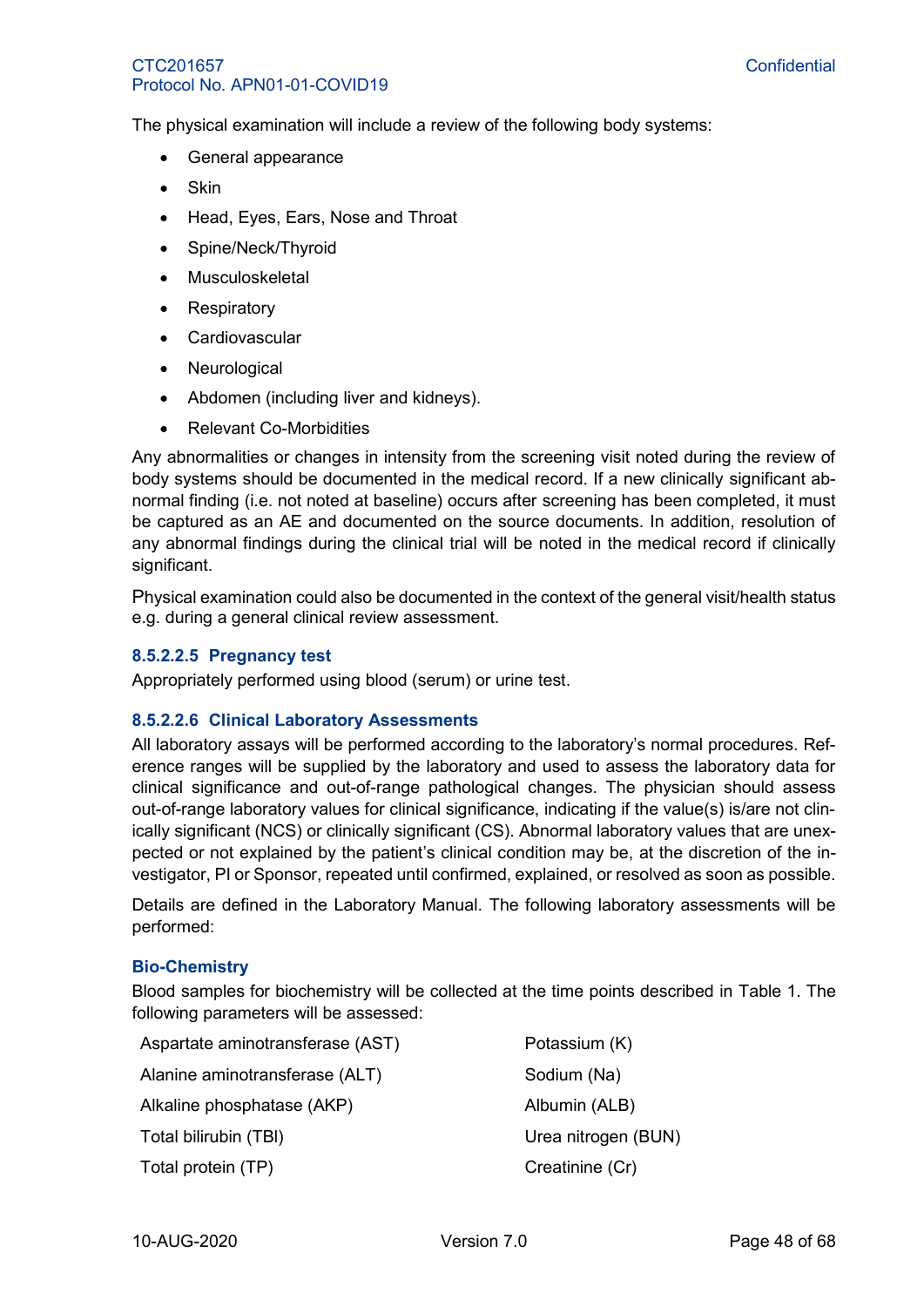Uric acid (UA) eGFR (assessment is calculated according  $\epsilon$ to the formula used in local laboratory)

# **Hematology / Blood Routine**

Blood will be drawn at the time points described in [Table 1.](#page-14-0) The following parameters will be assessed:

| Red blood cell (RBC) count                | Hemoglobin (Hb)      |
|-------------------------------------------|----------------------|
| Hematocrit (HCT) or hematocrit total      | Platelet (PLT) count |
| Classification of white blood cells (WBC) |                      |

#### **Inflammatory Indicators**

Blood will be drawn at the time points described in Table 1. The following parameters will be assessed:

| <b>ESR</b> |
|------------|
|            |

**Procalcitonin** 

# **Urinalysis**

| $pH$ (PH)             |                                                           |
|-----------------------|-----------------------------------------------------------|
| Urinary Protein (PRO) | Blood (red blood cells (BLD) and white blood cells (LEU)) |
| Glucose (GLU)         | Microscopic examination (if blood or protein is abnormal) |

# **Stool routine and occult blood**

The following parameters will be analyzed in fresh stool:

| Red blood cells (RBC)   | Occult blood |
|-------------------------|--------------|
| White blood cells (LEU) |              |

#### **Myocardial enzymes**

The following parameters will be analyzed:

| creatine kinase (CK)        | [alpha] - hydroxybutyrate dehydrogenase ([alpha]-HBD) |
|-----------------------------|-------------------------------------------------------|
| and isoenzyme (CKMB)        | Troponin (cTnl)                                       |
| lactate dehydrogenase (LDH) |                                                       |

# **Coagulation function**

To assess the coagulation function, the following parameter will be analyzed:

| Prothrombin time (PT)                        | D-dimer    |
|----------------------------------------------|------------|
| Activated partial thromboplastin time (APTT) | <b>FIB</b> |

#### **Assessment of Immune function**

To assess the immune function the following parameter will be analyzed: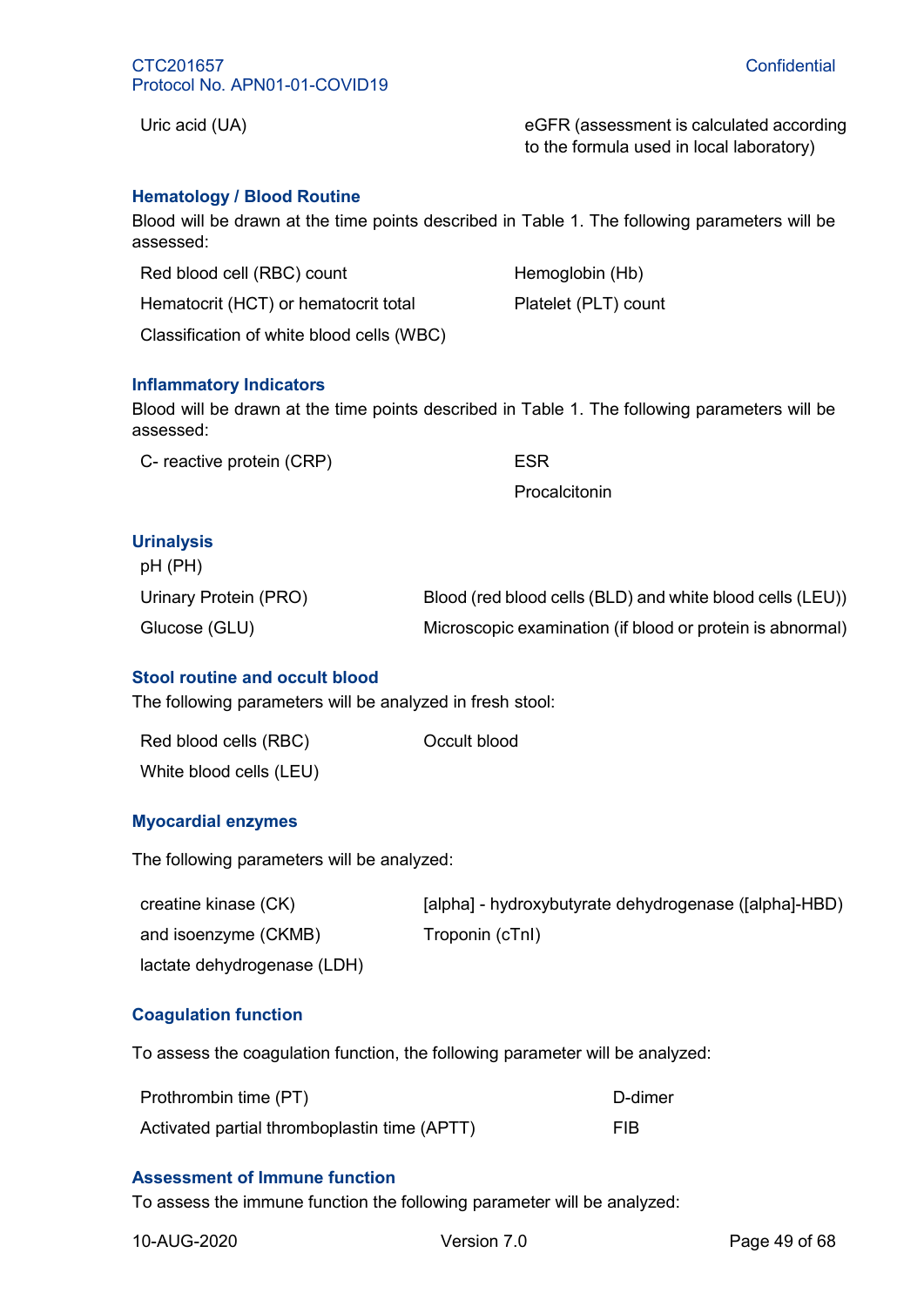COVID-19 Antibodies Immunoglobulin (IgG, IgA, IgM)

# **Serology**

During the screening period only, 1 or 2 blood samples will be drawn to test for the presence of HIV, HBsAg, and HCV antibody.

HIV testing (HIV I and HIV II) HCV antibody screen

HBV testing (HBsAg)

#### **8.5.2.2.7 Biomarker**

Per collection of whole blood, the following biomarkers will be analyzed (12 ml):

One Li-Heparin blood collection tube (5-6 ml):

Plasma equilibrium angiotensin levels:

Angiotensin II (Ang II)

Angiotensin 1-7 (Ang. 1-7)

Angiotensin 1-5 (Ang 1-5)

Angiotensin I (Ang I)

Angiotensin 1-9 (Ang 1-9)

Aldosterone

ACE2 Activity and ACE2 concentration

Cardiac pump function markers: NT-proBNP, Ferritin

Other exploratory indicators: specific exploratory indicators will be determined as needed.

One EDTA blood collection tube (5-6 ml):

Plasma-Renin-Concentration (PRC)

Cytokines:

Interleukin- 6 (IL-6)

Interleukin- 8 (IL-8)

Soluble tumor necrosis factor receptor II (sTNFrII)

PAI-1

vWF

Tumor necrosis factor - α

Alveolar epithelial markers:

Soluble advanced glycation product receptor (sRAGE)

Surface-active protein-D (SP-D)

Endothelial markers:

Angiopoietin-2

Viral load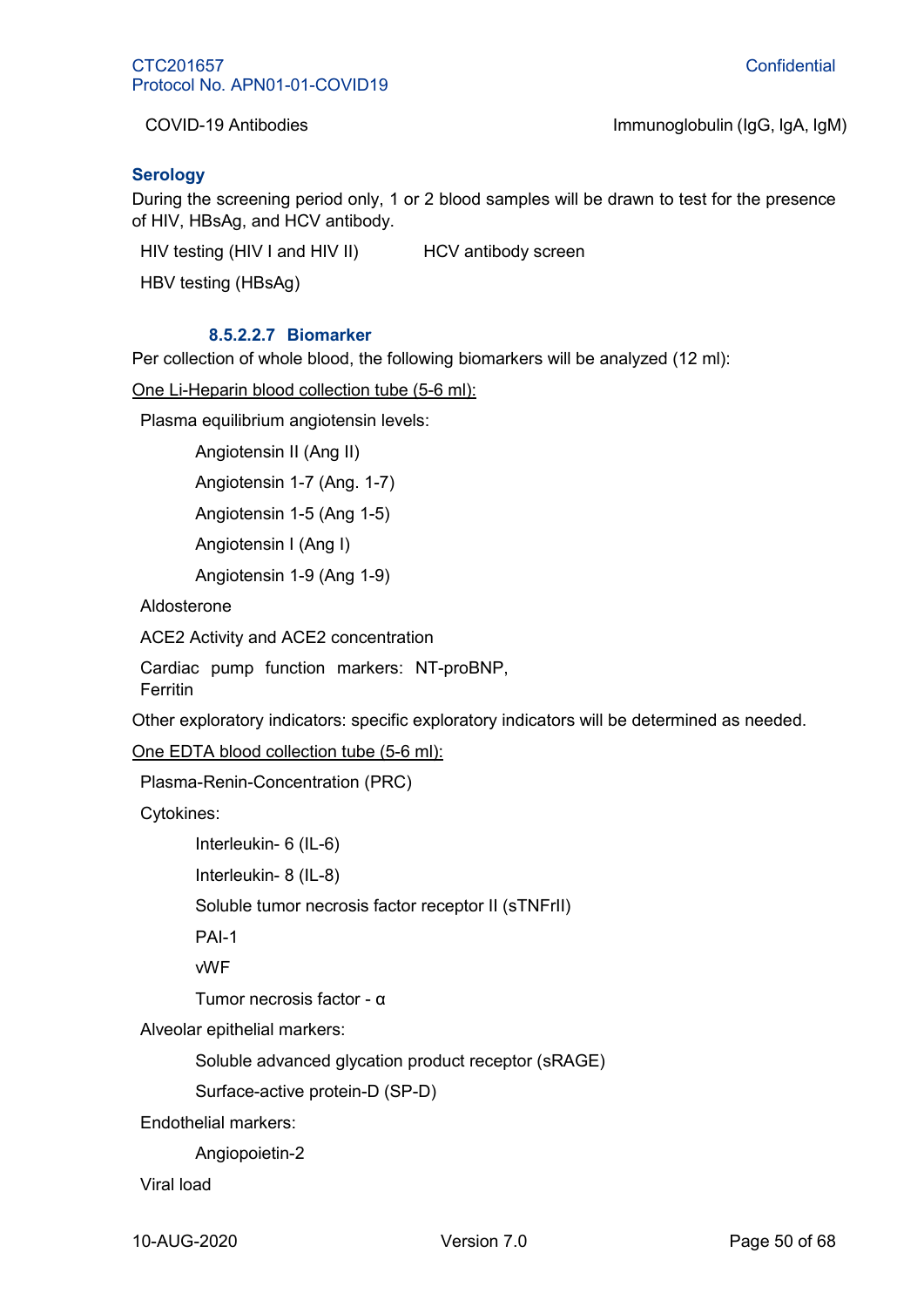#### **8.5.2.2.8 Electrocardiogram**

A 12-lead ECG will be performed within 30 min after IMP administration [\(Table 1\)](#page-14-0). Actual ECG assessment times will be monitored.

At a minimum, the date and time of when the event was performed, the investigator's assessment and the heart rate, RR, PR, QT, and QRS intervals are to be collected. All clinically significant abnormalities will be recorded on the appropriate source documents.

#### **8.5.2.2.9 Assessment of Respiratory Condition**

To assess the respiration of the patient a blood gas analysis (oxygenation index, blood lactic acid) or pulse oximetry will be performed [\(Table 1\)](#page-14-0).

Detailed information is provided in the Investigator Manual.

#### **8.5.2.2.10WHO 11-point scale**

The WHO Clinical Progression Scale (WHO-CPS) measures patient illness by tracking progress through the healthcare system. The WHO-CPS incorporates a number of explicit features that are advantageous for its use in in emerging infectious disease epidemic. It provides a measure of illness severity across an 11 point range from 0 (not infected) to 10 (dead) (Annex 1).

#### **8.5.2.2.11Modified Sequential Organ Failure Assessment (mSOFA) score**

The mSOFA score [12] is made up of the following components:

- SpO2/FiO2 (mmHg)
- Central Nervous System: Glasgow coma score (GCS)
- Cardiovascular
- Liver
- Platelets
- Renal: Creatinine

Detailed information is provided in the Investigator Manual.

#### **8.5.2.2.12 Patient status assessment**

Patient status assessments includes the documentation of the following: no change, discharge from hospital, transition to critical illness, and death.

#### **8.5.2.2.13 Adverse and Serious Adverse Events Assessments**

The investigator is responsible for ensuring that all adverse events observed by the investigator or reported by patient are properly captured in the patients' medical records.

Adverse events will be recorded in the AE page of the eCRF using a recognized medical term or diagnosis that accurately reflects the event.

All AEs will be reviewed, confirmed, and classified (causality and seriousness) by a qualified, designated physician.

Pre-existing conditions that are present at screening are not defined as adverse events. These should be documented as medical history. Nevertheless, an AE will be documented in case of a worsening of severity of a pre-existing condition. AEs reported between screening and IMP application are defined as pre-treatment AE.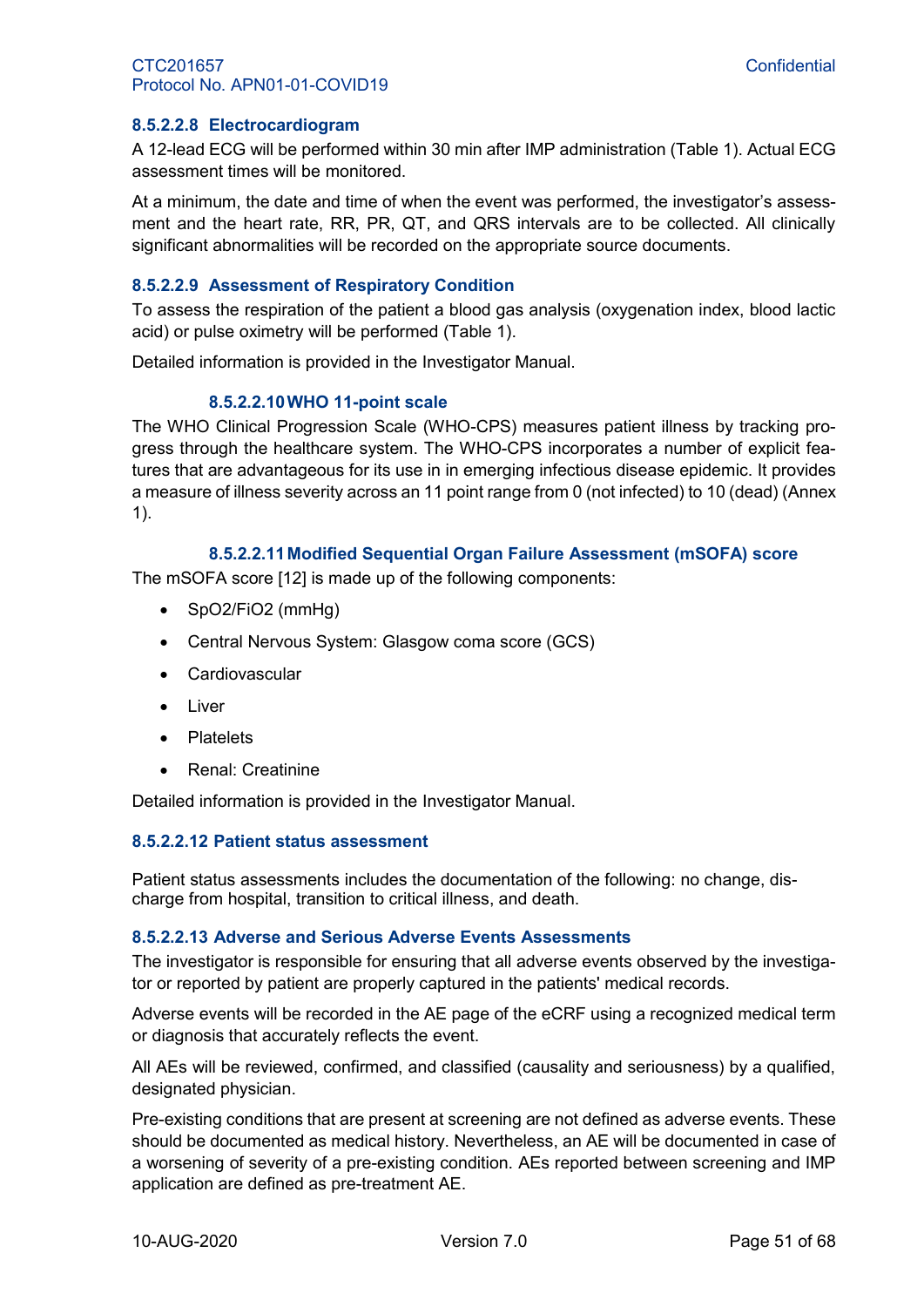#### **8.5.2.2.13.1 Definition of Adverse Events, Period of Observation, Recording of Adverse Events**

An **AE** is any untoward medical occurrence in a clinical investigation patient administered a pharmaceutical product and that does not necessarily have a causal relationship with this treatment. An AE can therefore be any unfavorable and unintended sign (including an abnormal laboratory finding), symptom, disease or exacerbation of a pre-existing condition temporally associated with the use of a medicinal (test) product, whether or not considered related to the medicinal product (ICH Guidance E2A 1995).

All AEs, including those associated with the IMP, are collected from the time of first dose administration, regardless of the relationship to the IMP. All AEs are to be recorded on the appropriate source documents and subsequently will be entered into the AE module of the eCRF. All AEs have to be recorded until the last trial day according to the clinical trial protocol. If the investigator becomes aware of a serious AE considered related to the IMP, it has to be reported [\(pharmacovigilance@ctc-north.com\)](mailto:pharmacovigilance@ctc-north.com) even if it occurs after finalization of the clinical trial.

All AEs must be followed to closure (i.e. the patient's health has returned to his/her baseline status or all variables have returned to normal), an outcome is reached, stabilization (the investigator does not expect any further improvement or worsening of the event), or the event is otherwise explained regardless of whether the patient is still participating in the clinical trial and clinical judgment indicates that further follow-up is not warranted. When appropriate, medical tests and examinations are performed so that resolution of event(s) can be documented.

Moreover, elective procedures (planned at time of randomization, e.g. catheter intervention of a coronary stenosis) will be determined as expected AE.

#### **8.5.2.2.13.1.1 Severity Categorization**

The severity of AEs must be recorded. If the severity of an AE/SAE changes, or if there are any other changes they must be made within the same AE record. Also, only the highest severity needs to be recorded. Worsening of pre-treatment events from the medical history, after initiation of IMP treatment, must be recorded as new AEs.

The medical assessment of severity is determined by using the following definitions:

- **Mild:** Symptom barely noticeable to patient; does not influence performance or functioning. Prescription drug not ordinarily needed for relief of symptom but may be given because of personality of patient.
- **Moderate:** Symptom of a sufficient severity to make patient uncomfortable; performance of daily activities influenced: patient is able to continue in clinical trial; treatment for symptoms may be needed.
- **Severe:** Symptom causes severe discomfort. May be of such severity that patient cannot continue in clinical trial: Severity may cause cessation of treatment with test drug; treatment for symptom may be given and/or patient hospitalized.

The term "severe" is here used to describe the severity/intensity of the specific event; it is not the same as "serious", which is based on patient/event outcome or action criteria.

#### **8.5.2.2.13.1.2 Relationship Categorization**

An investigator assesses each AE for its relationship to the IMP.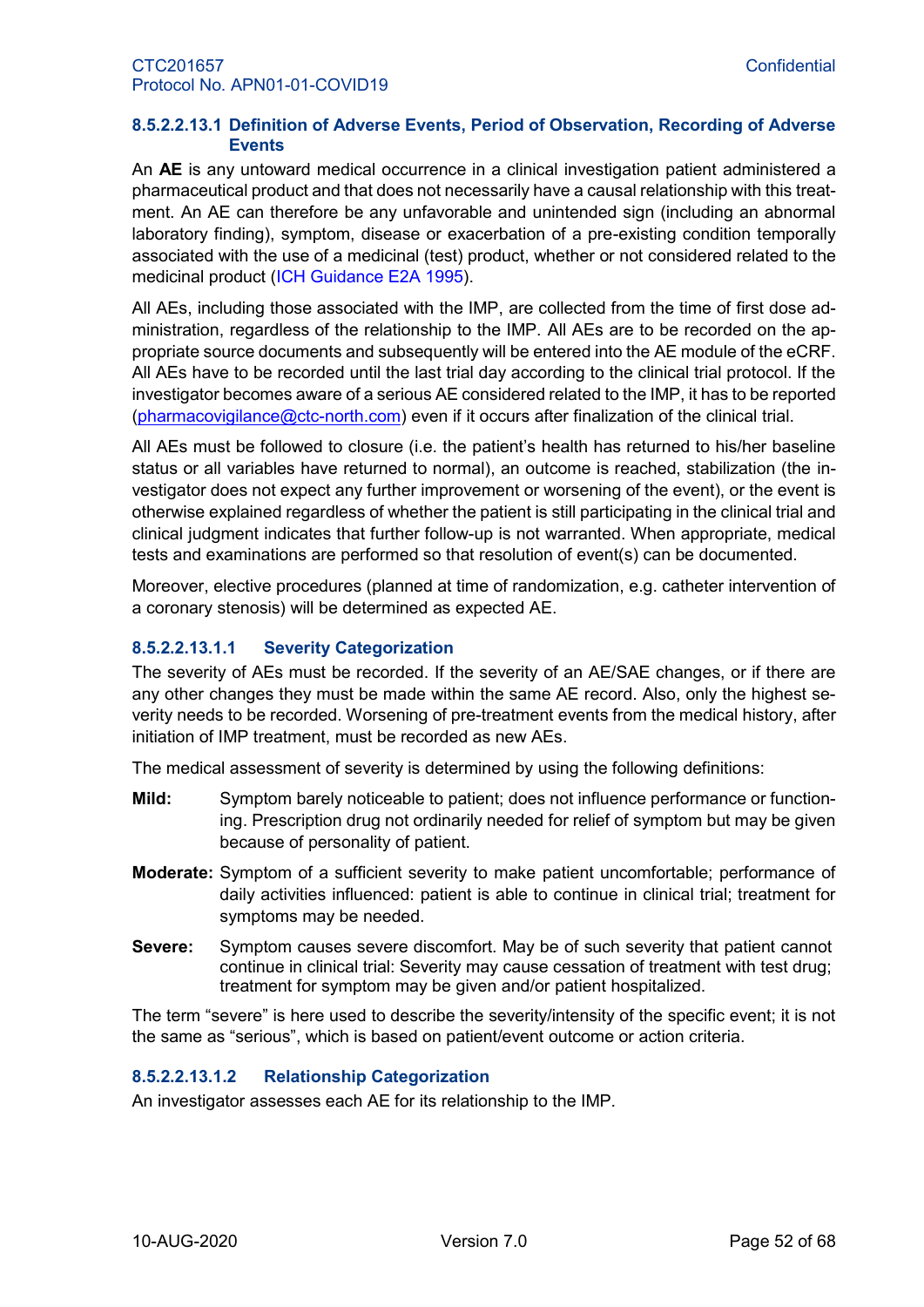The assessment of the relationship of an AE to the administration of IMP is a clinical decision based on all available information at the time of and after the occurrence of the event. The factors which may be considered when evaluating the relationship of an AE to the IMP include: time from exposure to IMP until onset of the event; recovery or improvement on discontinuation of IMP; availability of alternative explanations such as underlying or intercurrent diseases; concomitant medications or treatments; pharmacology of the IMPs; known response pattern for this class of drug; recurrence on reintroduction of the IMP.

If there is no reasonable possibility for suggesting a relationship, then the AE should be classified as 'not related'. The adverse event should be classified as related if a reasonable possibility of a causal relationship between the event and IMP exists. This means that there are facts (evidence) or arguments to suggest a causal relationship. The causality must be documented in the source document and eCRF.

| Term                                            | Relationship | Definition                                                                                                                                                                                                                                                                          |
|-------------------------------------------------|--------------|-------------------------------------------------------------------------------------------------------------------------------------------------------------------------------------------------------------------------------------------------------------------------------------|
| $Related -$<br>Reasonable<br>possibility        | Yes          | The temporal relationship between the event and the<br>administration of the IMP is compelling and/or follows a<br>known or suspected response pattern to that product,<br>and the event cannot be explained by the patient's med-<br>ical condition, other therapies, or accident. |
| Not Related $-$<br>No reasonable<br>possibility | No           | The event can be readily explained by other factors<br>such as the patient's underlying medical condition, con-<br>comitant therapy, or accident and no plausible temporal<br>or biologic relationship exists between the IMP and the<br>event.                                     |

The following additional guidance may be helpful:

# **8.5.2.2.13.1.3 Outcome Categorization**

The outcome of AEs must be recorded during the course of the clinical trial in the eCRF. Outcomes are as follows:

- Recovered/Resolved
- Recovering/Resolving
- Not recovered/Not resolved/ongoing
- Recovered/Resolved with sequelae
- **Fatal**
- Unknown

# **8.5.2.2.13.1.4 Clinical Laboratory Evaluations**

A change in the value of a safety laboratory investigation can represent an AE if the change is clinically relevant or if, during treatment with the IMP, a shift of a parameter is observed from a normal value to an abnormal value, or a further worsening of an already abnormal value. When evaluating such changes, the extent of deviation from the reference range, the duration until return to the reference range, either while continuing treatment or after the end of treatment with the IMP, and the range of variation of the respective parameter within its reference range, must be taken into consideration.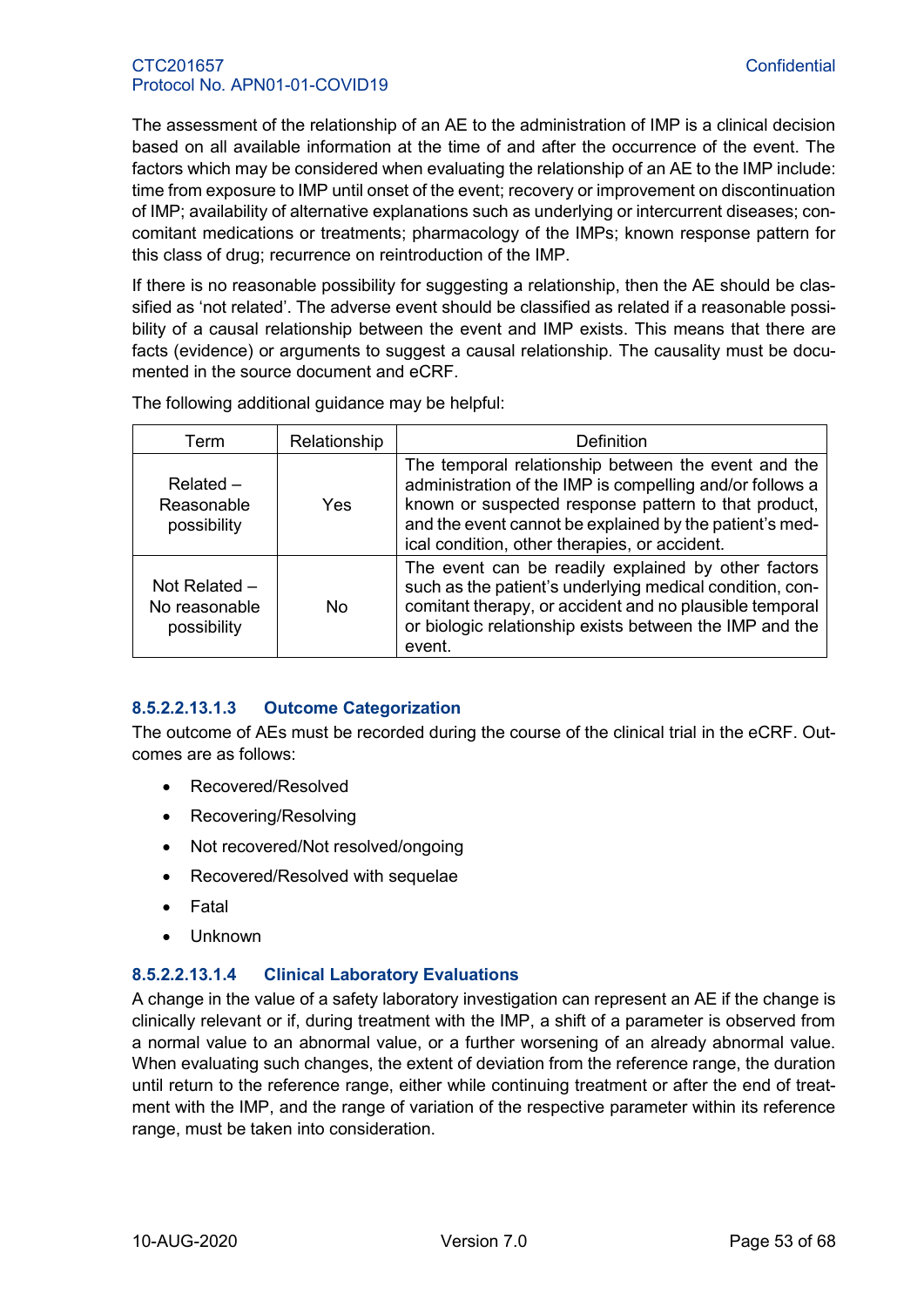If, at the end of the treatment phase, there are abnormal laboratory values which were not present at baseline, further clinical or laboratory investigations should be performed until the values return to within reference range or until a plausible explanation (e.g., concomitant disease) is found for the pathological laboratory values.

Changes in laboratory values that are clinically significant (cs) and are specific for COVID-19 do not need to be documented as adverse events (AE). Clinically significant changes in laboratory values that are not due to COVID-19 need to be documented as AEs.

The physician should decide, based on the above criteria and the clinical condition of a patient, whether a change in a laboratory parameter is clinically significant and therefore represents an AE.

# **8.5.2.2.13.1.5 Overdose and Medication Error**

Overdose, or medication error (as defined below) must be reported to the Sponsor according to the SAE reporting procedure whether or not they result in an AE/SAE.

**Overdose** - Intentional or unintentional administration of a dose of study medication higher than the protocol prescribed dose for each patient.

**Medication Error** - A mistake made in administration, and/or use of the study medication. For studies, medication errors are reportable only as defined below.

Administration of an expired product should be considered as a reportable medication error when associated with an AE, or if otherwise appropriate.

Cases of patients missing doses of study medication are not considered reportable as medication errors.

#### **8.5.2.2.13.2 Serious Adverse Event (SAE) Procedures**

#### **8.5.2.2.13.2.1 Reporting Procedures**

All initial SAE reports must be reported by the investigator to the Sponsor's Pharmacovigilance Department immediately, without undue delay, under no circumstances later than 24 hours following the first awareness of the event. All SAE follow-up reports must be reported in a timely manner. The investigator must complete, sign, and date the SAE form and verify the accuracy of the information recorded on the form with the corresponding source documents (Note: source documents are not to be sent unless requested) and e-mail the form to the Sponsor's Qualified Person for Pharmacovigilance:

| Name:  | <b>CTC North Safety Desk</b>    |
|--------|---------------------------------|
| Phone: | +49 40 524719-225               |
| Email: | pharmacovigilance@ctc-north.com |

#### **8.5.2.2.13.2.2 Serious Adverse Event Definition**

A SAE is any untoward medical occurrence (whether considered to be related to IMP or not) that follows the first IMP administration at any dose:

- Results in death
- Is life-threatening

NOTE: The term 'life-threatening' in the definition of 'serious' refers to an event in which the patient was at risk of death at the time of the event; it does not refer to an event which hypothetically might have caused death if was more severe.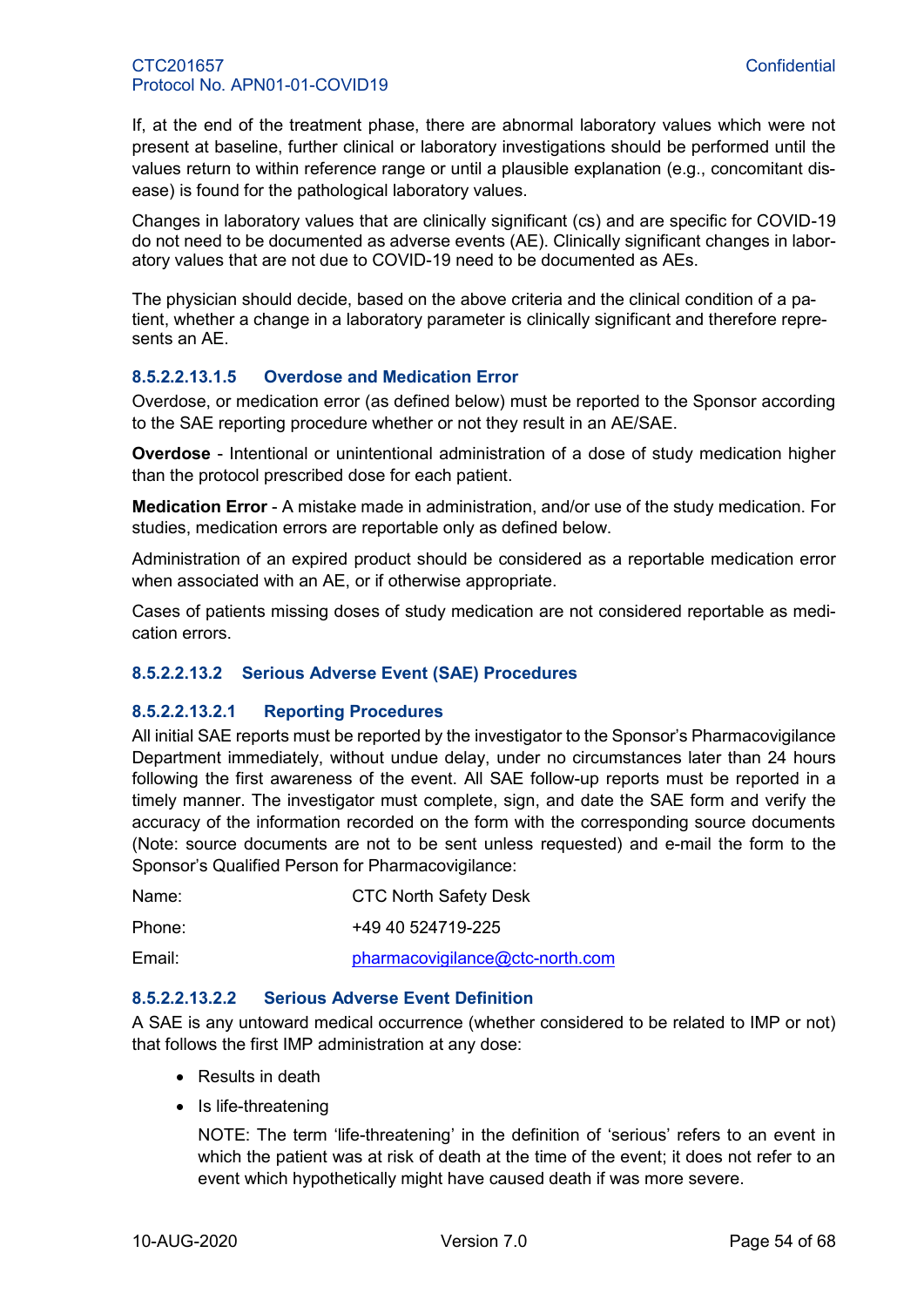- Requires inpatient hospitalization or prolongation of existing hospitalization
- Results in persistent or significant disability/incapacity
- Is a congenital abnormality/birth defect
- Is an Important Medical Event;

NOTE: Medical and scientific judgement should be exercised in deciding whether expedited reporting is appropriate in other situations, such as important medical events that may not be immediately life-threatening or result in death or hospitalization but may jeopardize the patient or may require intervention to prevent one of the other outcomes listed in the definition above. These should also usually be considered serious.

#### **8.5.2.2.13.2.3 Pregnancy**

Any report of pregnancy recorded for any female patient or for a female partner of a male patient should be reported to the Sponsor within the same timelines as an SAE, i.e. immediately (without undue delay, under no circumstances later than 24 hours following the first awareness/ within 30 days of IMP administration), but a separate form should be used. Pregnancy should be followed up at least until the birth or abort.

#### **8.5.2.2.13.2.4 SAE Onset and SAE Stop Dates**

The onset date of the SAE is defined as the date the event meets serious criteria. The stop date is the date the event no longer meets serious criteria, the date the symptoms resolve, or the event is considered chronic. In the case of hospitalizations, the hospital admission and discharge dates are considered the onset and SAE resolution dates, respectively.

# **8.5.2.2.13.2.5 Fatal Outcome**

Any SAE that results in the patient's death (i.e. the SAE was noted as the primary cause of death) should have Outcome "Fatal" and the date of death recorded as the stop date of the SAE.

For all other events ongoing at time of death that did not contribute to the patient's death, the outcome should be considered unknown, with the SAE stop date (date of death) recorded.

For any SAE that results in the patient's death or any ongoing events at the time of death, the action taken with the IMP should be recorded as "dose not changed" or "not applicable" (if the patient never received IMP).

# **8.5.2.2.13.2.6 Regulatory Agency, Ethics Committee, and Investigative Site Reporting**

The Sponsor is responsible for Suspected Unexpected Serious Adverse Reaction (SUSAR) reporting to the relevant Regulatory Authorities/European Union (EU), central Ethics Committees and investigators participating in the clinical trial in compliance with the legal reporting obligations.

The expedited reporting will occur not later than 15 days after the Sponsor has first knowledge of the adverse reactions. For fatal or life-threatening cases the term will be maximal 7 days for a preliminary report with another 8 days for completion of the report.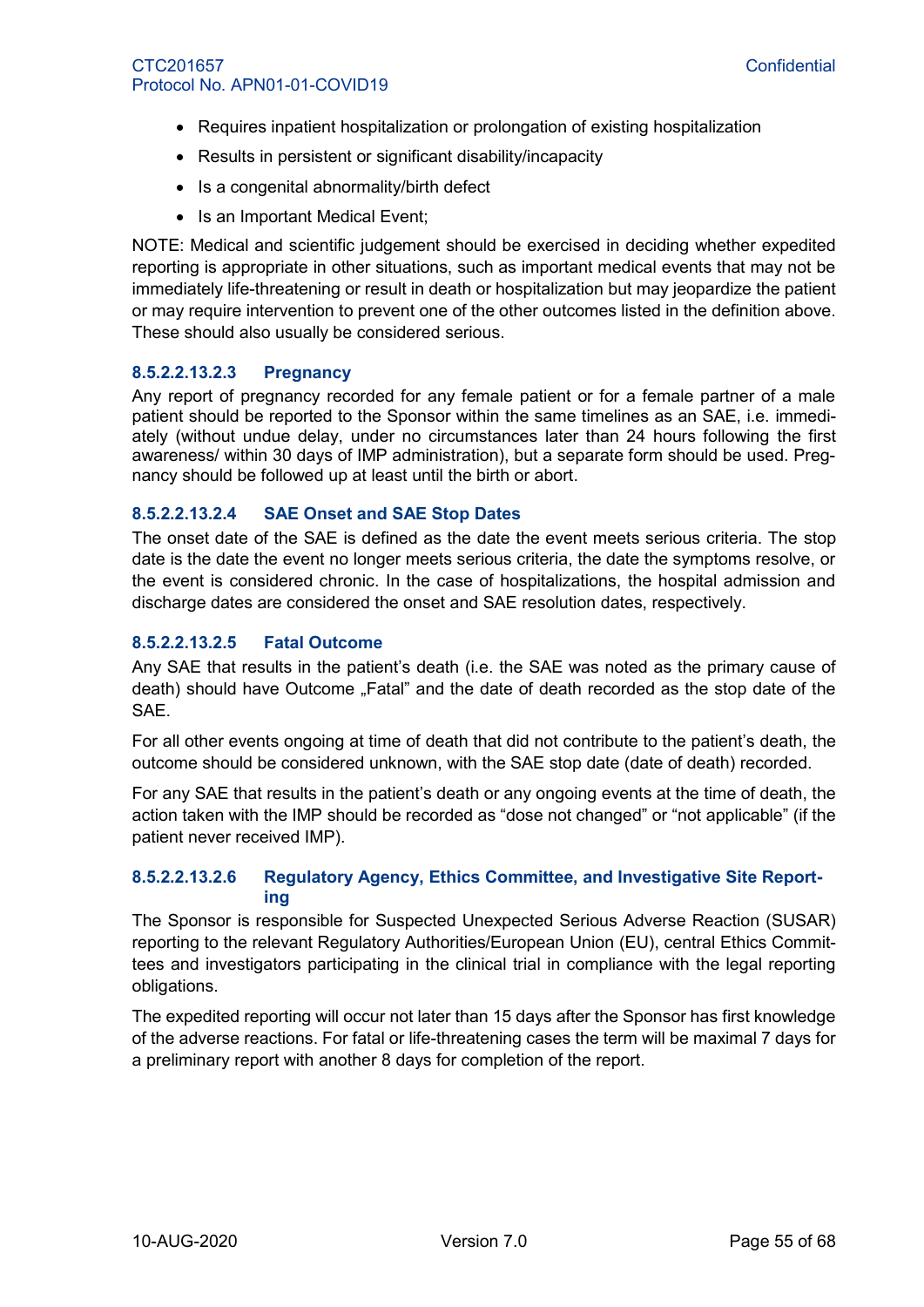# <span id="page-55-0"></span>**8.5.3 Primary Efficacy Variable(s)**

#### **8.5.3.1 Outcome Measures**

For the primary outcome a composite outcome of all cause-death or need of invasive mechanical ventilation up to 28 days is used. For the secondary outcome (powered secondary endpoint) log transformed levels of Lactate dehydrogenase (LDH) as a surrogate marker for organ damage are used.

#### **8.5.3.2 Safety Variables**

Assessment of safety is performed for the safety set. Safety data include:

- AEs (including changes from baseline in physical examination findings)
- Clinical laboratory results
- Vital signs
- 12-lead ECGs

The safety evaluation will be based upon the review of the individual values (potentially clinically important abnormalities) and descriptive statistics (summary tables, graphics).

#### **8.5.3.2.1 Adverse Events**

The AEs will be listed per patient using MedDRA terminology (lower level term, preferred term and system organ class) and will be reported in tables summarizing the frequency of patients with AEs and AEs by treatment and body system, the number of AEs and patients with AEs by treatments and the characteristics of AEs.

For the hematology, clinical laboratory and the urine analysis deviations from the reference ranges will be summarized in frequency tables.

#### **8.5.3.2.2 Clinical Laboratory**

All relevant clinical variables obtained during screening, final examination or the clinical trial periods will be reported in appropriate tables together with descriptive statistics. Clinical laboratory findings outside of the reference range will be flagged.

#### **8.5.3.2.3 Vital Signs**

For blood pressure and pulse rate descriptive statistics will be listed by sampling times (screening and follow-up) according to the data reported in the source documents.

#### **8.5.3.2.4 ECG**

The results of the 12-lead ECG will be listed by sampling times (screening and follow-up) according to the data reported in the source documents.

#### <span id="page-55-1"></span>**8.6 Data Quality Assurance**

#### <span id="page-55-2"></span>**8.6.1 Quality Assurance System**

Clinical trial management activities including medical writing, regulatory submission and communication, monitoring, data management and eCRF development and safety management will follow the Standard Operating Procedures (SOP) of the CTC North or CTC North subcontractors. Statistical analysis and clinical study report writing will follow the SOPs of FGK.

The quality management system of the CTC North and FGK has been repeatedly audited by sponsors as well as by local authorities.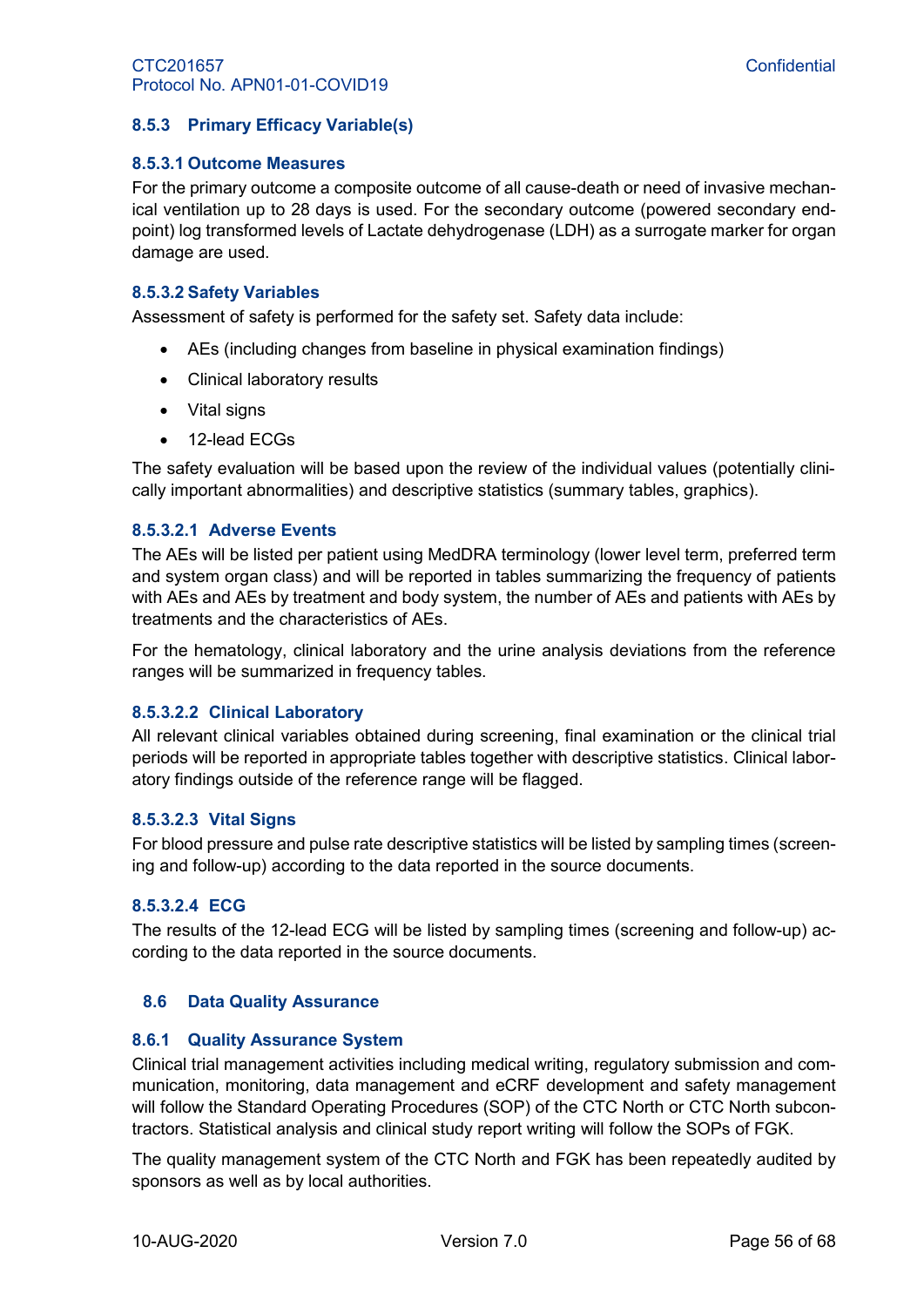Standard phases of the study may be subject to audits by the quality assurance unit (QAU) of the Sponsor or CTC North.

# <span id="page-56-0"></span>**8.6.2 Monitoring**

CTC North is responsible for the overall monitoring of the clinical trial. Local partners will be subcontracted to ensure source data verification in local languages (Denmark and UK). Local CROs will be responsible for the monitoring in the US and Russia. Site qualification and site initiation visits will be performed as phone visits. A combination of remote monitoring and regular on-site visits will be performed depending on the possibility for on-site visits due to the current COVID-19 pandemic. Close-out visits are planned as on-site visits. The frequency and kind of monitoring visits will depend on the study site's recruitment rate and current situation in each country/study site. The detailed extent of the monitoring and the risk based approach considering the COVID-pandemic situation and its influence on the daily life and the health system will be defined in the overall monitoring plan applicable for all countries and in [Annex](#page-66-0)  [2.](#page-66-0)

# <span id="page-56-1"></span>**8.6.3 Documentation and Data Collection**

An eCRF will be prepared to report all data required by the protocol.

Site staff will transfer the study data from the source documents into the eCRF and will check eCRF entries for completeness. Completed eCRF modules will be electronically signed by an Investigator in order to ensure data entry accuracy.

Corrections to source data documents will be dated and initialed. Reasons for the corrections should be given. Corrections to eCRF entries must be electronically signed and reasons for the corrections must be provided. The date on which the correction was performed is automatically recorded by the system's audit trail.

A study monitor will review source data and the eCRF data for completeness and accuracy during the monitoring visits (source data verification (SDV)). The study monitor will point out discrepancies between source data and the data captured in the eCRF. The monitor will issue electronic queries to site staff in order to initiate discrepancy resolution. Discrepancies which require eCRF data corrections have to be resolved by authorized site personnel by answering the queries and changing the respective eCRF entries. These query management and query resolution activities are also automatically recorded by the system's audit trail.

#### <span id="page-56-2"></span>**8.6.4 Data Management**

Data management will check predefined eCRF entries as defined in the data management plan (DMP) and data validation plan (DVP).

Quality control (QC) and data validation procedures such as programmed automatic edit and consistency checks ensure data validity and accuracy immediately at the point of entry into the clinical database. The database application which is used to capture electronic clinical trial data is fully CFR part 11 compliant. Thus, it is access restricted, requires electronic signatures, maintains an electronic audit trail and provides appropriate back-up functionalities. Details of the application and eCRF configuration and all further data management procedures will be described in the DMP.

The database will only be locked after all queries and discrepancies have been resolved.

After database lock, the data in the study database will be exported and transferred electronically to the responsible biometrician for statistical analysis. The export will be used to generate the patient listings, tabulations, and analyses.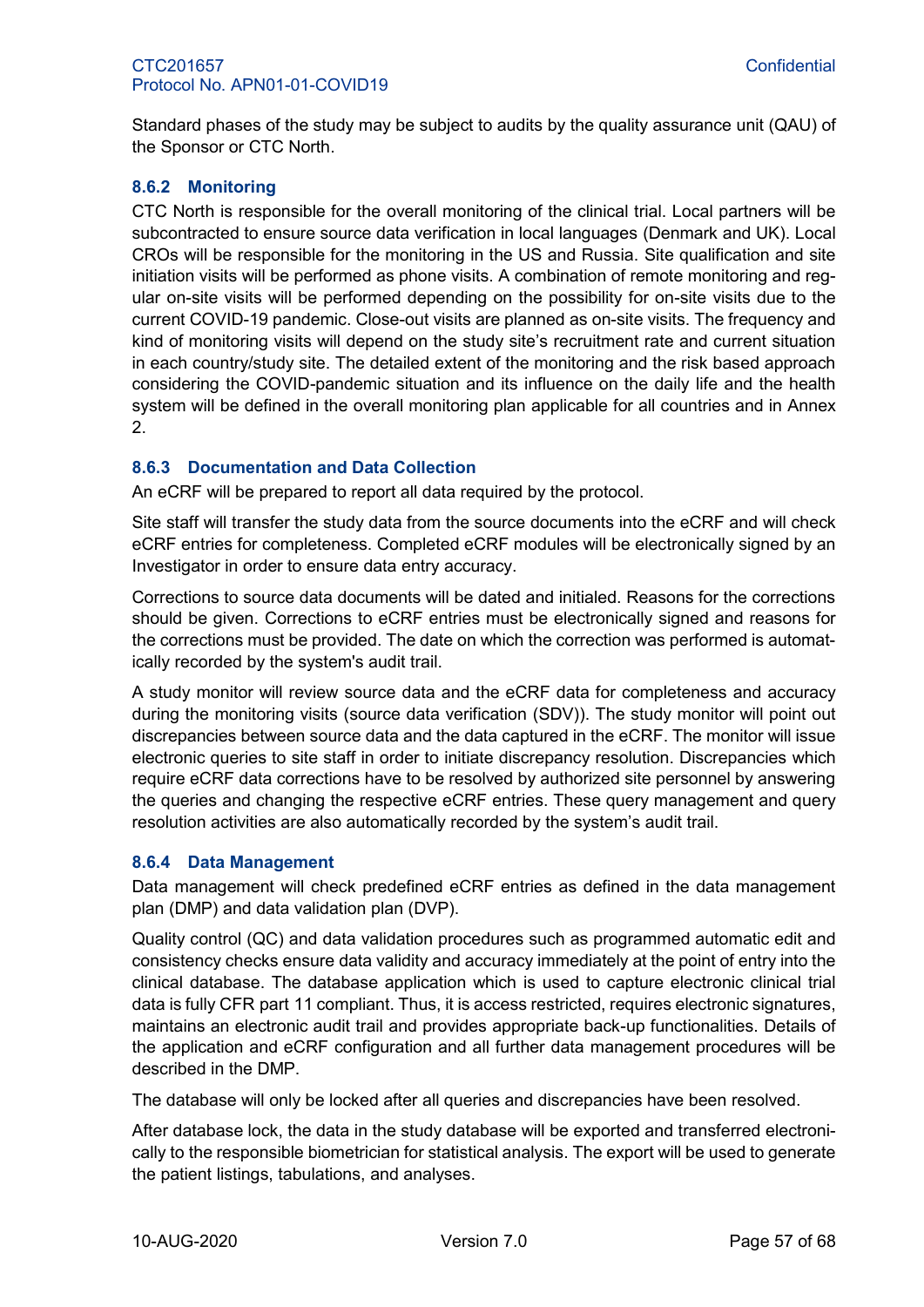Upon request safety and other reports will be generated and provided by DM to the respective members of the DSMB.

#### <span id="page-57-0"></span>**8.6.5 Archival of Documents**

Sponsor will maintain the trial documents as specified in the ICH-GCP guideline and take measures to prevent accidental or premature destruction of these documents.

All documents related to the clinical trial will be retained until at least 15 years after the end of the clinical trial.

#### <span id="page-57-1"></span>**8.7 Statistical Methods Planned in the Protocol and Determination of Sample Size**

#### <span id="page-57-2"></span>**8.7.1 Statistical and Analytical Plan**

Details for the statistical evaluation of the results will be given in a separate statistical analysis plan.

#### **8.7.1.1 Software to be used**

All statistical calculations will be carried out using SAS language and procedures (SAS 8.2 or higher version SAS-Institute, Cary NC, USA).

#### **8.7.1.2 Eligibility for Statistical Evaluation**

Eligibility of patients will be determined within the data review meeting (blind data review meeting, DRM).

#### **8.7.1.2.1 Safety Analysis Set (SAF)**

All randomized patients who received study medication (independent of whether it is APN01 or placebo) will be valid for the SAF. The SAF will be used for the evaluation of the safety assessments (as treated).

#### **8.7.1.2.2 Full Analysis Set (FAS)**

The FAS includes all randomized subjects. The FAS serves as the primary efficacy analysis set (as randomized).

#### **8.7.1.2.3 Per-Protocol Analysis Set (PP)**

The PP includes all subjects included in the SAF who had no significant protocol deviations and completed through Day 28 or until discharge from the hospital (end of study follow-up). The PP will only be analyzed for main efficacy outcome measures (as treated).

#### **8.7.1.2.4 Statistical Analysis**

Continuous variables will be summarized with means, standard deviations, medians, lower and upper quartiles, minimums and maximums. Frequencies and percentages will be used to summarize categorical variables.

For time-to-event analyses censoring information will be used.

It is assumed that no patients will discontinue the study early prior to day 28 or hospital discharge in this Covid-19 setting. It is also assumed, that only very few missing values will arise due to not done evaluations. No imputation of missing values (e.g., no last observation carried forward (LOCF)) is planned, unless stated otherwise.

#### **8.7.1.2.5 Primary and Secondary Endpoints**

#### **Analysis of primary efficacy endpoint**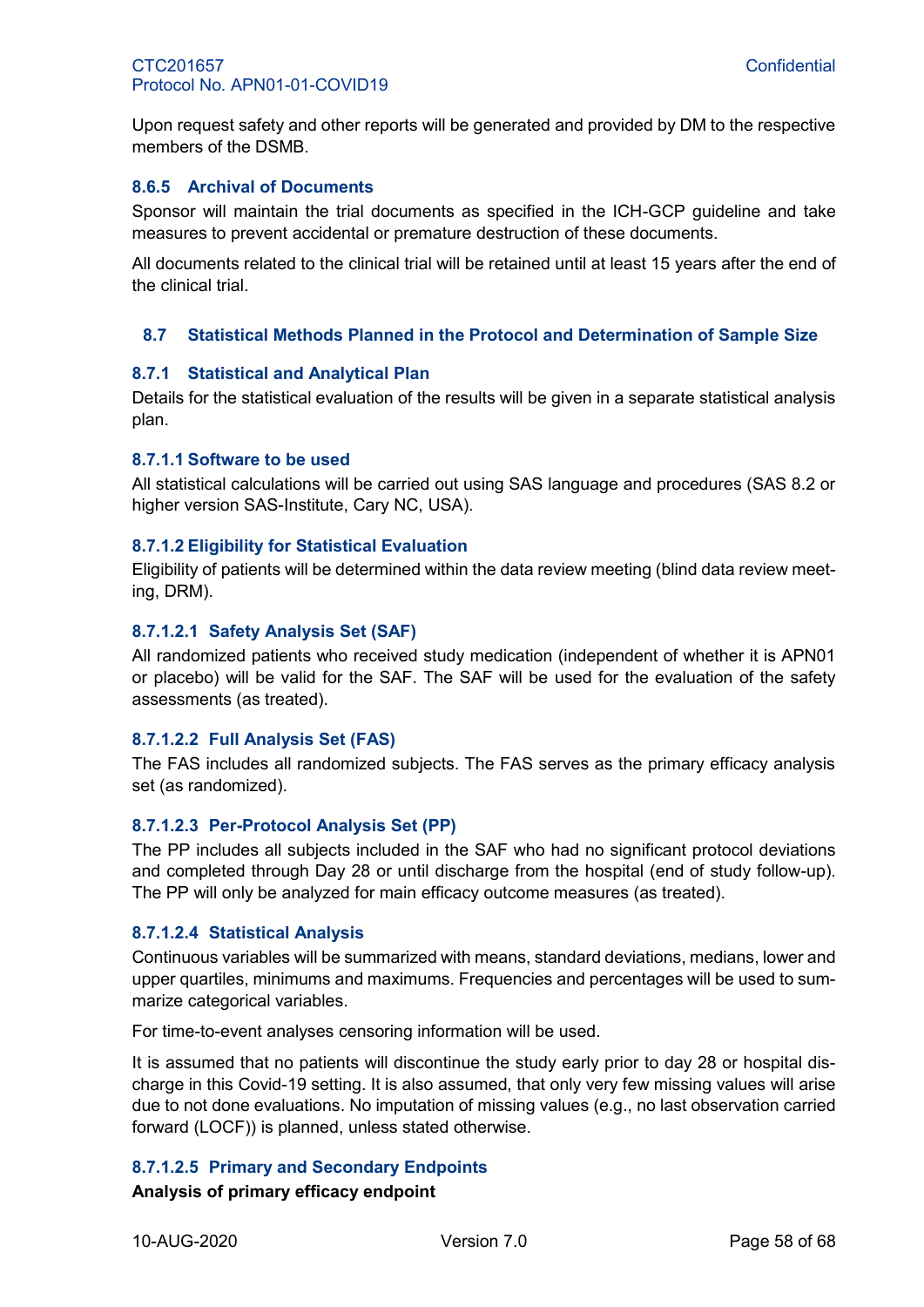The primary endpoint of this trial is a composite of all cause-death or any use of invasive mechanical ventilation up to 28 days or hospital discharge.

Invasive mechanical ventilation is defined as patients who are intubated or have a tracheostomy tube and are receiving positive pressure ventilation. Patients who will be discharged from hospital before day 28 will be considered as non-event after confirmation by telephone interview that they are alive at day 28. Patients who will be discharged from hospital or early terminated before Day 28 will be considered having an event on the day of discharge or early termination, if a telephone interview was not possible and/or no information about alive/death status is known.

Hypothesis to be tested:

H0: pAPN01 = pPlacebo

H1: pAPN01 ≠ pPlacebo

H0 will be tested using a Chi-squared test. The level of significance is 5% (two-sided). In addition, logistic regression analyses will be conducted considering additional co-factors (will be detailed in the statistical analysis plan).

# **Analysis of secondary efficacy endpoints**

Secondary efficacy variables will be tested descriptively and in an exploratory manner.

1. Log transformed levels of Lactate dehydrogenase (LDH) at day 5 as a surrogate marker for organ damage

Log transformed levels of LDH will be analyzed using linear regression adjusted for baseline log levels of LDH, center and minimization factors.

95% confidence intervals will be additionally calculated.

Statistical procedures to check on a normal distributed of data, to be applied in case of non-normally distributed data, and to verify and handle minimization factors will be described in the statistical analysis plan, which will be finalized prior to unblinding.

2. 28-day mortality (all cause death)

The percentage of patients who have died at Day 28 will be presented by treatment group. Patients who will be discharged from hospital or early terminated before Day 28 will be considered having an event on the day of discharge or early termination, if a telephone interview was not possible and/or no information about alive/death status is known. The Chi-squared or Fisher's exact test will be used to compare proportions. 95% CIs will be additionally calculated. Logistic regression analyses will be conducted considering additional co-factors (will be detailed in the statistical analysis plan).

3. Ventilator-free days (VFD) up to 28 days or hospital discharge

VFD will be analyzed for both all patients as well as for the subgroup of patients who were alive at Day 28 or hospital discharge. For the analysis of all patients separate analyses will be conducted for patients who died: a) VFD will be set to 0, b) the observed VFD until death will be considered. Summary tables will be generated the VFD will be compared using Wilcoxon rank sum test. In addition, bootstrap methods will be applied to calculate 95% confidence intervals and two-sided p-values for the difference in means.

4. Proportion of responders, defined as ≥2 improvement in WHO's 11-Point Score system at day 7, 10, 14 and 28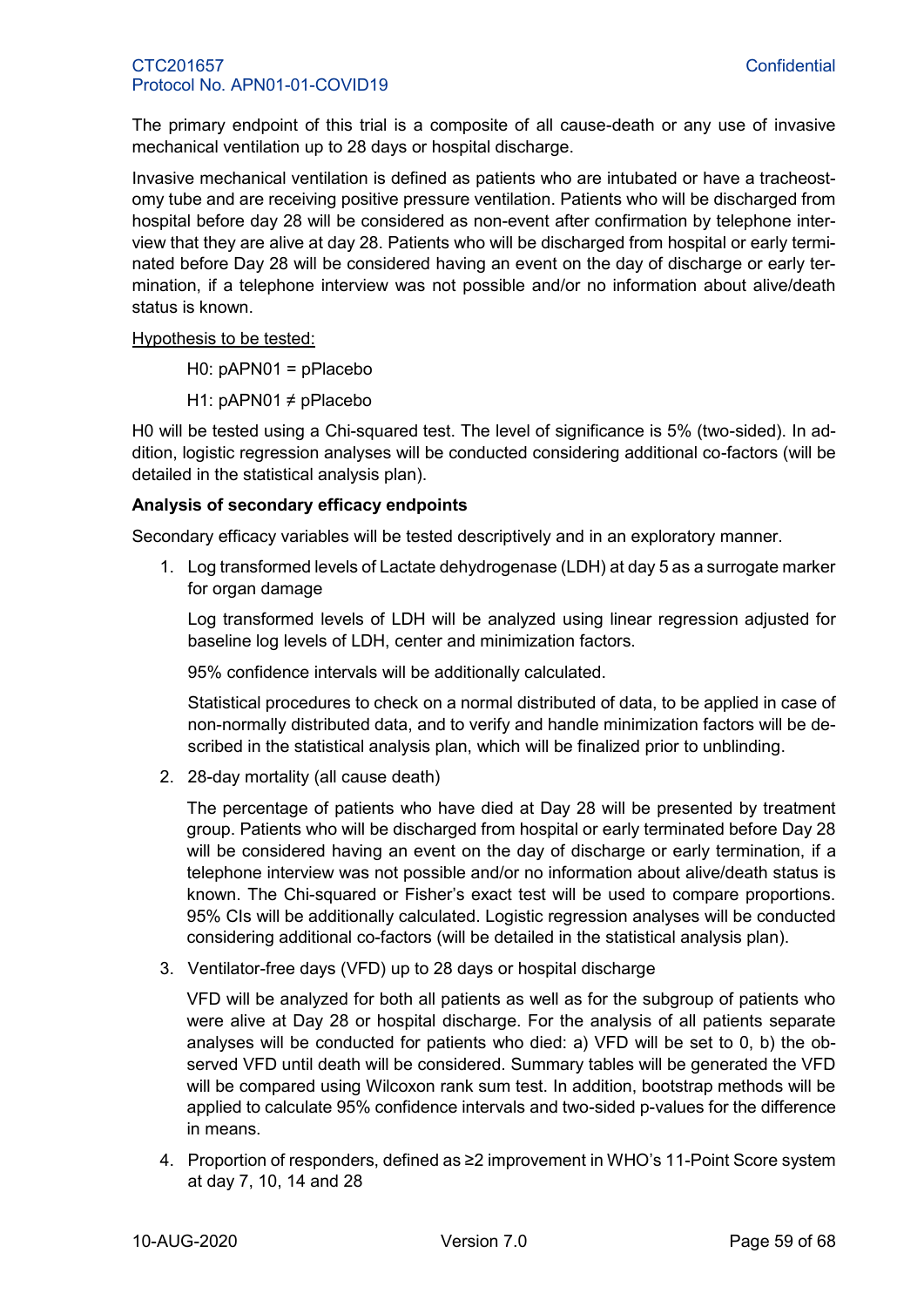Similar analyses as for 28-day mortality will be conducted.

- 5. Time to death (all cause) will be analyzed using Kaplan-Meier estimates and plots, logrank test, and Cox proportional hazards model (adjusted for minimization factors to derive hazard ratios and corresponding 95% confidence intervals). Patients who will be alive at Day 28, or who will be discharged from hospital before day 28 with no information on death until day 28, will be censored at discharge if they cannot be reached at or after day 28 by means of a telephone interview. Further details will be described in the statistical analysis plan.
- 6. Proportion of patients with any use of invasive mechanical ventilation up to 28 days or hospital discharge

Similar analyses as for 28-day mortality will be conducted.

- 7. Time to first use of invasive mechanical ventilation up to 28 days or hospital discharge Similar analyses as for time to death will be conducted. Patients without invasive mechanical ventilation will be censored on the last day of evaluation. For patients who died the observed time to first use of invasive mechanical ventilation will be considered; if a patient who died did not receive any mechanical ventilation, the patient will be censored on time of death.
- 8. Absolute values and absolute change in P/F ratio over time

The PF ratio is defined as PaO2 [mmHg] divided by FiO2 in [%] and will be evaluated on each visit. Summary statistics for the PF ratio for both the absolute values and the absolute change from Baseline (day 1) will be tabulated.

9. Absolute values and absolute change in the modified Sequential organ failure assessment score (mSOFA score) over time

Similar analyses as for the PF ratio will be conducted.

10. Time to a 2-point decrease in WHO scoring scheme.

Similar analyzes as for 28-day mortality will be conducted. Patients without ≥2 improvement in WHO's 11-Point Score system will be censored on the last day of WHO scoring evaluation. For patients who died the observed time to a 2-point decrease until death will be considered; if a patient who died no 2-point decrease was observed, the patient will be censored on time of death.

11. Absolute values and absolute change in lymphocyte counts over time

Summary statistics for both the absolute values and the absolute change from Baseline (day 1) will be tabulated.

12. Absolute values and absolute change in C-reactive protein levels over time

Summary statistics for both the absolute values and the absolute change from Baseline (day 1) will be tabulated.

13. Absolute values and absolute change in D-dimer over time

Summary statistics for both the absolute values and the absolute change from Baseline (day 1) will be tabulated (prognostic information: Zhou et al. Lancet 2020).

14. Absolute values and absolute change in log transformed levels of LDH over time

Summary statistics for both the absolute values and the absolute change from Baseline (day 1) will be tabulated.

15. Time to hospital discharge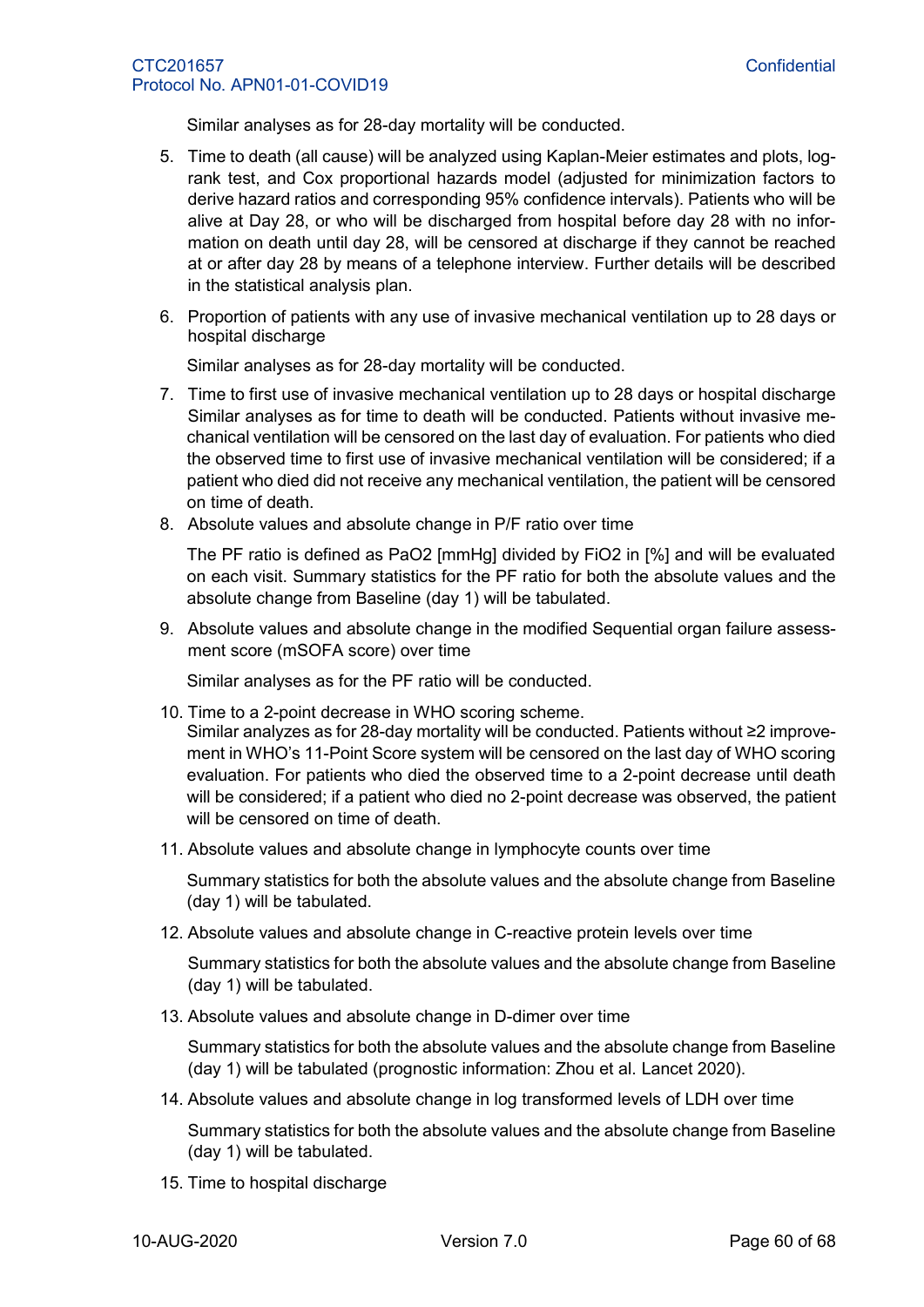Similar analyses as for time to death will be conducted. Patients without hospital discharge will be censored on the last of hospital stay. Patients who died in the hospital will be censored on the day of death.

16. Change in viral RNA over time

Summary statistics for both the absolute values and the absolute change from Baseline (day 1) will be tabulated.

#### **8.7.1.2.6 Biomarker Endpoints**

Biomarker endpoints will be analyzed using summary statistics at each scheduled measuring time point for absolute values and for absolute change from baseline values. No statistical testing procedures will be applied to Biomarker analyses.

- 1. Angiotensin II (Ang II), Angiotensin 1-7 (Ang 1-7), Angiotensin 1-5 (Ang 1-5), renin and aldosterone, Angiotensin-converting enzyme (ACE), Angiotensin-converting enzyme 2 (ACE2), Angiotensin I (Ang I), Angiotensin 1-9 (Ang 1-9),
- 2. Cytokines: Interleukin 6 (IL-6), Interleukin 8 (IL-8), Soluble tumor necrosis factor receptor type II (sTNFrII), Plasminogen activator inhibitor type-1 (PAI-1), von Willebrand factor (vWF), Tumor necrosis factor-α (TNF-α)
- 3. Alveolar epithelial markers: Soluble receptor for advanced glycation end products (sRAGE), Surfactant protein-D(SP-D)
- 4. Endothelial markers: Angiopoietin-2
- 5. Change in clinical laboratory markers associated with poor outcome over time (e.g., lymphocyte counts, CRP, D-dimers, hsTnI (high sensitivity troponin))
- 6. NT-proBNP

# **8.7.1.2.7 Safety Endpoint**

The safety evaluations will include analyses of AEs and SAEs, changes in vital signs, clinical laboratory assessments and in ECG parameters. The analysis of safety will be based on the SAF.

#### AEs

Pre-treatment AEs will be analyzed separately based on all patients included into the trial. AEs will be summarized by system organ class and preferred term according to Medical Dictionary for Regulatory Activities (MedDRA). The number of events, as well as the number and rate of affected subjects will be reported. AEs (system organ class and preferred term) will also be summarized by seriousness, by severity and by relationship to study medication. No statistical testing procedures will be applied to the analysis of AEs.

Individual patient data listings will be provided for all deaths, patients with other SAEs, unexpected adverse drug reactions (as confirmed by the sponsor's drug safety manager), discontinuation of IMP due to AEs, or premature trial termination due to AEs.

#### Vital signs

For vital signs, body temperature and body weight standard descriptive summary statistics will be calculated at each scheduled time point

Furthermore, standard descriptive summary statistics will be computed for the absolute change from baseline to each scheduled visit up to the last individual time point

#### Laboratory measurements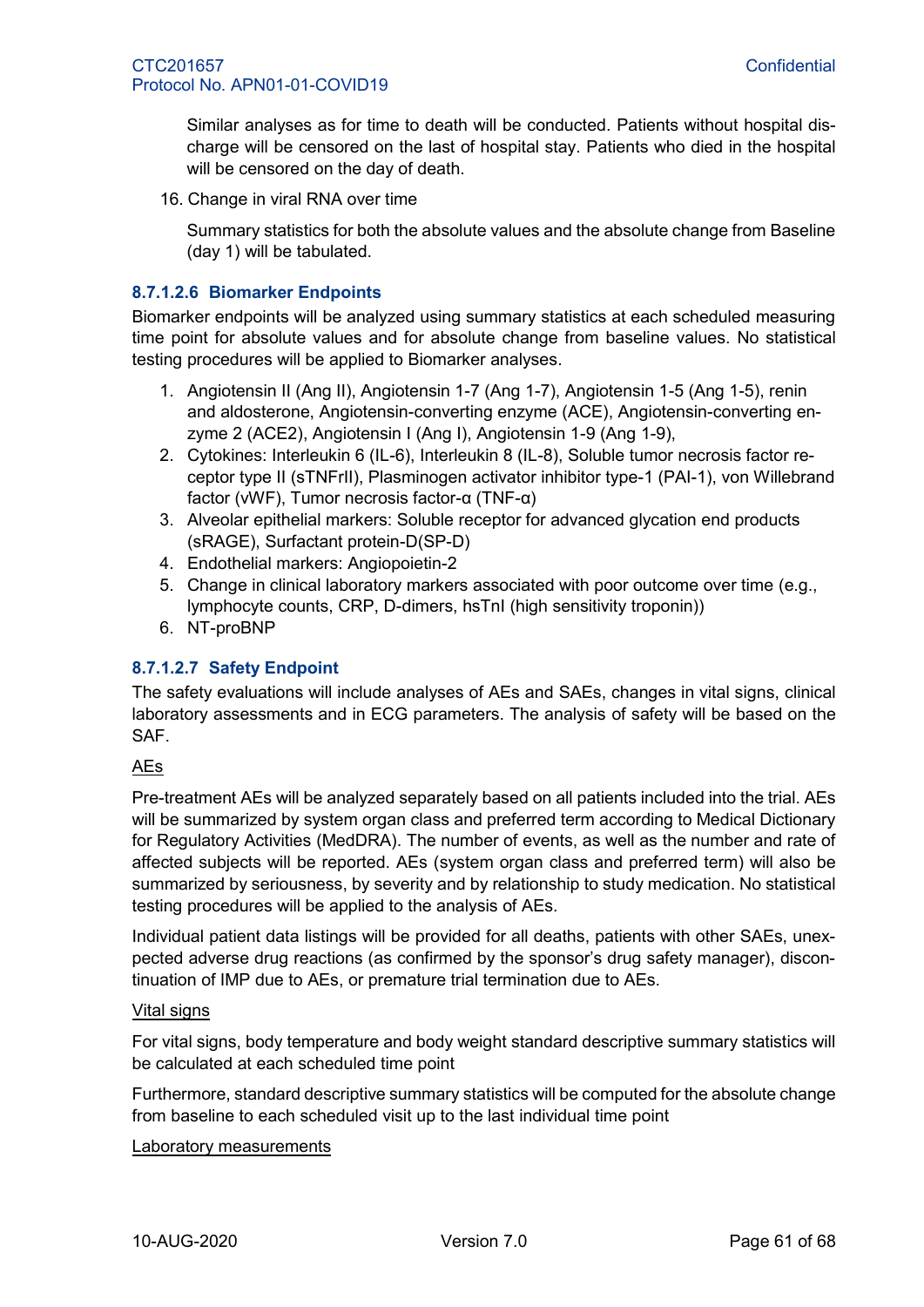Laboratory data will be subjected to both a quantitative analysis (descriptive summary statistics) and qualitative analysis where frequencies of normal, above normal and below normal values will be computed.

The following analyses will be performed:

- Standard descriptive summary statistics will be calculated at each scheduled measuring time point
- Standard descriptive summary statistics will be calculated for the absolute change from baseline to each scheduled visit
- Frequencies of normal, above normal, and below normal values will be computed at each scheduled measuring time point
- Shift tables displaying changes with respect to the normal range between baseline and each scheduled visit will be provided
- A listing of all patients with abnormal (above normal or below normal) values at any time point will be given

#### Findings from ECG (12-lead)

Frequencies for the respective categories of (ab)normality will be tabulated.

A patient data listing of all clinically significant abnormal ECG values will be provided.

#### <span id="page-61-0"></span>**8.7.2 Determination of Sample Size**

186 patients (93 per group) will yield 80% power to detect a 20% absolute risk reduction in the primary composite endpoint, from 50% in the placebo group to 30% in the APN01 group at a two-sided alpha of 0.05 when applying a two group Chi-Squares test. To consider patients who will be randomized but not treated a total of 200 patients (100 per group) will be enrolled.

#### <span id="page-61-1"></span>**9 CHANGES IN THE CONDUCT OF THE CLINICAL TRIAL OR PLANNED ANALYSIS**

Modifications of the protocol are permitted only if they are authorized by the Sponsor and the PI in writing.

Deviations and changes to the study protocol will be classified by the Sponsor and the clinical trial center as:

Note-to-File: This refers to clarifications which are not considered changes of the protocol.

Study protocol amendment: This refers to changes of the protocol. If they fulfill the criteria as set out in the appropriate law, they need to be approved by the Ethics Committee(s) or the Competent Authority(ies) or both of them. Changes to the study protocol may also induce revision of the patient information sheet/informed consent form. Accordingly, patients undergoing trial assessment procedures at the time of implementation of the change have to be given the amended version and have to be asked for consent to continue in this amended trial.

#### <span id="page-61-2"></span>**9.1 Protocol Deviations**

All protocol deviations will be tracked and actions will be defined, as feasible. All protocol deviations will be reviewed and classified in the DRM before data base lock and unblinding for the final analysis for assessment of their influence on the quality of the study analysis.

Protocol deviations (PD) are defined as follows: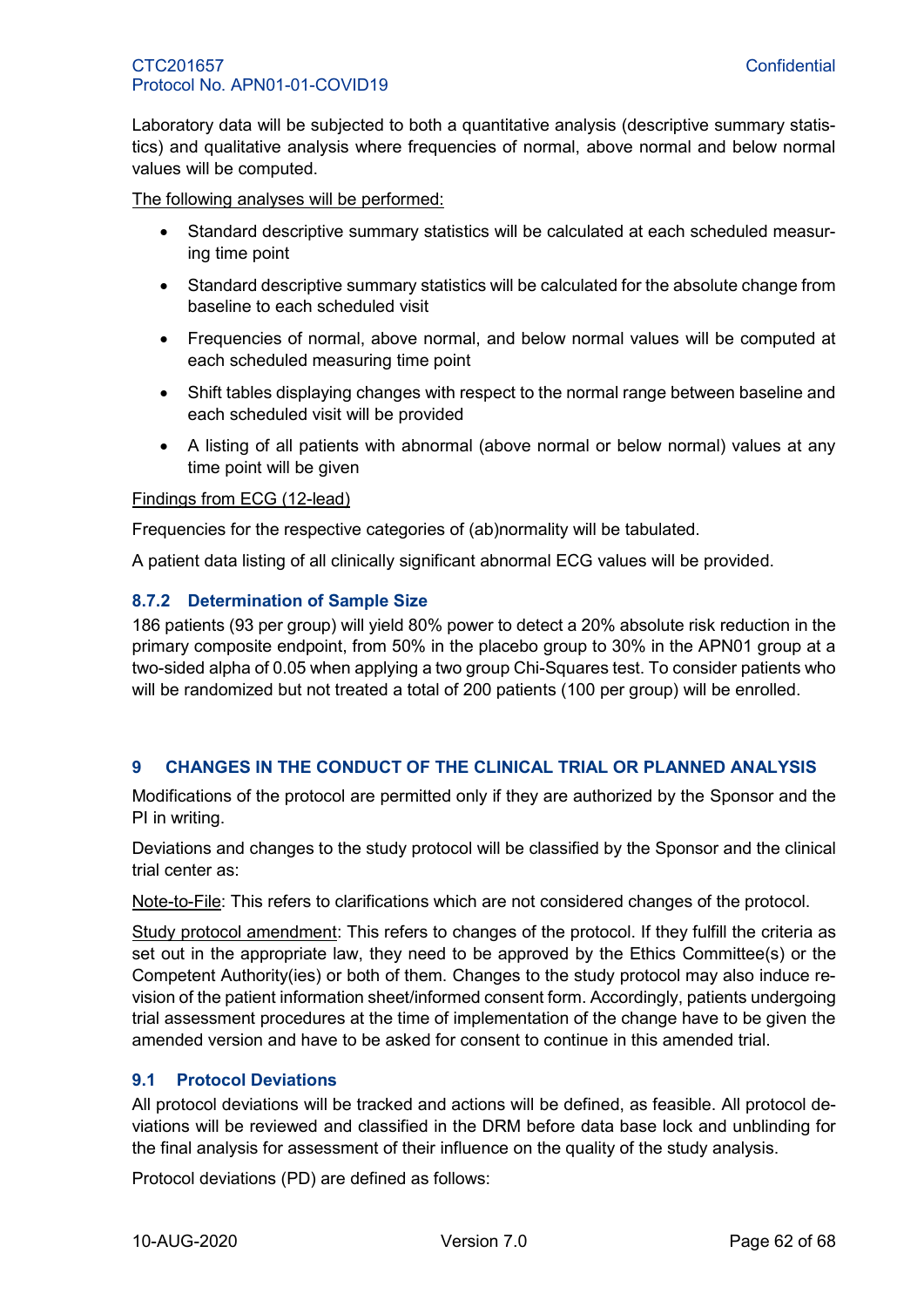#### **Major PD:**

- Informed consent procedure: ICF not signed and dated by patient/investigator
- Violation of an in- or exclusion criterion
- Randomization procedure
- Incorrect use of IMP (storage, preparation and administration)
- Use of forbidden concomitant medication
- <span id="page-62-0"></span>• Delayed reporting of serious adverse events

#### **10 DSMB**

A Data and Safety Monitoring Board (DSMB) will be established to protect the safety of study participants.

The DSMB will receive blinded CRF data in the form of tables and listings (prepared by an independent statistician), and adjudicate on patient status changes. Where appropriate, the DSMB may receive unblinded data (on a patient level) that should be reviewed in a closed session.

The data should include, but is not limited to, demographics, patient enrolment, baseline characteristics, AE data, SAE data (by severity and causality), laboratory data, protocol adherence, and patient withdrawals.

The DSMB will assess data quality and timeliness and patient's risk versus benefit. In addition, the DSMB will monitor external factors relevant to the trial, for example scientific and therapeutic developments that may affect participant safety or ethical status. Based on the observed benefits or adverse effects, the DSMB will make recommendations to the Sponsor concerning continuation, termination or modifications of the trial. Trial modifications may apply to an adjustment of dose and treatment duration, to the included trial population by adaptation of inclusion and/or exclusion criteria, to modifications on allowed or prohibited concomitant medications and medications to be considered for standard of care. The DSMB shall review overall diagnostic and therapeutic options available for COVID-19 patients and make recommendations whether the trial design needs to reflect these options through modifications in this trial.

The Sponsor will establish a DSMB charter document explaining the working procedures for the DSMB.

In addition, a DSMB meeting will be conducted whenever safety relevant data occur that might have an influence on the trial.

#### <span id="page-62-1"></span>**11 REPORTS**

All reports to the Sponsor will be in English. The Sponsor will receive an electronic copy of all versions of the electronic CRFs.

#### <span id="page-62-2"></span>**11.1.1 Clinical Study Report**

All clinical, analytical and statistical results will be presented in a clinical study report (CSR). The outline of this report will accord to the ICH-GCP E3 document "Structure and Content of Clinical Study Reports" of July 17, 1996.

The Sponsor will receive the original CSR.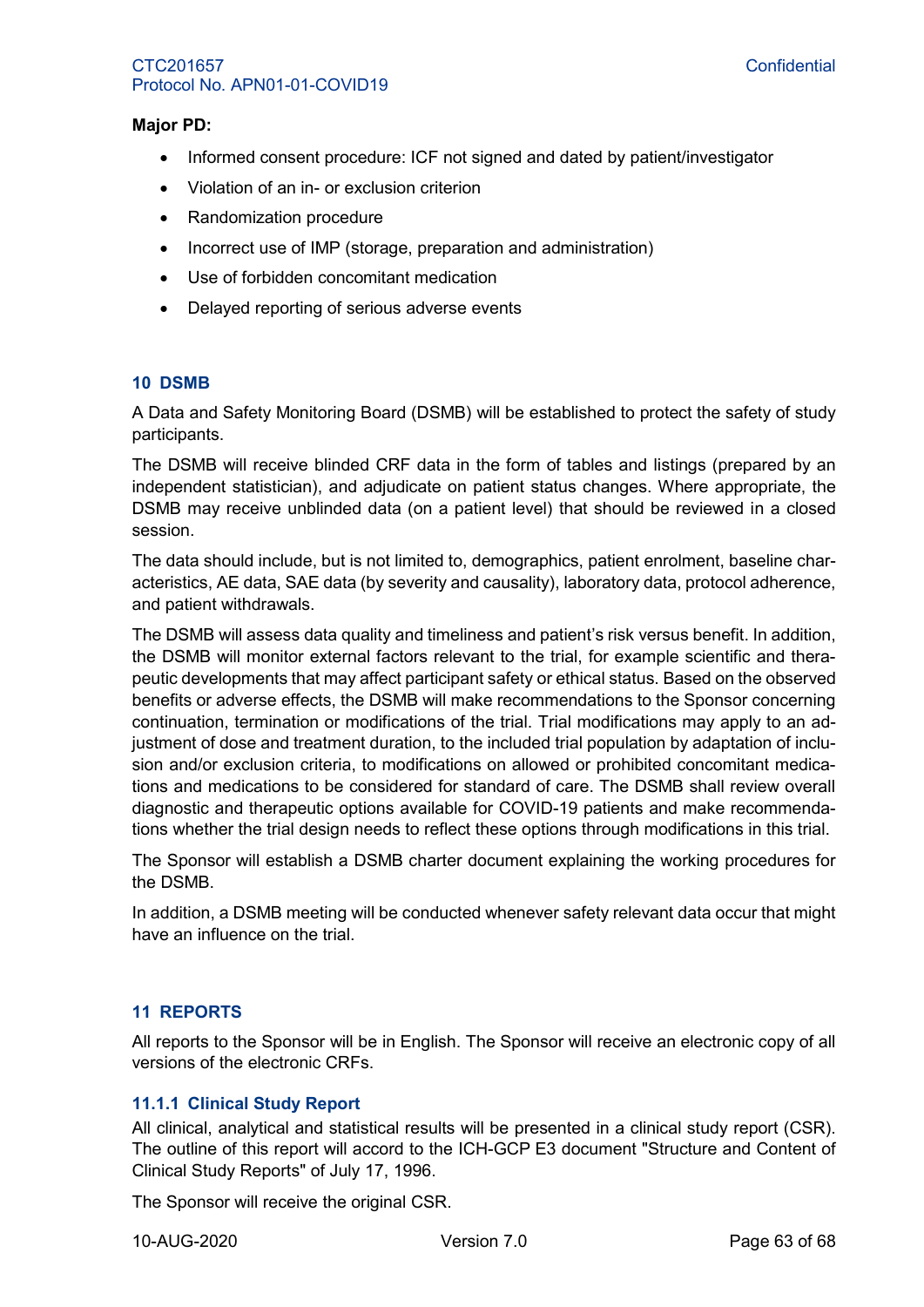All reports are the property of the Sponsor. Publication of the report or of part of it may only be allowed when authorized by the Sponsor in consultation with the clinical trial center.

#### <span id="page-63-0"></span>**11.1.2 Additional Reports**

Within a year upon completion of the clinical trial, a summary of the CSR will be sent to the Ethics Committee and Competent Authorities as required by appropriated law.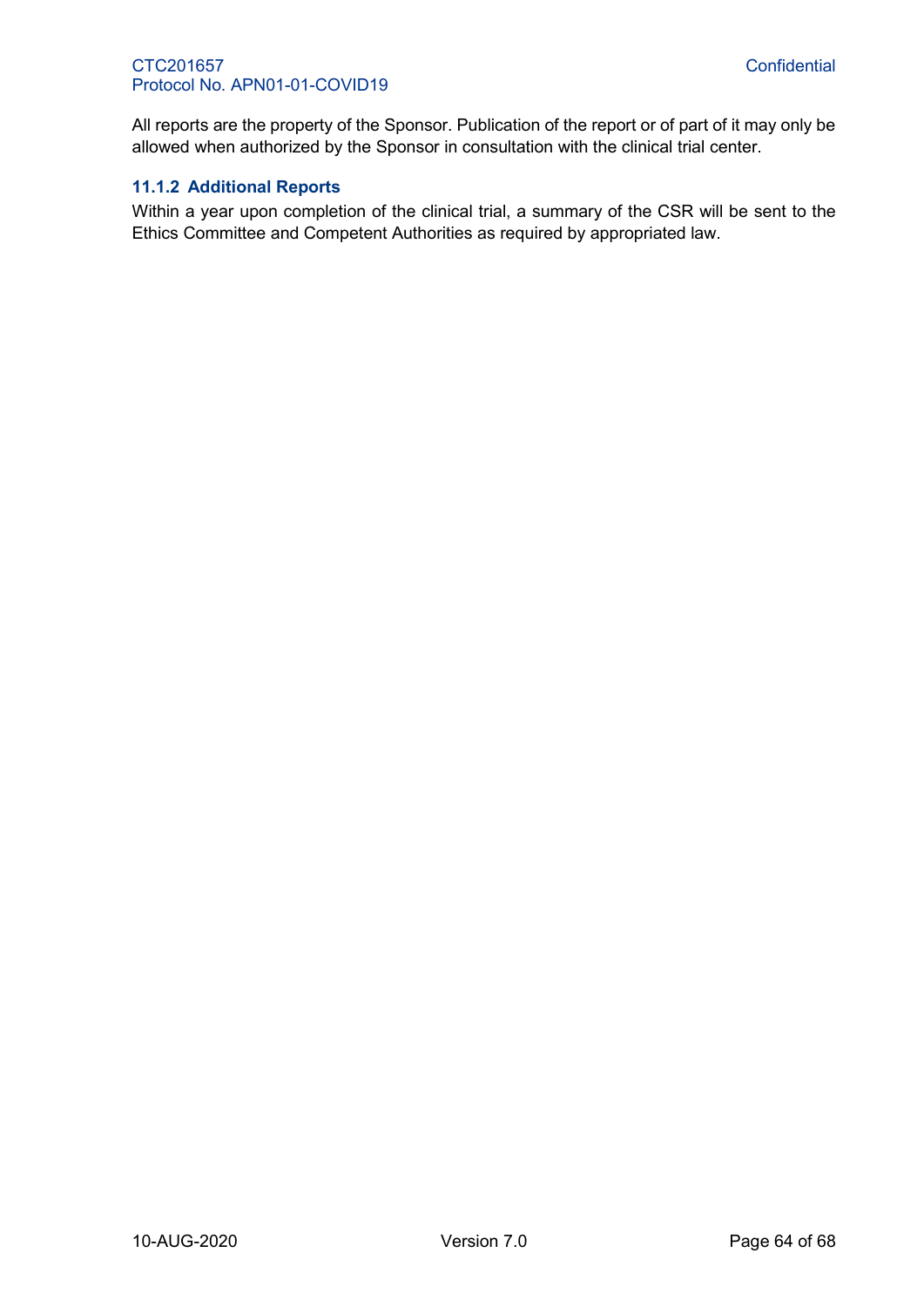#### <span id="page-64-0"></span>**12 REFERENCES**

-

- 1 Joint statement ICAO-WHO on COVID-19" (https://www.icao.int/Security/COVID-19/Pages/Statements.aspx from 11 March 2020
- 2 Johns Hopkins CSSE [https://gisanddata.maps.arcgis.com/apps/opsdashboard/in](https://gisanddata.maps.arcgis.com/apps/opsdashboard/index.html#/bda7594740fd40299423467b48e9ecf6.[last)[dex.html#/bda7594740fd40299423467b48e9ecf6.\[last](https://gisanddata.maps.arcgis.com/apps/opsdashboard/index.html#/bda7594740fd40299423467b48e9ecf6.[last) accessed on March, 18 2020]
- 3 Andrea Remuzzi, Guiseppe Remuzzi: COVID-19 and Italy: what next? The Lancet. Published online March, 12 2020.
- 4 AB Docherty, EM Harrison, CA Green et al.: Features of 16.749 hospitalised UK patients with COVID-19 using the ISARIC WHO Clinical Characterisation Protocol. [https://doi.org/10.1101/2020.04.23.20076042.](https://doi.org/10.1101/2020.04.23.20076042) Posted April 28, 2020. [last accessed on May 04, 2020].
- 5 Johns Hopkins CSSE [https://gisanddata.maps.arcgis.com/apps/opsdashboard/in](https://gisanddata.maps.arcgis.com/apps/opsdashboard/index.html#/bda7594740fd40299423467b48e9ecf6)[dex.html#/bda7594740fd40299423467b48e9ecf6.](https://gisanddata.maps.arcgis.com/apps/opsdashboard/index.html#/bda7594740fd40299423467b48e9ecf6) [last accessed on May 04.2020]
- 6 Investigator's Brochure for GSK2586881 (formerly known as APN01) A Soluble Recombinant Human Angiotensin Converting Enzyme 2 (rhACE2), Version 11 dated 17 Juni 2020.
- 7 Fei Zhou, Ting Yu, Ronghui Du at el.: Clinical course and risk factors for mortality of adult inpatients with COVID-19 in Wuhan, China: a retrospective cohort study. The Lancet. Published online March, 9,2020.
- 8 Akram Khan, Cody Benthin, Brian Zeno et al.: A pilot clinical trial of recombinant human angiotensin-converting enzyme 2 in acute respiratory distress syndrome. Critical Care 21:234, 2017.
- 9 B. Taylor Thompsons, Rachel C. Chamber, Kathleen D. Liu: Acute Respiratory Distress Syndrome. NEJM 377,6, August 10, 2017.
- 10 Michael A. Matthay et al.: The acute respiratory distress syndrome. J Clin Invest, 122 (8): 2731-2740, 2017.
- 11 Rob Mac Sweeney & Daniel F. McAuley: Acute respiratory distress syndrome. Lancet 388: 2416-30, 2016.
- 12 Colin K. Grissom, Samuel M. Brown, Kathryn G. Kuttler et al.: A Modified Sequential Organ Failure Assessment (MSOFA) Score for Critical Care Triage. Disaster Med Public Health Prep. 4(4), 27: 7.84, 2010.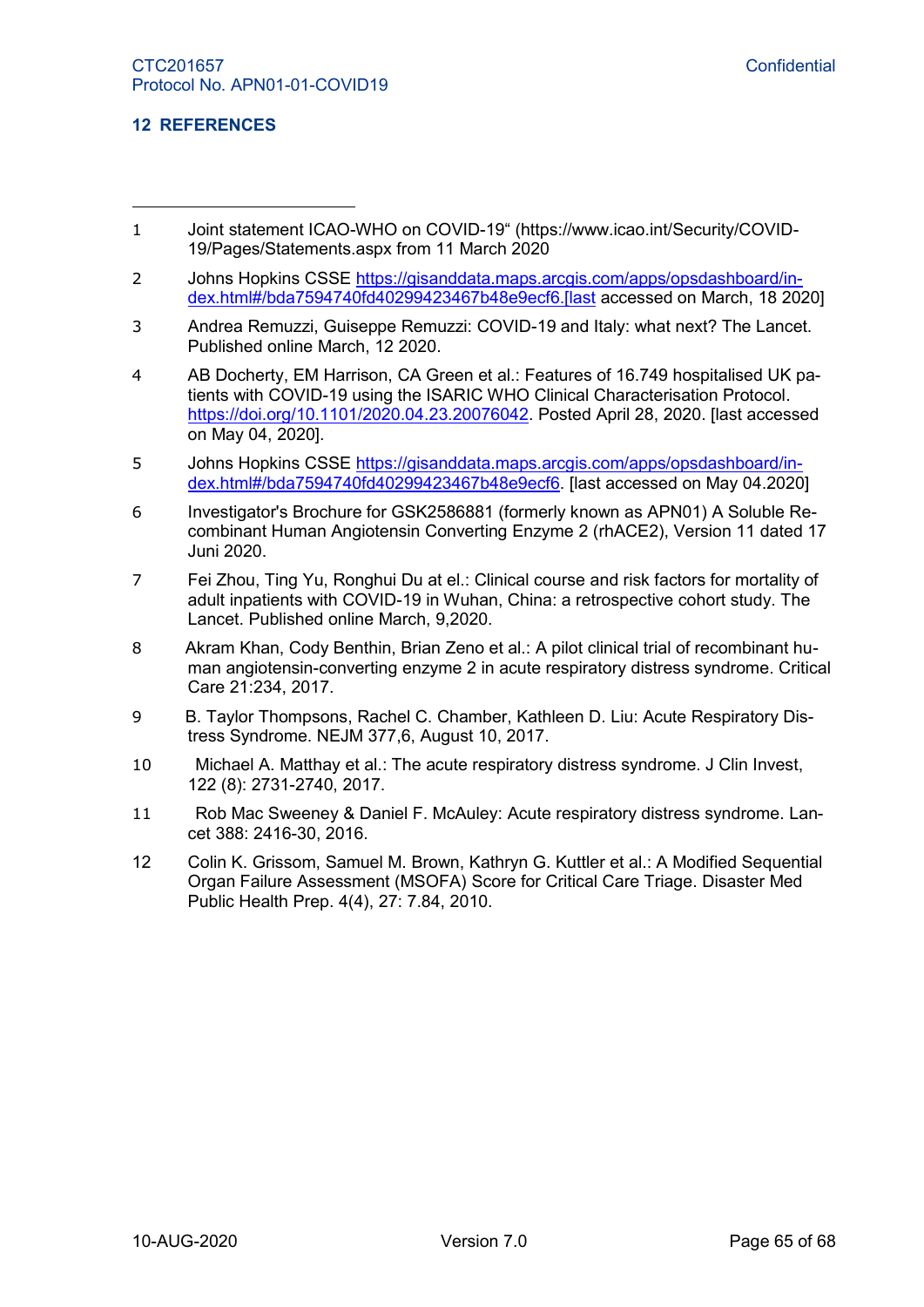# <span id="page-65-0"></span>**13 ANNEX 1**

The WHO Working Group's on the Clinical Characterization of COVID-19 infection Proposed Core Outcome Measure Set for Clinical Studies of COVID-19 Infection.

| <b>Patient State</b>                          | <b>Descriptor</b>                                                                                                                                                                                                                                                                                                                             | <b>Score</b>     |
|-----------------------------------------------|-----------------------------------------------------------------------------------------------------------------------------------------------------------------------------------------------------------------------------------------------------------------------------------------------------------------------------------------------|------------------|
| <b>Uninfected</b>                             | Uninfected; no viral RNA detected                                                                                                                                                                                                                                                                                                             | 0                |
| <b>Ambulatory</b>                             | Asymptomatic; viral RNA detected<br>Symptomatic; Independent<br>Symptomatic; Assistance needed                                                                                                                                                                                                                                                | 1<br>2<br>3      |
| <b>Hospitalized:</b><br><b>Mild disease</b>   | Hospitalized; no oxygen therapy<br>Hospitalized; oxygen by mask or<br>nasal prongs                                                                                                                                                                                                                                                            | 4<br>5           |
| <b>Hospitalized:</b><br><b>Severe disease</b> | Hospitalized; Oxygen by NIV or High flow<br>Intubation & Mechanical ventilation,<br>$pO2/FIO2 \ge 150$ or $SpO2/FIO2 \ge 200$<br>Mechanical ventilation pO <sub>2</sub> /FIO <sub>2</sub> <150<br>$(SpO2/FIO2 < 200)$ or vasopressors<br>Mechanical ventilation pO <sub>2</sub> /FIO <sub>2</sub> <150<br>and vasopressors, dialysis, or ECMO | 6<br>7<br>8<br>9 |
| <b>Death</b>                                  | Dead                                                                                                                                                                                                                                                                                                                                          | 10               |

Notes:

- 1. If hospitalized for isolation only, record status as for ambulatory patient
- 2. If pO2 not available, use SpO2/FIO2 ratio with a cutoff of 200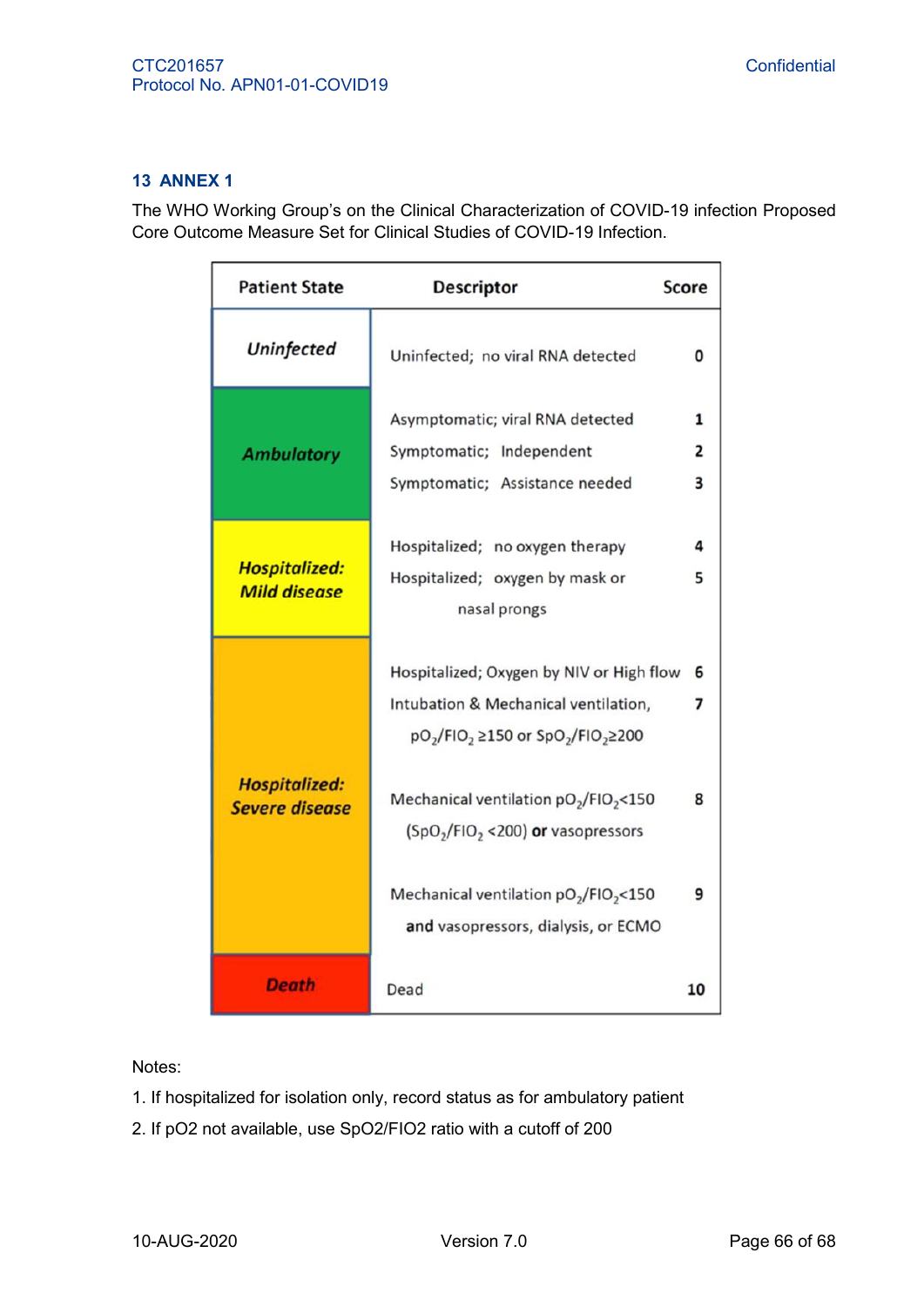#### <span id="page-66-0"></span>**14 ANNEX 2**

#### **Remote/Video monitoring visit**

Due to the Corona-Pandemic on-site monitor and pharmacy visits may not be possible due to travel restrictions and/or access restrictions at the hospitals. For this reason, a combined remote and video monitoring visits may be the only possibility to monitor the site for an indefinite period.

The general goals of the remote/video on-site monitoring visits are the same as for the on-site monitor visits with the restriction that complete source data verification is not possible. For the remote/video monitoring a software certified for the use in the medical field and GDPR conform (i.e., CLICKDOC Videosprechstunde for Germany and Austria) is used.

Monitoring will only be conducted within the limits of site personnel (availability, workload, time) and technical capabilities to ensure secure video monitoring. Furthermore, essential data have to be entered into the database (eCRF) which includes the upload of corresponding documents (e.g. laboratory, physician's letter) in order to perform SDV remotely.

Study sites need to agree with the remote and video monitoring. Therefore, a written confirmation document will be provided to the sites and needs to be signed and collected by the CRA.

The following data according to recommendations of the European authorities are to be checked via remote/video monitoring:

- Verification of availability and correctness of signed informed consent forms
- data relevant for the inclusion and exclusion (including medical history)
- doses and dose regimens of IMP
- recording of (serious) adverse events
- concomitant medication

Video Monitoring: documents will be shown to the CRA by videoconference.

The following data should be checked during an on-site Visits.

- For 100% of all randomized patients: verification of availability and correctness of signed informed consent
- For 100% of all randomized patients:
	- $\circ$  data relevant for the inclusion and exclusion
	- $\circ$  data relevant for the primary objective
	- o data relevant for the secondary objectives
	- o IMP treatment
	- o concomitant medication
	- o safety-related data for AEs / SAEs

#### Video Visits (blinded)

The following documents will be reviewed per Video-Monitoring if available, i.e. the site needs to have documentation on paper.

| Categorie                                            | <b>Document</b>                                                                                                                                         |
|------------------------------------------------------|---------------------------------------------------------------------------------------------------------------------------------------------------------|
| <b>Informed Consent Form</b>                         | <b>ICF</b>                                                                                                                                              |
| Physician's letter/<br><b>Source Data Worksheets</b> | In regard to I/E criteria, review of:<br><b>Medical History</b><br><b>Concomitant Medication</b><br>Age, Weight,<br><b>Oxygen Saturation</b><br>Safety: |